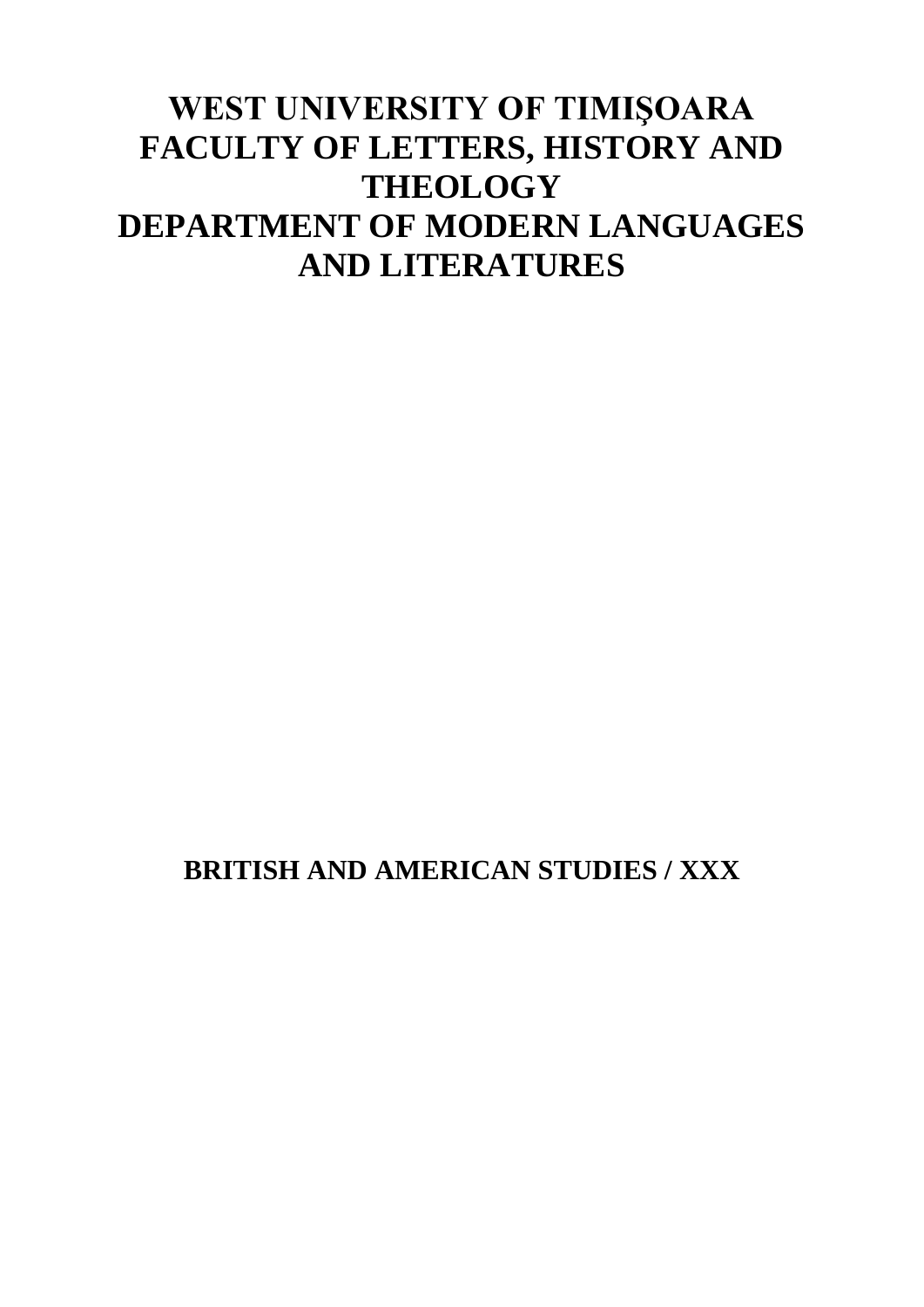## **TIMIŞOARA, MAY 13-15, 2021**

## **SCIENTIFIC COMMITTEE**

Prof. **Larisa Avram**, University of Bucharest, Romania Prof. **Andrei Avram**, University of Bucharest, Romania Prof. **Pia Brînzeu**, West University of Timișoara, Romania Prof. **Daniel Dejica-Carțiș**, "Politehnica" University, Timișoara, Romania Prof. **Rodica Dimitriu**, "Alexandru Ioan Cuza" University, Iași, Romania Prof. **Fernando Galván**, University of Alcalá, Spain Dr. **Mihăiță Horezeanu**, "King Khalid" University, Asir-Abha, Saudi Arabia Prof. **Smiljana Komar**, University of Ljubljana, Slovenia Prof. **Ștefan Oltean**, "Babeș-Bolyai" University, Cluj-Napoca Prof. **Hortensia Pârlog**, West University of Timișoara, Romania Prof. **Stephen Tapscott**, Massachusetts Institute of Technology, USA Dr. **Slávka Tomaščíková**, "Pavol Jozef Šafárik University", Košice, Slovakia Prof. **Ileana Șora Dimitriu**, University of Kwazulu-Natal, Durban, South Africa Prof. **Titela Vîlceanu**, University of Craiova, Romania Prof. **Mihai Zdrenghea**, "Babeș-Bolyai" University, Cluj-Napoca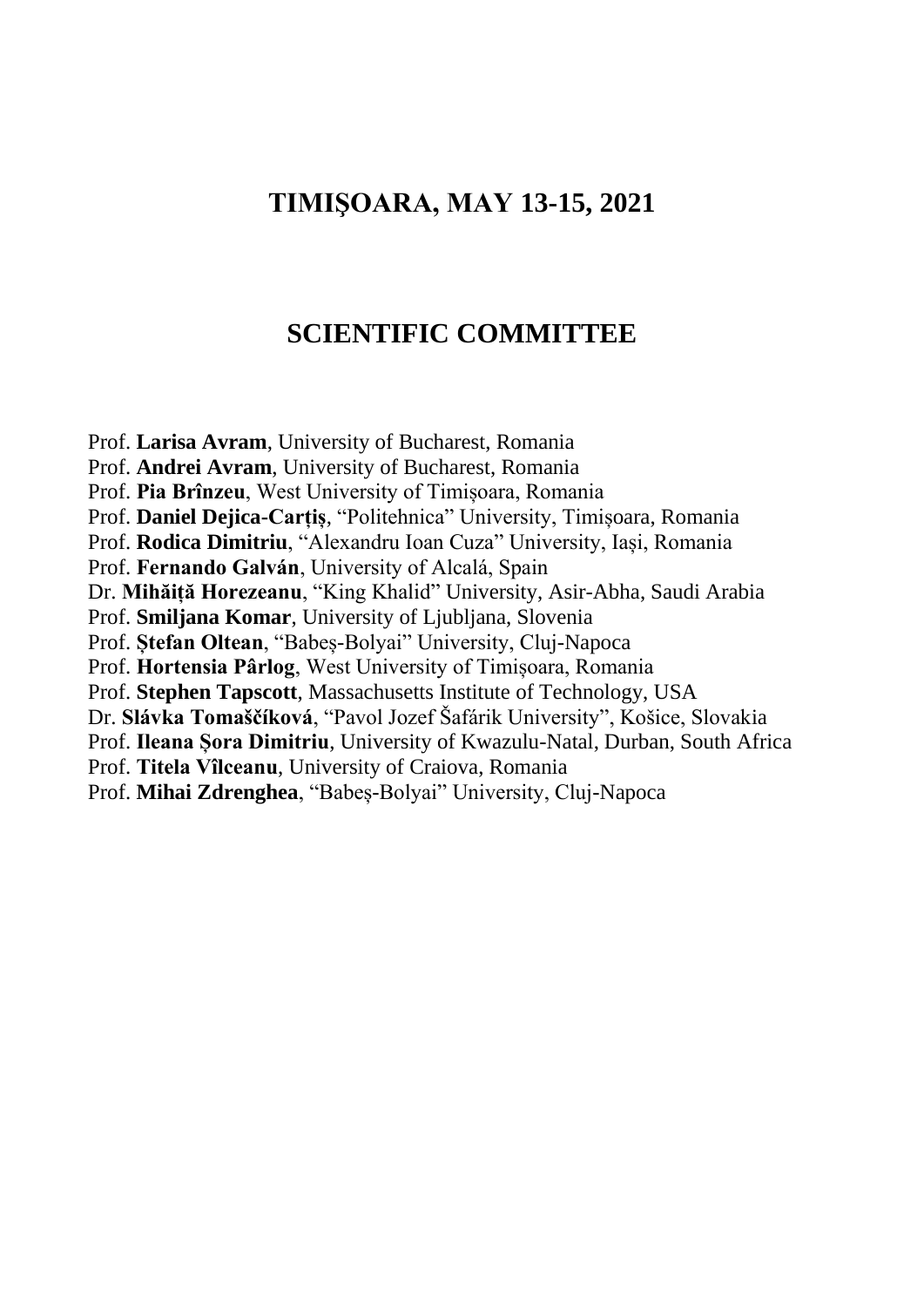## **CONFERENCE ORGANISERS**

## **Department of Modern Languages and Literatures, West University of Timişoara**

## **CONFERENCE COORDINATORS**

**Hortensia Pârlog Luminiţa Frenţiu Loredana Pungă Reghina Dascăl**

**Sponsored by** 

**West University of Timişoara; Faculty of Letters, History and Theology; Department of Modern Languages and Literatures; RSEAS.**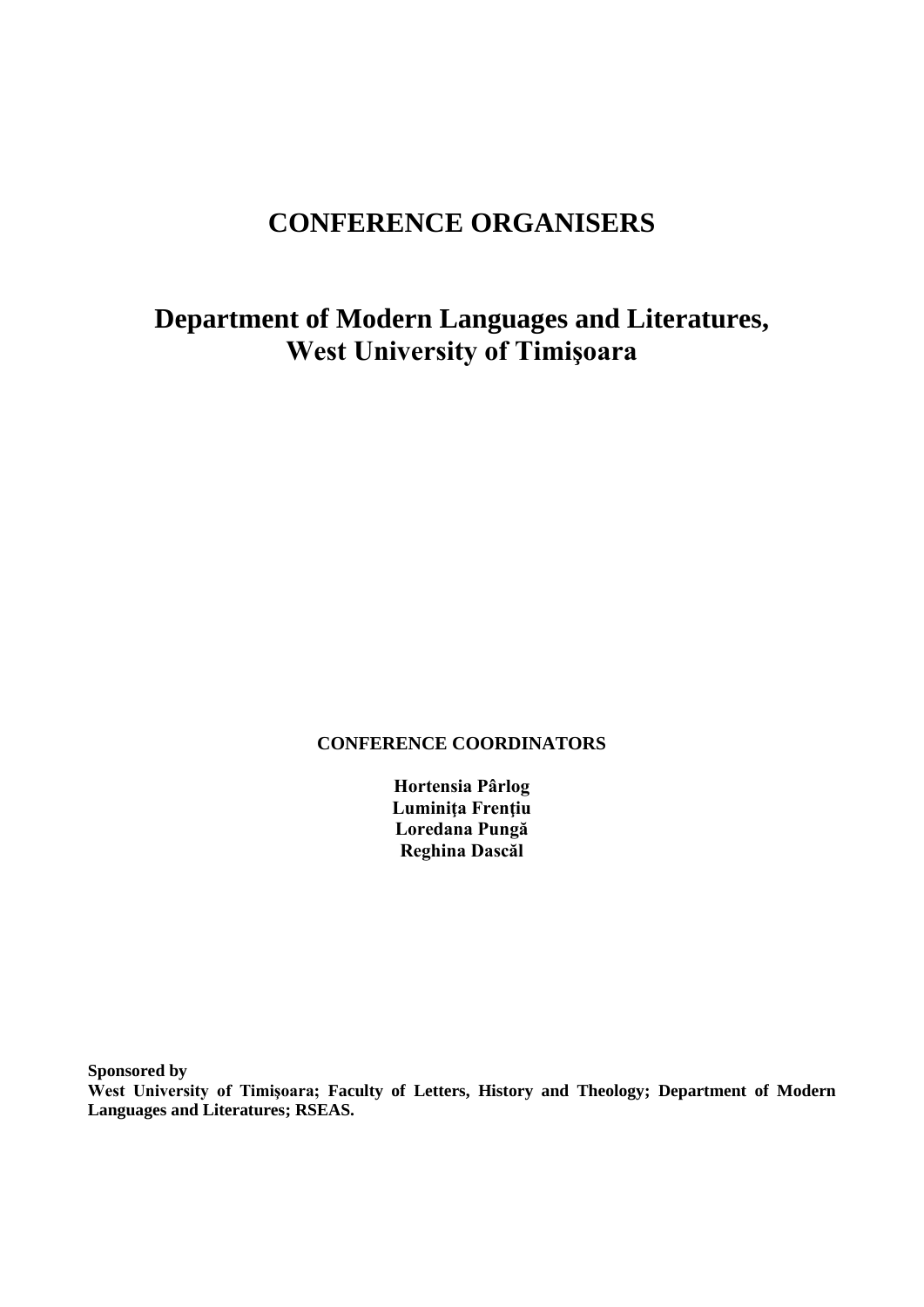## **CONFERENCE PROGRAMME**

## **Thursday, May 13**

## 10:00 - 10:30 **Opening address**

Dr. Marilen Pirtea, Rector

Dr. Cristina Chevereșan, Vice-Rector

Dr. Loredana Pungă, Dean, Faculty of Letters

Dr. Codruța Goșa, Head of the Modern Languages Department

Dr. Titela Vîlceanu, RSEAS Chair

Dr. Hortensia Pârlog, Conference Chair

## 10:30 - 11:30 **Plenary lecture**

Professor **Aline Ferreira**, University of Aveiro *A Post-Pregnancy World: Literary Negotiations of the Fantasy of Artificial Wombs*  Moderator: Professor **Pia Brînzeu**

#### 11:30 - 12:00 Coffee break

## 12:00 - 13:00 **Plenary lecture**

Professor **Dirk Geeraerts**, **University of Leuven** *What Does It Mean to Wear a Mask? Reflexive Recursive Mind-reading and Ambiguity* Moderator: Professor **Hortensia Pârlog**

13:00 - 14:00 Lunch break

14:00 - 16:30 Paper presentations

16:30 - 17:00 Coffee break

17:00 - 19:00 Paper presentations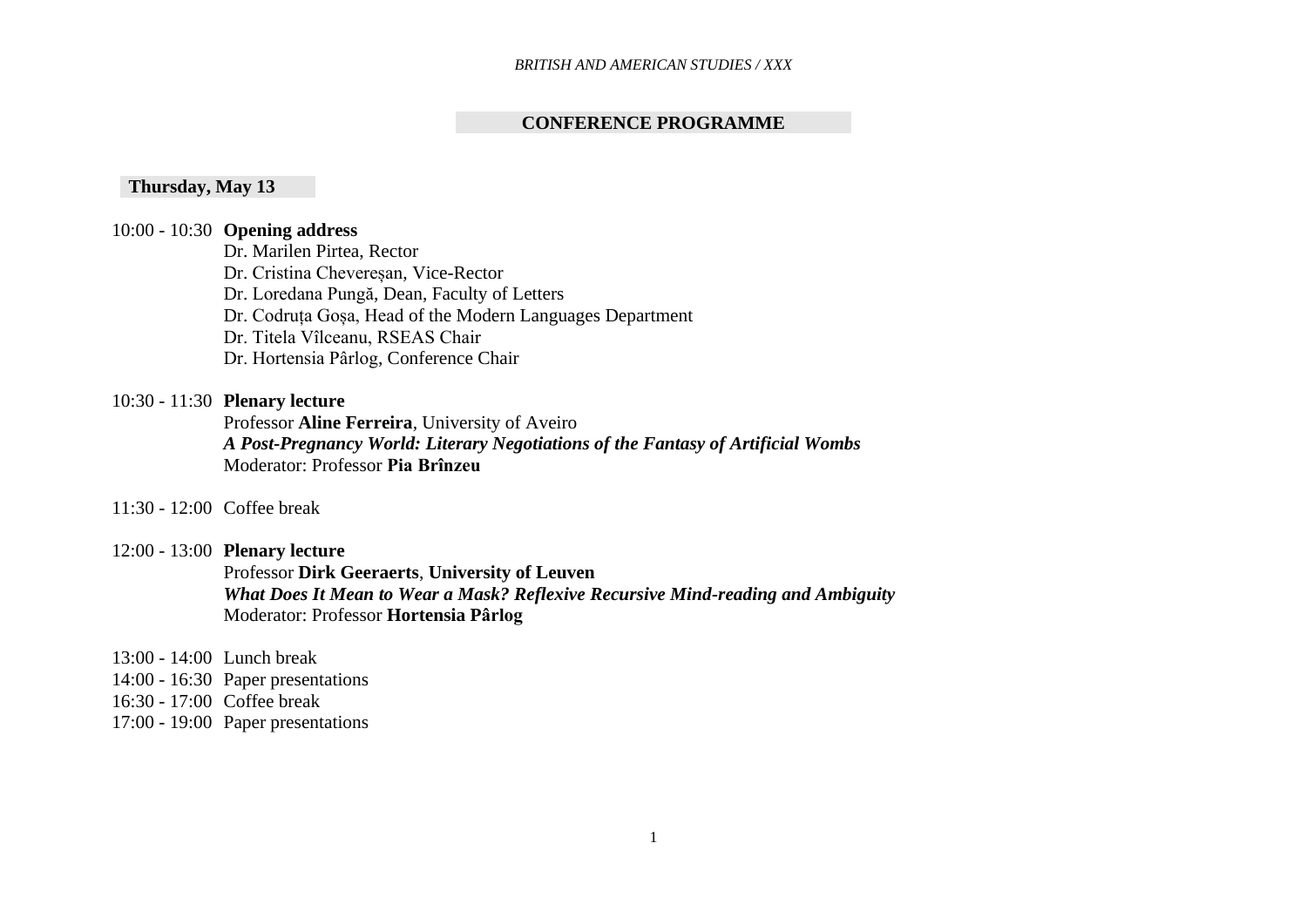## **Friday, May 14**

10:00 - 11:00 **Plenary lecture**

Professor **Duncan Large**, East Anglia University, Norwich *Developing Literary Translator Competences through PETRA-E* Moderator: Dr. **Eliza Filimon**

11:00 - 11:30 Coffee break

## 11.30 - 12.30 **Plenary lecture**

Professor **Ștefan Oltean**, Babeș-Bolyai University of Cluj *Same Name, Different Content. Facets of Proper Names and Fictional Names* Moderator: Dr. **Loredana Pungă**

- 12:30 13:30 Lunch break
- 13:30 16:00 Paper presentations
- 16:00 16:30 Cofee break
- 16:30 19:00 Paper presentations

#### **Saturday, May 15**

- 10:00 11:00 Professor **Vesna Goldsworthy**, Exeter and East Anglia University *Writing Londongrad: An Annotated Reading* Moderator: Dr. **Dana Percec**
- 11:00 12:00 Dr **Mădălina Chitez**,

CODHUS / Centre for Corpus Related Digital Approaches to Humanities, West University of Timișoara, *Digital Humanities and its Multiple Applications for Research in English Language and Literature Studies* – workshop Moderator: Dr. **Loredana Bercuci**

### 11:00 - 12:00 Panel

**The Imperialism of the Imagination Revisited: Vesna Goldsworthy's Novels in Romanian Translation Panel** with **Daniela Rogobete**, **Dana Percec**, **Alexandru Oravitan**. Moderator: Dr. **Codruta Gosa**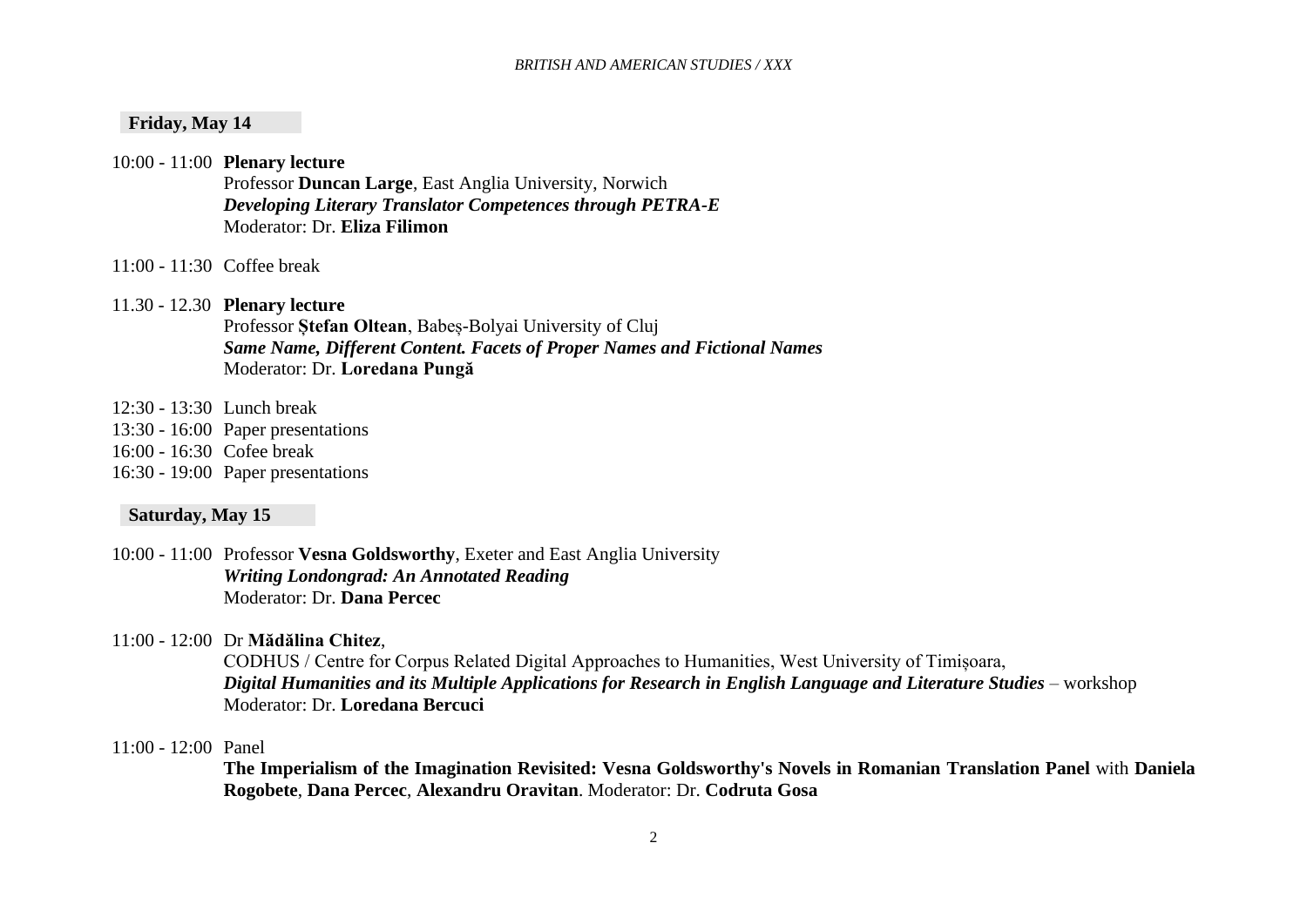## **Thursday, May 13, 14:00 - 16:30**

| <b>BRITISH LITERATURE</b>                                                                                                                                                            | <b>AMERICAN LITERATURE</b>                                                                                                                                     | <b>CULTURAL STUDIES</b>                                                                                                                                 | <b>GENDER STUDIES</b>                                                                                                                                                                    | <b>LANGUAGE STUDIES</b>                                                                                               | <b>TRANSLATION STUDIES</b>                                                                                                             |
|--------------------------------------------------------------------------------------------------------------------------------------------------------------------------------------|----------------------------------------------------------------------------------------------------------------------------------------------------------------|---------------------------------------------------------------------------------------------------------------------------------------------------------|------------------------------------------------------------------------------------------------------------------------------------------------------------------------------------------|-----------------------------------------------------------------------------------------------------------------------|----------------------------------------------------------------------------------------------------------------------------------------|
| Moderator: Adriana Raducanu<br>Session host: Aba-Carina Pârlog                                                                                                                       | <b>Moderator: Annelise Hein James</b><br>Session host: Loredana Bercuci                                                                                        | Moderator: Peter Gaál-Szabó<br>Session host: Alexandru Oravitan                                                                                         | Moderator: Elisabetta Marino<br>Session host: Ana-Cristina Băniceru                                                                                                                      | Moderator: Bledar Toska<br>Session host: Valentina Mureșan                                                            | Moderator: Daniel Dejica<br>Session host: <b>Luminita Frentiu</b>                                                                      |
| Olivia Bălănescu<br>Finding Oneself through Education                                                                                                                                | <b>Cristina Cheveresan</b><br>Philip Roth's The Facts: Self-Questioning<br>and Therapeutic "Memories of<br>Imaginings"                                         | Irina Diana Mădroane<br>Populist Conspiracy Rhetoric and<br>Arguments on EU Immigration:<br>An Exploratory Analysis of Pro-<br><b>Brexit Newspapers</b> | Ana-Cristina Băniceru<br>Hysteria as Alternative Masculinity in<br>the Gothic Discourse of the 19th<br>Century: The Case of E.T.A.<br>Hoffmann, Edgar Allan Poe and Guy<br>De Maupassant | <b>Andrea Csillag</b><br>Metaphors and Metonymies of<br>Surprise in English                                           | <b>Iulia Cristina Antonie Cotea</b><br>Framing Collocations on the Path to<br>Translation                                              |
| <b>Adina Câmpu</b><br>Postcolonial Frameworks: Race and<br>Identity in David Malouf's<br>Remembering Babylon                                                                         | <b>Alexandra Groza</b><br>American Pastoral and Everything After:<br>Roth and the Enemy Within                                                                 | <b>Dana Craciun</b><br>Conspiracy Narratives as Trauma<br>Work                                                                                          | <b>Catherine MacMillan</b><br>Speaking with the Dead: The Sick<br>Chick and the Psychic Crypt in<br>Eleanor Oliphant is Completely Fine                                                  | Teodora Florică Dragotă<br>English as EU Institutional Power<br>Language                                              | <b>Andreea Maria Cosmulescu</b><br>Views on the Complexity of Legal<br>Translation                                                     |
| Elisabeta Simona Catană<br>Rewriting the Past as a Snapshot and<br>Story. A Postmodernist Vision on the<br>Concept of Truth and the Present in<br>Julian Barnes's Staring at the Sun | <b>Tanya Bennett</b><br>The Young Intellectual as Light Bearer in<br>Lillian Smith's Killers of the Dream                                                      | <b>Ramona Dobrei</b><br>Conspiracy Theories and Their<br>Implications, Today                                                                            | Roxana Ghită<br>Gender (Im)balance in Science and<br><b>Engineering across Cultures</b>                                                                                                  | <b>Nadina Cehan</b><br>Double and Triple Modals in English                                                            | Maria Georgiana Stoenică Tanciu<br>Degrees of Linguistic and Cultural<br>Mediation in Legal Translation                                |
| Aurelija Daukšaitė-Kolpakovienė<br>Remembering and Forgetting in Fiona<br>Harper's The Memory Collector                                                                              | Elena Crasovan<br>"Nothing Ever Dies". Haunting Memories<br>and Literal Metaphors in Magical-Realist<br>Fiction. The Case of Toni Morrison's<br><b>Beloved</b> | <b>Ben Carver</b><br>Being 'In It': The Competitiveness<br>of Conspiracy Culture                                                                        | <b>Fatima Chorfi</b><br>The Dagenham Women's Strike of<br>1968 and the History of the Struggle<br>for Equal Pay for Women in Britain                                                     | <b>Kerstin Majewski</b><br>On the Meaning of Strēlum in the<br>Runic Crucifixion Poem on the<br><b>Ruthwell Cross</b> | <b>Alina Bughesiu</b><br><b>Translating Film Titles from English</b><br>into Romanian: Between Language<br>Conversion and Name Coinage |
| <b>Daniela Rogobete</b><br>The Indian Dream between Failure and<br>Success in Aravind Adiga's Selection<br>Day                                                                       | <b>Roxana Diaconescu</b><br>Reinventing the Theme of Love in Dirty<br>Realism                                                                                  | <b>Ion-Sorin Luca</b><br>Multimodal Discourse Analysis of<br>a Brexit Newspaper Article                                                                 |                                                                                                                                                                                          | <b>Hans Sauer</b><br>Verbal and Deverbal Forms and<br>Formations in the Epinal-Erfurt<br>Glossary                     | <b>Sorin Cazacu</b><br>Localization and Adaptation in<br><b>Theater Surtitling</b>                                                     |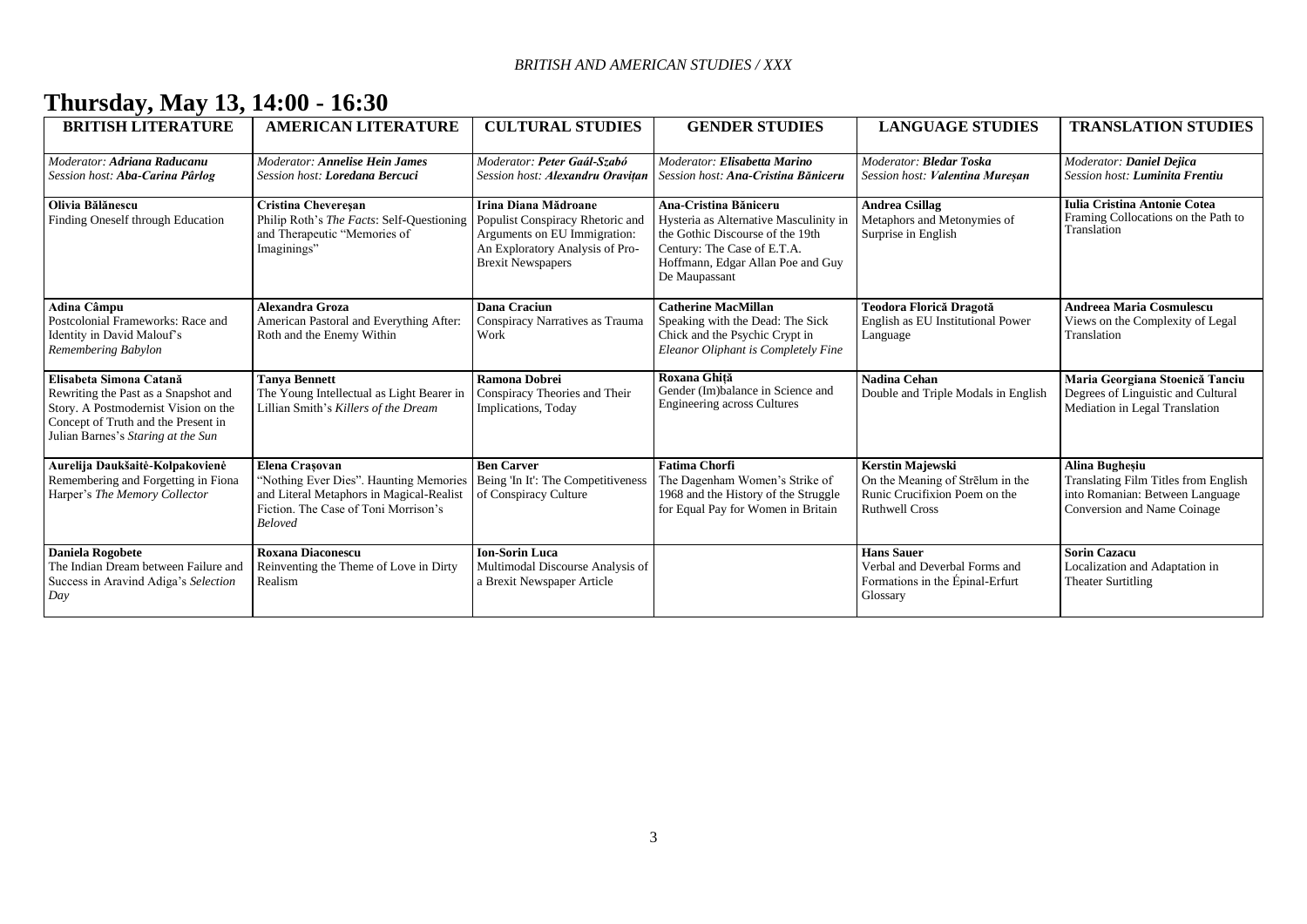## **Thursday, May 13, 17:00 - 19:00**

| <b>BRITISH</b><br><b>LITERATURE</b>                                                                                                                     | <b>AMERICAN</b><br><b>LITERATURE</b>                                                                                                   | <b>CULTURAL STUDIES</b>                                                                                                                               | <b>GENDER STUDIES</b>                                                                                                                                                                      | <b>LANGUAGE</b><br><b>STUDIES</b>                                                                                                  | <b>TRANSLATION</b><br><b>STUDIES</b>                                                                                                                | <b>ELT</b>                                                                                                                                        |
|---------------------------------------------------------------------------------------------------------------------------------------------------------|----------------------------------------------------------------------------------------------------------------------------------------|-------------------------------------------------------------------------------------------------------------------------------------------------------|--------------------------------------------------------------------------------------------------------------------------------------------------------------------------------------------|------------------------------------------------------------------------------------------------------------------------------------|-----------------------------------------------------------------------------------------------------------------------------------------------------|---------------------------------------------------------------------------------------------------------------------------------------------------|
| Moderator: Dragos Ivana<br>Session host: Claudia<br>Doroholschi                                                                                         | Moderator: Tanya Bennett<br>Session host: Ana-Cristina Băniceru                                                                        | Moderator: Ben Carver<br>Session host: Loredana Bercuci                                                                                               | Moderator: Catherine MacMillan<br>Session host: Andreea Serban                                                                                                                             | <b>Moderator: Hans Sauer</b><br>Session host: Diana Mădroane                                                                       | Moderator: Titela Vîlceanu<br>Session host: Mihaela Cozma                                                                                           | Moderator: Viviana Gaballo<br>Session host: Alexandru Oravițan                                                                                    |
| Adriana Raducanu<br>The Soldier and the Scientist:<br>A Comparative Reading of<br>Shakespeare's "Coriolanus"<br>and Ibsen's "An Enemy of the<br>People" | <b>Eduard Blănariu</b><br>The Horror of the Sea in the Works<br>of Herman Melville and Edgar Allan<br>Poe                              | <b>Estella Ciobanu</b><br>To Be or Not to Be Postmodern.<br>Contemporary Western<br>Biomedical Science and the<br>(Post-)Modern Condition             | Luiza Caraivan<br>Female Detectives in South<br>African Fiction: Gillian Slovo,<br>Margie Orford, Lauren Beukes<br>and Angela Makholwa                                                     | Cristian Enăchescu<br>The First Person Plural in<br>Christopher Hitchens' God Is<br>Not Great                                      | Daria Protopopescu<br>English Pandemic-Related<br>Terms and their Romanian<br>Translation                                                           | Ana-Maria Arsovan<br>Improving the Online EFL Classes<br>Using the Best Resources<br>Available                                                    |
| Amira Aloui<br>Towards a Politics of the<br>Tragedy of State: Hamlet's<br>Delay and Raison d'État                                                       | Xiaorui Du<br>Populating the Utopia: Three<br>Conceptions of the American<br>Individual                                                | <b>Nicolae Bobaru</b><br>Peter Matthiessen's Far<br>Tortuga. An Ecological Outlook                                                                    | <b>Anca Luminita Eftenie</b><br>Feminine Hypostases in the<br>Novels Homeric by Doina Rusti<br>and The Testaments by Margaret<br>Atwood                                                    | Oana Maria Puiu Nită<br>Person and Empathetic Deixis<br>in the Institutional Discourse                                             | Ruxandra Drăgan<br>Getting Results in Translation                                                                                                   | <b>Daniela Bercian</b><br>Online Teaching - a Beneficial<br>Challenge for the Rapid<br>Development of the Teacher in the<br>Pre-university System |
| Yağmur Tatar<br>"Not that I loved Caesar less.<br>but that I loved Rome more":<br>The Politics of Friendship in<br>Julius Caesar                        | Georgiana-Elena Dilă<br>Translating a New World while<br>Telling Stories in The Woman<br>Warrior and The Joy Luck Club                 | Ileana Botescu-Sireteanu<br>Visual Trespassings. The<br>Exploration of the Limit in<br>Contemporary American Visual<br>Arts: Sally Mann's Dead Bodies | <b>Elisabetta Marino</b><br>Confronting the Challenges of<br>Post-Civil War Reconstruction:<br>Rodman the Keeper: Southern<br>Sketches by Constance<br>Fenimore Woolson                    | Claudia Raluca Stamatescu<br>A Pragmatic Perspective on the<br><b>Institutional Discourse</b>                                      | Mihaela Cozma<br><b>Translating or Not Translating</b><br>Food Names? A Study on The<br>Romanian Versus the English<br>Variants of Restaurant Menus | <b>Codruta Gosa and Valentina</b><br><b>Muresan</b><br>The Digital Learning-Teaching<br>Continuum. A Case Study.                                  |
| <b>Dorel-Aurel Muresan</b><br>Margaret Atwood's "Hag-<br>Seed" as a Manifesto for<br>Adaptations                                                        | <b>Alexandru Budac</b><br>Glamour Waves: The Gothic Story<br>of Marilyn Monroe as Told by Joyce<br>Carol Oates in <i>Blonde</i> (2000) | Peter Gaál-Szabó<br>Spirituals and the Chain of<br>Memory in James Cone's<br>Spirituals and the Blues                                                 | Midori Endo<br>Mother-Daughter Relationships<br>in the Japanese Immigrant<br>Families: Mother's Solitude and<br>the Image of Death in the Short<br>Stories of Japanese American<br>Writers | <b>Corina Vasile</b><br>Contexting Institutional<br>Discourses. Functional<br>Perspectives                                         | <b>Mihai Robert Rusu</b><br>Medical Translation as a<br><b>Borderline Case</b>                                                                      | Floriana Anca Păunescu<br>The Challenges of Online Courses<br>in Teaching Romanian as a<br>Foreign Language                                       |
| Ayşegül Ernur<br>"No more yielding but a<br>dream": Politics of Fiction as<br>Trompe-L'oeil in The Tempest<br>and Hag-Seed                              | Gabriela Glăvan<br>Closing Scenes: Sylvia Plaths's<br><b>Final Letters</b>                                                             | <b>Elena Butoescu</b><br>The Battle of the Cookbooks<br>and the Eighteenth-Century<br><b>English Novel</b>                                            |                                                                                                                                                                                            | Mihaela Lazović and Predrag<br><b>Novakov</b><br>Epistemic and Deontic<br>Modality in Romanian and<br>Serbian Scientific Discourse | <b>Marius Golea</b><br>Sensus Concept in Eugeniu<br>Coseriu's Vision of Translation                                                                 | Nadina Cehan and Andi Sâsâiac<br>Two Teachers' Perspective on the<br>Advantages and Disadvantages of<br><b>Using Online Platforms</b>             |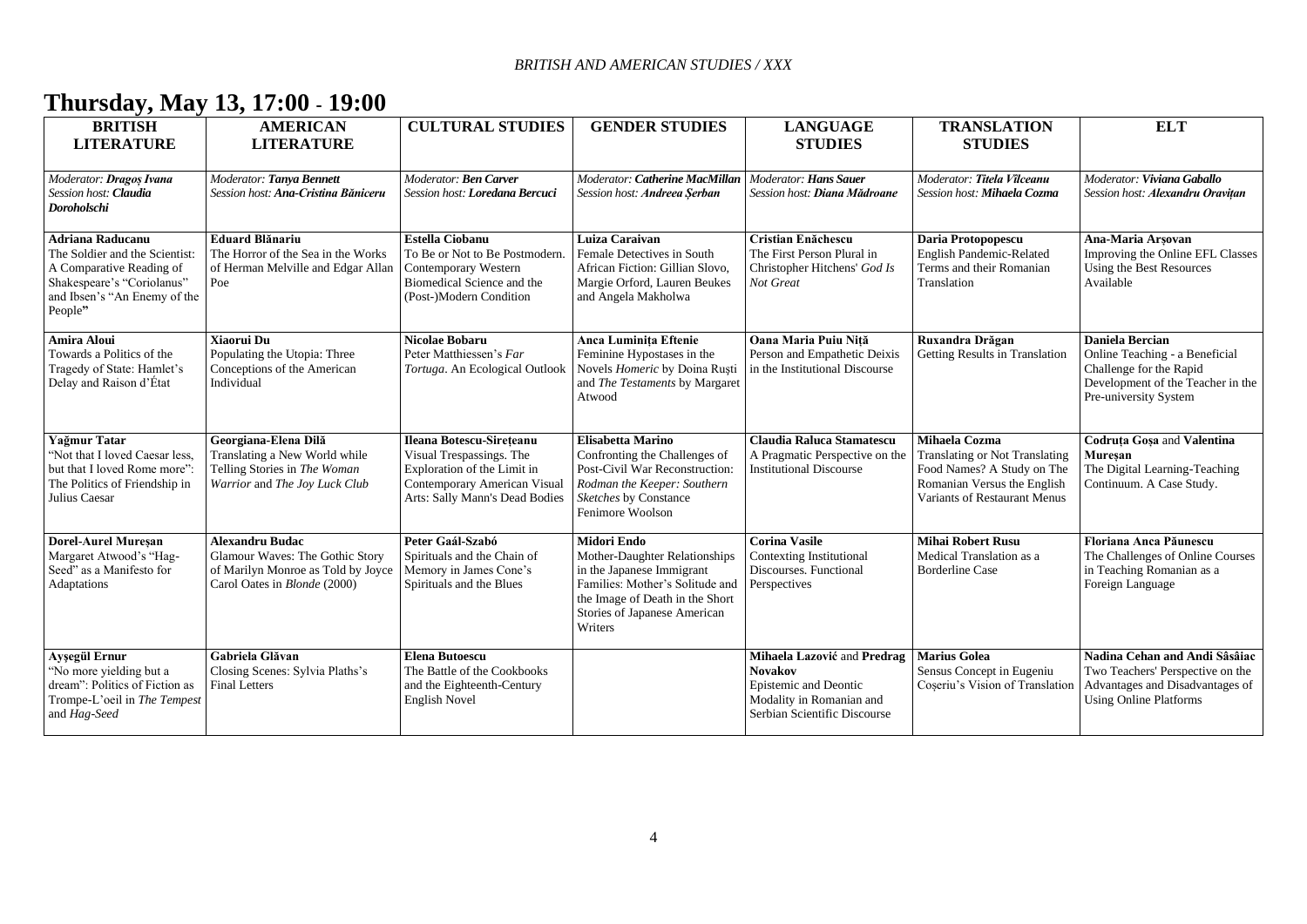## **Friday, 14 May, 13:30 - 16:00**

| <b>BRITISH LITERATURE</b>                                                                                                             | <b>AMERICAN</b><br><b>LITERATURE</b>                                                                                                        | <b>CULTURAL STUDIES</b>                                                                                                                                                   | <b>LANGUAGE STUDIES</b>                                                                                                                          | <b>TRANSLATION</b><br><b>STUDIES</b>                                                                          | <b>ELT</b>                                                                                                                                              |
|---------------------------------------------------------------------------------------------------------------------------------------|---------------------------------------------------------------------------------------------------------------------------------------------|---------------------------------------------------------------------------------------------------------------------------------------------------------------------------|--------------------------------------------------------------------------------------------------------------------------------------------------|---------------------------------------------------------------------------------------------------------------|---------------------------------------------------------------------------------------------------------------------------------------------------------|
| Moderator: Daniela Rogobete<br>Session host: Andreea Serban                                                                           | Moderator: Kiyotaka Sueyoshi<br>Session host: <b>Alexandru Oravitan</b>                                                                     | Moderator: Ingrida Žindžiuvienė<br>Session host: Sorin Ciutacu                                                                                                            | Moderator: Andrea Csillag<br>Session host: Diana Mădroane                                                                                        | Moderator: Daria Protopopescu<br>Session host: <b>Luminita Frentiu</b>                                        | Moderator: Nadina Cehan<br>Session host: Claudia Doroholschi                                                                                            |
| Dragos Ivana<br>Epistemological Implications of the<br>Supernatural: Defoe's Apparition<br><b>Narratives</b>                          | Alexandra-Henrietta Erdős<br>Writing Religion in African<br>American Literature - A Framework                                               | <b>Sorin Ciutacu</b><br>Geoffrey Chaucer as an Arbiter Linguae                                                                                                            | <b>Karina Hauer and Daniel Dejica</b><br>Linguistic Insights into the Analysis of<br>Meteorology                                                 | Liana Georgiana Moga Oprea<br>Compatibilities of Literary<br><b>Translation and Cultural</b><br>Translation   | Badarna Hiba Hafiz<br>The Representation of the<br>Sociolinguistic Competence in the<br>English Language Textbooks Used in<br>Arab Israeli High Schools |
| <b>Laura Mike</b><br>English Reformations and Cultural<br>Trauma                                                                      | Mihaela Gavrilă<br>The Possibilities and Limitations of<br>Fantasy in John Cheever's Fiction                                                | Roxana Rogobete and Mădălina<br>Chitez<br>Elements of Landscape in Modern<br>American and Romanian Poetry: a<br>Comparative Study using Corpus Related<br>Digital Methods | <b>Marius Golea</b><br>Semiotics Elements in Eugeniu Coșeriu's<br><b>General Linguistics</b>                                                     | Oian Zhao<br>The Use of Binomials in two<br>English Translations of the Lotus<br>Sutra                        | Viviana Gaballo<br>Intercultural Competence in E-<br>collaborative Content-driven Language<br>Education                                                 |
| <b>Hatice Karaman</b><br>Learning to Live, Learning to Die:<br>Writing as Mourning or/and Fraud in<br>Peter Ackroyd's Lambs of London | Mădălina-Larisa Kimak<br>The Richness of a Vanished<br>World": Consumerism Going South<br>in Cormac McCarthy's The Road                     | Hermina Maria Andreescu Apostolache<br>A Linguistic Approach to Parabolic<br>Thinking                                                                                     | <b>Irena Skendo</b><br>The English Language as a Commodity<br>in the Tourism Sector: A Case Study in<br>the City of Vlora, Albania               | Nadina Visan<br>Sorting through "New and<br>Improved" Versions of<br>J.K.Rowling's Sorting Hat                | Claudia Doroholschi and Ana-<br>Cristina Băniceru<br>Writing Teacher Development in<br>Romania: A Case Study                                            |
| <b>Florina-Raluca Teodorescu</b><br>Pride & Prejudice against<br>Rewritings: Redrawing the Literary<br>Universe                       | <b>Annelise Hein James</b><br>Pregnant in a Pandemic: The<br>Somatic and Symbolic Sides of Lyric<br>Subjectivity in Robyn Schiff's<br>H1N1" | Diana-Andreea Novăceanu<br>(Not) a Pretty Sight: Physician-Artist<br>Collaborations in British Visual Arts                                                                | Mihaela Georgiana Manasia<br>Hypothesizing through Modality and<br>Narrativization: Ideological Expressions<br>in Barack Obama's 2004 DNC Speech | Karla Lupsan<br>Peer Learning in Teaching<br>Translation                                                      | Cornelia Mihaela Frai<br>Exploring Creativity in EFL through<br>Focus Groups. The Student Perspective                                                   |
|                                                                                                                                       | Alexandru Oravitan<br>Don DeLillo's 'Time' in The Silence.<br>A Corpus-Based Approach                                                       | Raluca-Nicoleta Rogoveanu<br>Representations of Romanian Ethnicity:<br>Ethnic Archiving in Romanian Heritage<br>Centers in the United States                              | <b>Bledar Toska</b><br>Trump vs. Biden: Observations on Self-<br>mentioning, Doing and Sensing                                                   | Dana Percec and Loredana<br>Pungă<br>The Avatars of Shakespeare's<br>Ophelia in Intersemiotic<br>Translation  | Simonetta Falchi<br>ICONS of Trojan Learning. Teaching<br>English with Technology                                                                       |
|                                                                                                                                       |                                                                                                                                             | Claudia Stoian and Simona Şimon<br><b>Translating Culture</b>                                                                                                             | Romanita Jumanca<br>A "Khorkina" on the Floor: the Role of<br>Everyday Vocabulary in Gymnastics<br>Terminology                                   | <b>Titela Vîlceanu</b><br>Literary Translation - still<br>Indebted to Descriptive Views?                      | Diana Botosan<br>A Historic and Cross Sectional Journey<br>into the Theory and Practice of<br><b>Washback Studies</b>                                   |
|                                                                                                                                       |                                                                                                                                             |                                                                                                                                                                           | Cristina Mihaela Zamfir<br>Insights into Language Diversity in<br><b>Business Communication</b>                                                  | <b>Daniel Leotescu</b><br>J.K. Rowling's Linguistic<br>Innovations - Translation Impact<br>and Sustainability |                                                                                                                                                         |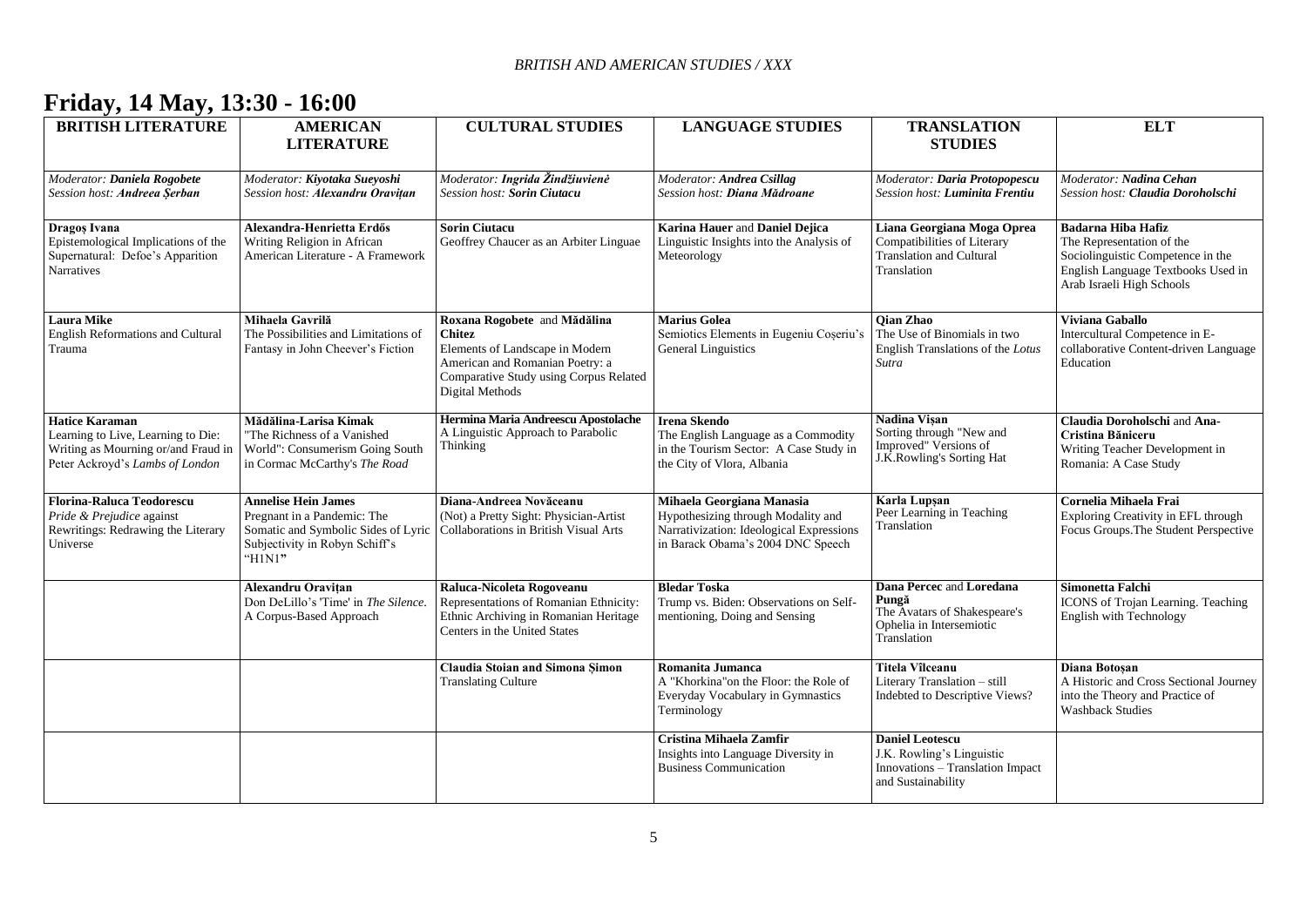## **Friday, May 14, 16:30 - 19:00**

| <b>AMERICAN LITERATURE</b>                    | <b>CULTURAL STUDIES</b>                | <b>ELT</b>                                   |
|-----------------------------------------------|----------------------------------------|----------------------------------------------|
| Moderator: Stephen Tapscott                   | Moderator: Elena Butoescu              | Moderator: Simonetta Falchi                  |
| <b>Session host: Gabriela Tucan</b>           | <b>Session host: Sorin Ciutacu</b>     | Session host: Loredana Bercuci               |
|                                               |                                        |                                              |
| Bianca Gabriela Palade                        | Ana Scalcău                            | Loredana Bercuci                             |
| Reinventing the Dictator in Cristina Garcia's | A Historical Perspective on Political  | The Use of Metadiscourse Markers in the Case |
| King of Cuba                                  | <b>Discourse Analysis</b>              | of Students of Political Science in L2       |
|                                               |                                        |                                              |
| Armela Panajoti                               | Elena-Ancuta Stefan                    | Aba-Carina Pârlog and Marius-Mircea          |
| Pre-figuring the Pandemic: Dystopian          | Trails of Cultural Memory:             | Crisan                                       |
| Paradigms in Karen Lord's The Plague          | Rediscovering Prospero as a Father     | Eco/logical Learning and Simulation          |
| <b>Doctors</b>                                | Figure in the 21st Century             | Environments in Higher Education (ELSE) -    |
|                                               |                                        | Erasmus+ research project                    |
|                                               |                                        |                                              |
| Elena Sedova                                  | Ingrida Žindžiuvienė                   | Simona Simon and Claudia Stoian              |
| A Central Motif of the Road in the Novel Pic  | Trauma within the Realm of Popular     | Students' Perspectives on Project-Based      |
| By J. Kerouac                                 | Fiction                                | Acquisition of <i>Pragmatics</i>             |
|                                               |                                        |                                              |
| Saša Simović                                  | <b>Andrea Velich</b>                   | Daniel Dejica, Simona Simon, Marcela         |
| A Cornucopia of Interpretations: Rappaccini's | The Representation of Topographical    | Fărcașiu and Annamaria Kilyeni               |
| Daughter                                      | and Social Changes in London in        | The Status of Easy-to-Read Validators and    |
|                                               | Postwar British Cinema                 | <b>Facilitators in Romania</b>               |
|                                               |                                        |                                              |
| Kiyotaka Sueyoshi                             | Dana Vasiliu                           |                                              |
| Leaves of Grass: The Republican service of    | A Tale of Two Cities? Victorian London |                                              |
| Whitman                                       | vs. the New Metropolis in BBC's        |                                              |
|                                               | Sherlock                               |                                              |
|                                               |                                        |                                              |
| <b>Gabriela Tucan</b>                         |                                        |                                              |
| Fact vs Fiction: Journalism and American      |                                        |                                              |
| Modernism                                     |                                        |                                              |
|                                               |                                        |                                              |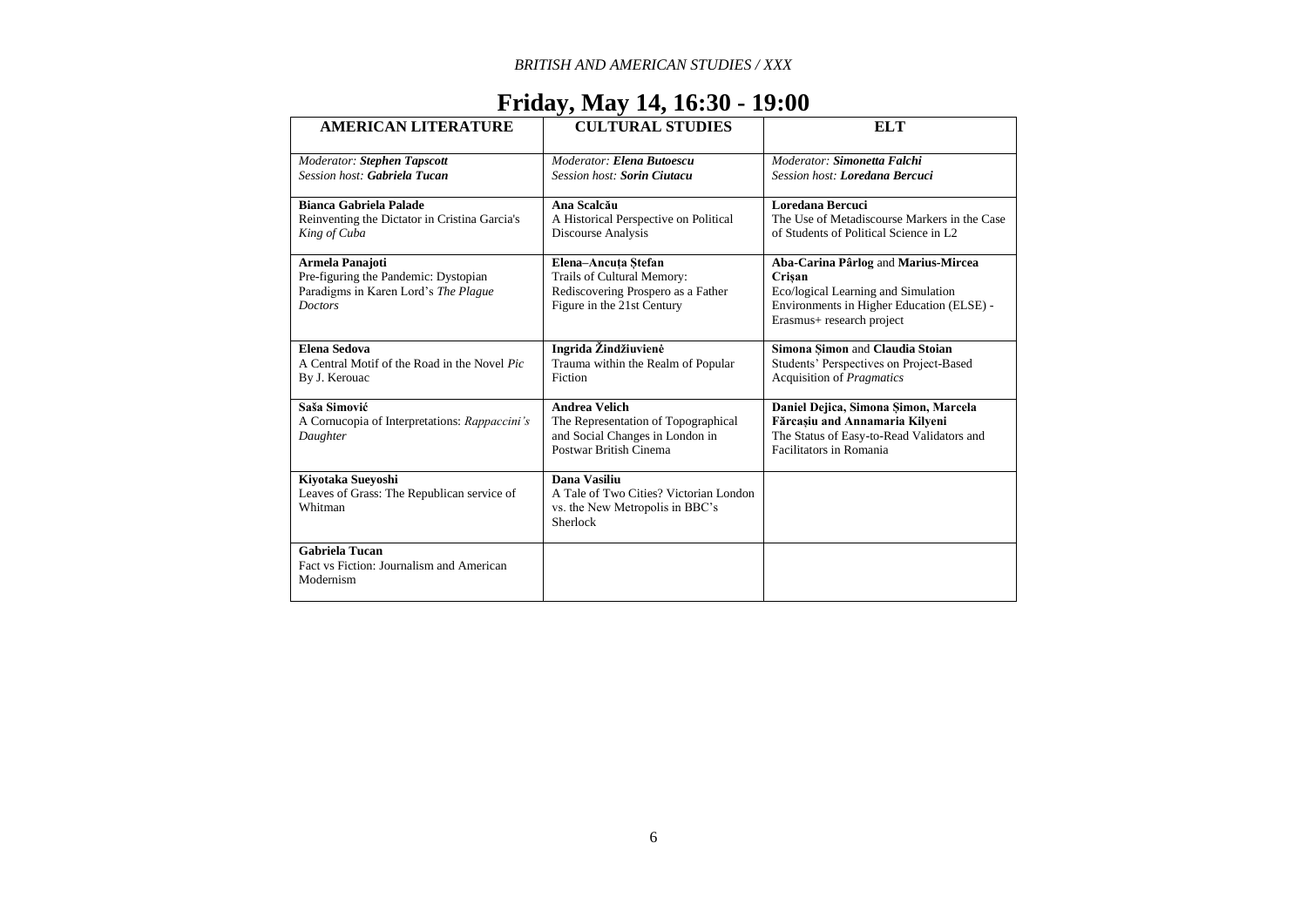## **ABSTRACTS**

## **Amira Aloui**

Towards a Politics of the Tragedy of State: Hamlet's Delay and *Raison d'État*

This paper will be studying the question of delay in Shakespeare's *Hamlet* in the light of the contemporary political discourse of Reason of State. Theories on the state and its reason were *de rigueur* in sixteenth century Europe. My hypothesis, in this regard, is that the delay is not the question but rather the answer to various political questions posed at the time on politics, ways to govern, and even étatisme.

#### **Hermina Maria Andreescu**

#### A Linguistic Approach to Parabolic Thinking

The linguistic approach to the Bible is intended to spot the characteristic features of the sacred texts. The archaic flavour is mainly due to the lexical and terminological load, as well as to the syntactic structures. Furthermore, the biblical text displays a metaphorical style, mostly encountered in the parables. Admittedly, the paper focuses on the corpus-based analysis of Jesus Parables.

#### **Iulia Cristina Antonie**

Framing Collocations on the Path to Translation

The paper dwells upon structural and functional aspects of collocations, highlighting that the socio-cultural aspects of this type of idiomatic language are underexplored. The overall meaning of a collocation depends upon the meaning of its constituent parts, and their translation becomes difficult when the figurative meaning comes into play. The corpus-based and translation-oriented analysis of collocations concerns contemporary literary texts.

#### **Ana-Maria Arșovan**

Improving the Online EFL Classes Using the Best Resources Available

This paper centers on how to find the best online resources to improve EFL classes in the new educational environment. It addresses some of the issues the Romanian educational system had to face and it tries to explain the necessary improvements EFL teachers need to address during their online teaching classes. The data has been collected using two online surveys and the findings have been thoroughly analyzed.

#### **Olivia Bălănescu**

Finding Oneself through Education

We think of memoirs as *stories* of individual journeys towards knowledge and enlightenment, explorations of the self, of community, of history. By linking the self to the genre of memoir, this paper will focus on issues of identity, memory and narrativity of life in Tara Westover's *Educated* and Jeanette Winterson's *Why Be Happy When You Could Be Normal*.

## **Ana-Cristina Băniceru**

Hysteria as Alternative Masculinity in the Gothic Discourse of the 19<sup>th</sup> Century: The Case of E.T.A. Hoffmann, Edgar Allan Poe and Guy De Maupassant

From its onset, the Gothic has attempted to challenge established norms and conventions, either for sensational effects or to question their homogenizing and reductive tendencies. The present paper discusses normative masculinity as it was perceived in the 19<sup>th</sup> century and how ETA Hoffmann, Edgar Allan Poe and Guy de Maupassant, in their Gothic fiction, challenge its validity by creating male characters who adopt a hysterical, almost feminine voice, contesting the belief that hysteria was a "female malady". The characters expose their unconventional masculinity, which resists the model of the 'ganzer Mann' in Germany, 'marketplace man' in the US and the 'conjugal heterosexual' in France.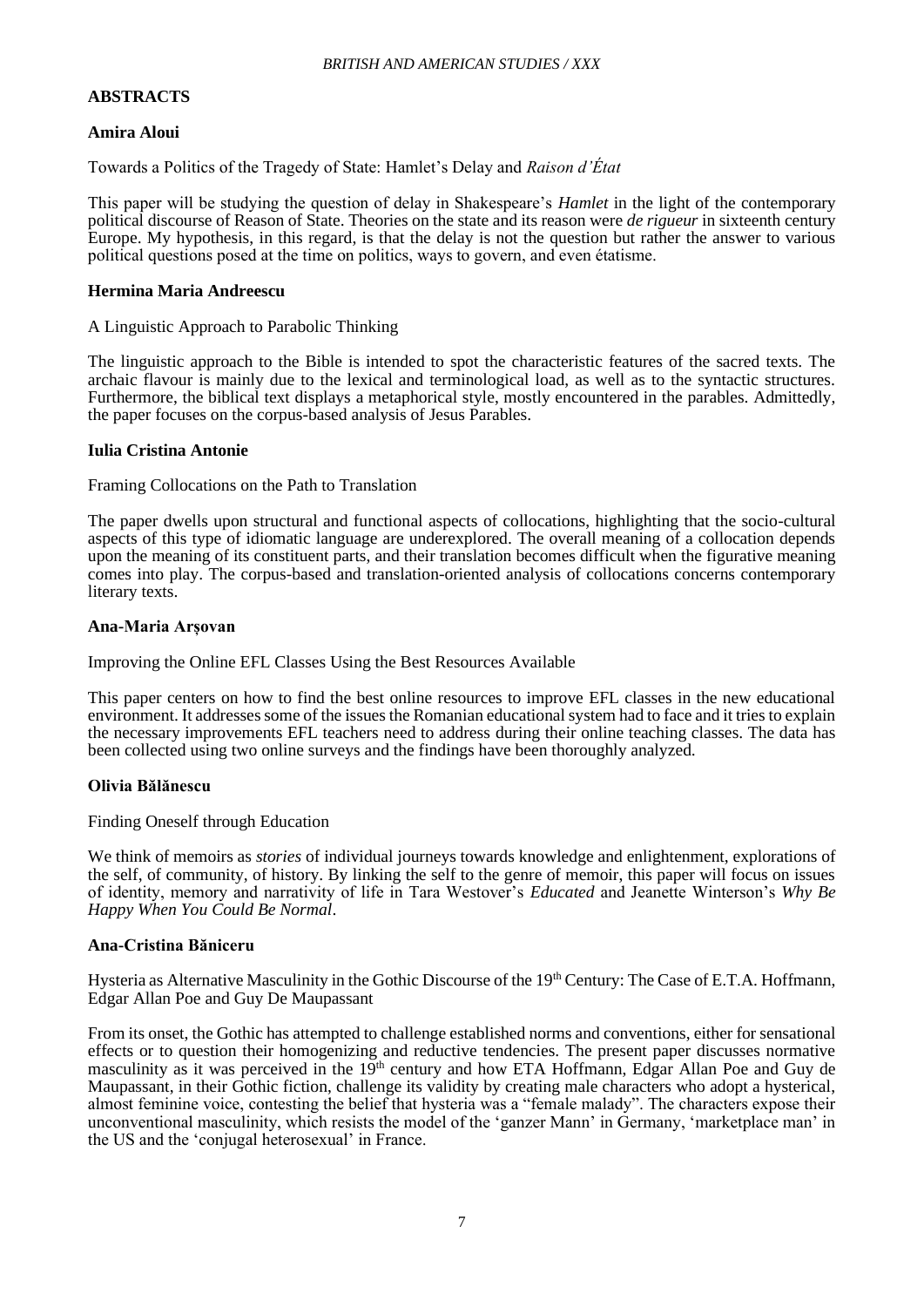## **Tanya Bennett**

The Young Intellectual as Light Bearer in Lillian Smith's *Killers of the Dream*

In *Killers of the Dream*, Lillian E. Smith explores the crucial role of the young intellectual for human thriving. Focused on racism in the early-twentieth century U.S. south, *Killers* examines the forces that often smother children's inquisitive nature to protect the dominant social narrative and, conversely, the conditions that foster the intellectual's survival and maturation, which is necessary for illuminating a way forward.

## **Daniela Bercian**

Online Teaching - a Beneficial Challenge for the Rapid Development of the Teacher in the Pre-university System

The ongoing pandemic has been a subject of considerable debate since its outbreak in 2020 and there is a lot of emphasis on the negative effects it has left in all areas, especially in the education system. However, the positive side developed by the online teaching system is neglected: the permanent training of the teacher's skills to use more than ever the technology both in the teaching process and in the evaluation. The very rich offer of training courses for teachers in the pre-university system allowed the development of attractive and stimulating online classes for students of all ages. This study aims to highlight the way in which teachers were trained and developed professionally despite the pandemic that Romanian society is still struggling with.

## **Loredana Bercuci**

The Use of Metadiscourse Markers in the Case of Students of Political Science in L2

The present study analyzes the use of lexical bundles representing metadiscourse markers in the discipline of Political Science. The focus will be on a learner corpus of undergraduate and graduate student writing in Political Science. I thus reveal the discipline-specific inter-language interference of L1 Romanian into L2 writing in English and indicate issues on which targeted writing exercises should focus during university-level English for Specific Purposes and English for Academic Purposes classes.

## **Eduard Blănariu**

The Horror of the Sea in the Works of Herman Melville and Edgar Allan Poe

The topic of this presentation is the discussion of how the ocean and sea are used as an antagonistic force and setting in the novel *Moby Dick* (1851) by Herman Melville and Edgar Allan Poe's *The Narrative of Arthur Gordon Pym of Nantucket* (1838). My research examines how the sea acts both as an oppressive setting that creates a feeling of isolationism within the characters of the two novels and as an antagonistic element towards the characters in both of these works.

#### **Nicolae Bobaru**

Peter Matthiessen's *Far Tortuga*. An Ecological Outlook

Our present study will focus on Peter Matthiessen's *Far Tortuga* (1975), which was mainly considered by critics like Bert Bender a sea novel but in the more recent developments of ecocriticism, this novel may also be considered an expression of the author's ecological visions. Its main objectives are: to underline the Caribbean cultural issues and challenges during the 1960s; to explain Matthiessen's involvement and concerns in providing a narrative voice for vulnerable peoples facing progress and industrialization and for the endangered marine species like the green turtle, and to emphasize author's larger vision regarding man's place in the ecosystem. Besides the stories of crew members and those about the green turtles, the novel is infused with the presence of the sea, wind, birds, sun, moon and stars. We may observe that the novel presents a larger and deeper ecological sense of man's smallness and subordinate relationship to the biosphere. At the end of our study we will conclude that the novel is an environmental parable, placed in the bigger tradition of sea fiction, Matthiessen contributing to the Western literature of oceanic disasters, evoking Moby Dick in its narrative virtuosity and thematic complexity, even though it deviates from its predecessor by means of its fundamentally focus on the vulnerability of the marine environment.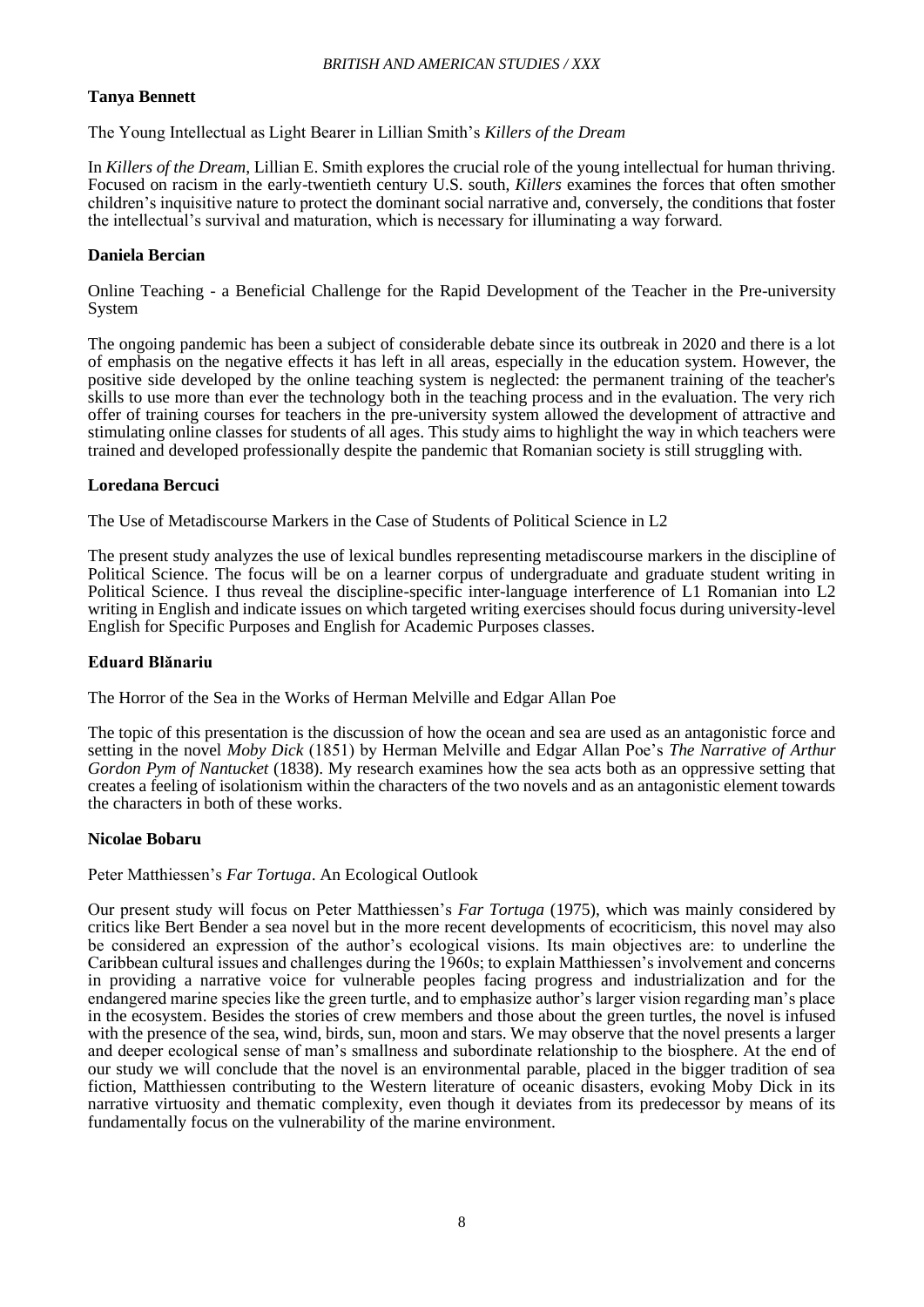#### **Ileana Botescu-Sirețeanu**

Visual Trespassings. The Exploration of the Limit in Contemporary American Visual Arts: Sally Mann's Dead Bodies

Drawing on cultural studies, visual culture and semiotics, the present study investigates the particular ways in which contemporary visual arts approach the ontological issue of the limit, in a culture that has gradually and persistently blurred all limits to near erasure. In this sense, this study looks at photographer Sally Mann's visual explorations of the body-as-flesh, as bold interrogations of cultural taboos, as well as innovative visual cues of ontological transgression.

#### **Diana Botoșan**

A Historic and Cross Sectional Journey into the Theory and Practice of Washback Studies

Washback, generally seen as the influence of high stakes examinations on the teaching and learning, has been considered, ever since the 90s, one of the most controversial and complex phenomena in language testing, drawing the attention of many researchers. In my presentation I discuss a state-of-the-art analysis of the theoretical evolution of this concept and I provide a brief overview of several major applied studies which deal with it

#### **Alexandru Budac**

Glamour Waves: The Gothic Story of Marilyn Monroe as Told by Joyce Carol Oates in *Blonde* (2000)

So much has been written about Marilyn Monroe that it seems impossible to break new ground regarding either her iconic persona or her sad life. However, Joyce Carol Oates draws on a vast biographical material as well as on Gothic tropes in order to make Marilyn Monroe a literary character in her own right. My paper tackles the way Oates' novel mends the split between the real person and the actress' onscreen charisma and assesses the significance of blondness – epitomized by the famous "glamour waves" haircut – in Monroe's rise to stardom.

## **Alina Bugheșiu**

Translating Film Titles from English into Romanian: Between Language Conversion and Name Coinage

The paper proposes the analysis of film titles translated from English into Romanian from the perspective of onomastics, semantics, and semiotics. With the help of concepts and precepts pertaining to the aforementioned fields, the research aims at exploring how certain film titles can be viewed as new names (novel linguistic signs) based on their specific semantic structure and behaviour.

#### **Elena Butoescu**

Chronicles from the Galata Bridge, or Geert Mak's Multi-Ethnic Heterotopian Space

The present article will explore the role that the Galata Bridge (Köprü) has played in the history of Istanbul since the sixth century AD by connecting the two shores of the Golden Horn, the old walled city of Stamboul with Beyoğlu, the northern district of Istanbul. In *The Bridge: A Journey between Orient and Occident* (2007) Geert Mak introduces the reader to the bridge as a multi-ethnic space. I will endeavour to demonstrate that the Galata Bridge is, in Foucauldian terms, a heterotopian space. If mobility is a significant aspect of modernity and of the global world, the bridge functions both as a metonym for the region it created and as a symbolic chronotope uniting sides, shores, cultures, ethnic groups, religions, tastes, and histories.

#### **Luiza Caraivan**

Female Detectives in South African Fiction: Gillian Slovo, Margie Orford, Lauren Beukes and Angela Makholwa

The aim of the paper is to study how the South African detective novel has evolved since the 1960s when June Drummond was the first author to introduce a female detective. I have chosen four South African authors of thrillers/crime fiction to analyse how South African detectives introduce topics common to genres that have a higher literary status than detective fiction.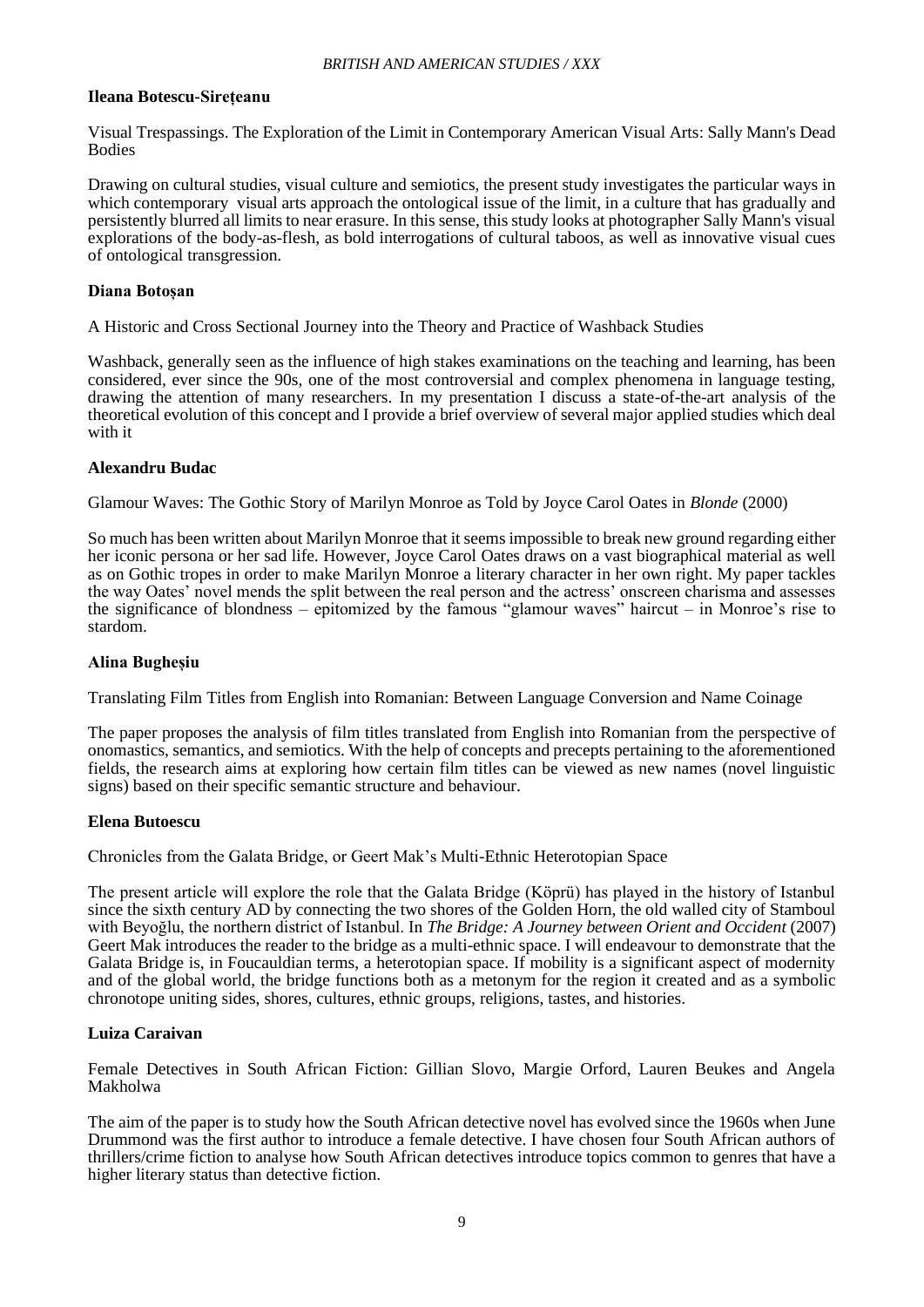## **Ben Carver**

Being 'In It': The Competitiveness of Conspiracy Culture

This paper takes Henry James's novel, *The Princess Casamassima* (1886), to be a sophisticated and prescient analysis of the conspiracy as both a social and an aesthetic phenomenon. It puts the novel's plot and the author's preface in dialogue with much later theorists of literary realism, to argue that James's most important insight is that conspiracy is a figure that invites (unproductive) competition, and conjures the idea of gullible others.

## **Elisabeta Simona Catană**

Rewriting the Past as a Snapshot and Story. A Postmodernist Vision on the Concept of Truth and the Present in Julian Barnes's *Staring at the Sun*

This essay analyses Julian Barnes's novel *Staring at the Sun* and shows that the concepts of truth and the present are rewritten stories of the past. In a postmodernist manner, Julian Barnes's novel does not offer us access to a certain truth of the past, which is associated with a snapshot, but to various interpretations of it in the characters' stories.

#### **Sorin Cazacu**

Localization and Adaptation in Theater Surtitling

Surtitling today is a context-bound audiovisual product that employs complex approaches in terms of localization, linguistic, technical and cultural aspects. This article aims at analyzing the signifying codes that operate simultaneously before, during and after the performance. The research is based on the "Hektomeron" project by "Marin Sorescu" Theater in Craiova in which 100 international directors are presenting 100 stories inspired from Giovanni Boccaccio's *Decameron* with English surtitles.

## **Adina Câmpu**

Postcolonial Frameworks: Race and Identity in David Malouf's *Remembering Babylon*

This paper analyses the staple issues of race and identity in *Remembering Babylon*, a novel turned canonical written by Australian author David Malouf. The novel is set in mid-nineteenth century Queensland and explores the early encounters between white British settlers and black Aboriginal peoples. Mutual resentment, uncertainty, fear of the unknown, in-betweenness and profound instability characterize the colonizer-colonized dichotomy. I attempt to analyse Malouf's perception of colonial realities but also draw a parallel between then and now in the light of recent contemporary events and the new conceptualization of race and identity.

## **Nadina Cehan**

Double and Triple Modals in English

The article investigates the phenomenon of nonstandard double and triple modals in English by using the iWeb corpus. Negation and question patterns are also looked into. Rare structures such as *might could* and *might will can't* are shown to appear on the Internet, although their particular geographical spread cannot be determined through the use of the aforementioned tool.

#### **Nadina Cehan** and **Andi Sâsâiac**

Two Teachers' Perspective on the Advantages and Disadvantages of Using Online Platforms

Commonplace as it may sound, the online teaching-learning process brought by the pandemic has raised certain challenges and opportunities. The topic can be approached on several levels, including organizational, methodological and technical, with their consequential impact. The comparative analysis of online solutions, the experience gained by two teachers from different faculties and the students' impressions have brought some interesting conclusions.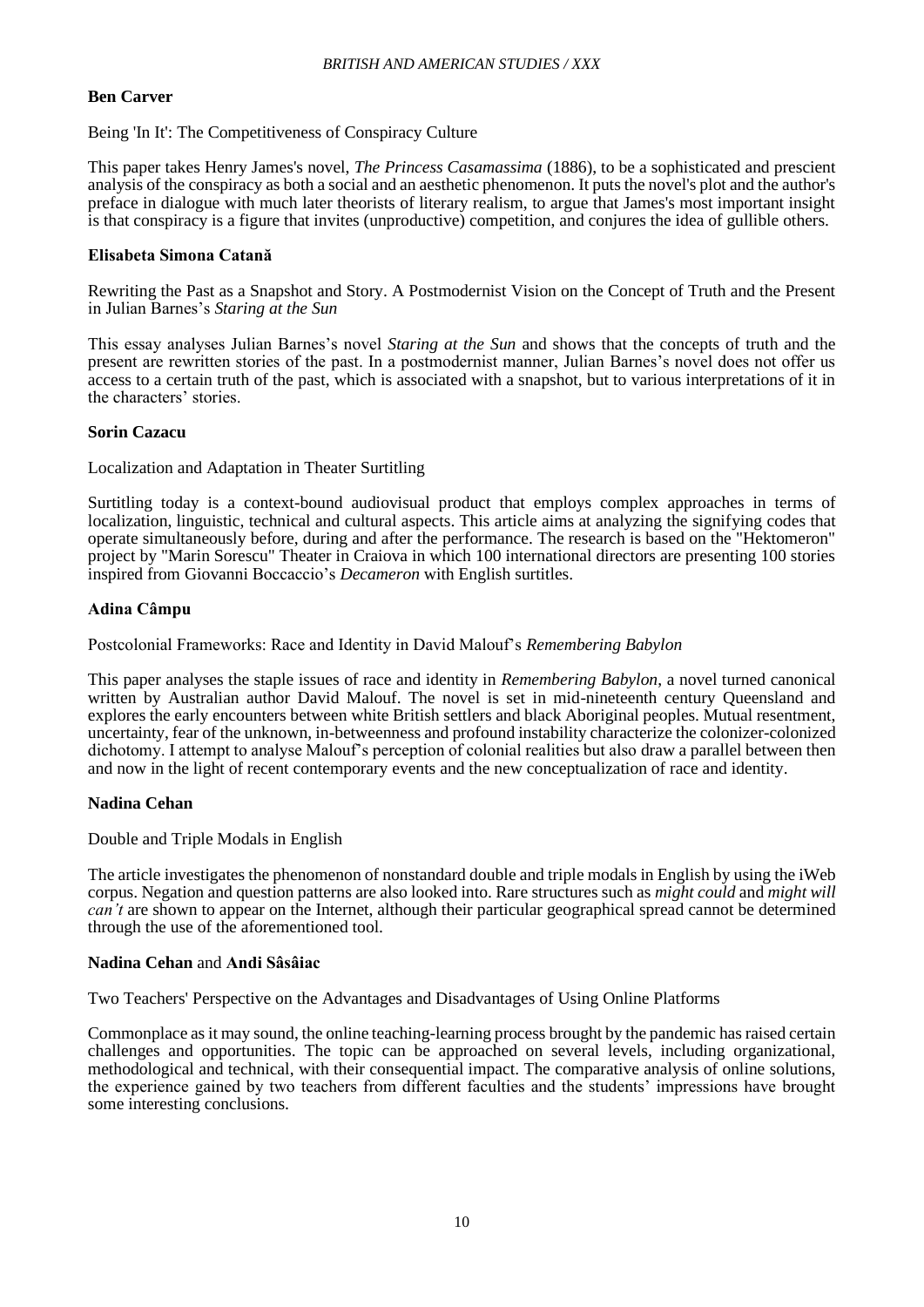## **Cristina Chevereşan**

Philip Roth's *The Facts*: Self-Questioning and Therapeutic "Memories of Imaginings"

The paper will revisit Philip Roth's 1988 *The Facts*, an unconventional attempt at public self-exploration/ representation. It will focus on the intriguing mixture of inventive confession, nostalgic (re/de)construction and critical fictionalization that derives from the writer's belief that "in autobiography you construct a sequence of stories to bind up the facts with a persuasive *hypothesis* that unravels your history's meaning".

## **Mădălina Chitez**

Digital Humanities and its Multiple Applications for Research in English Language and Literature Studies **workshop**

The field of Digital Humanities (DH) is evolving at a reality-triggered accelerated pace. Its multiple facets have been long exploited by researchers in various disciplines, DH being "a cross-disciplinary field by its very nature, integrating knowledge and approaches from several disciplines, derived either from the humanities (such as languages, literature, history, and arts) or the information technology spectrum (Chitez et al, 2020, p. 546). Although particular attention has been given by the DH scientists to the digital preservation of textual sources and adjacent cultural assets (i.e. images, artefacts), recent developments in technology-supported language and literature studies have made it possible for researchers in the humanities to integrate rather traditional topics into new applied DH related methodologies. In this workshop, Dr. Mădălina Chitez, from CODHUS - *Centre for Corpus Related Digital Approaches to Humanities*, recently founded at the West University of Timisoara, will introduce several of the possible methods which researchers interested in English language and literature themes can implement in their studies, using already available data or creating their own digital resources. Reference will be made to corpora for teaching English language (general English and ESP), English academic writing, analysis models for corpus supported literature studies, translation databases and English language interdisciplinary topics (e.g. journalism, political studies, cultural studies). The workshop includes hands-on exercises with method specific tools and discussions on adaptations for teaching.

## **Fatima Chorfi**

The Dagenham Women's Strike of 1968 and the History of the Struggle for Equal Pay for Women in Britain

The protest of the women of the Dagenham sewing machines at Ford's car factory against the unfair re-grading and less payment led to a strike on 7 June 1968 which resulted in the legislation of the Equal Pay Act in 1970. The establishment of this Act is a landmark in the fight for gender equality in Britain.

## **Estella Ciobanu**

To Be or Not to Be Postmodern. Contemporary Western Biomedical Science and the (Post-)Modern Condition

This paper investigates the condition of contemporary western biomedical science as suggested by its visual output in relation to the postmodern and in particular to Jean-François Lyotard's proposition about western distrust of metanarratives. I examine two related cases: the Visible Human Project (a digital anatomical archive pioneered by the US National Library of Medicine) alongside its Korean and Chinese counterparts and the Anatomage Table (a virtual anatomy dissection table), both of which draw on cutting-edge medical imagistic technology and aim to generate and improve biomedical knowledge and/or specific medical skills.

## **Sorin Ciutacu**

Geoffrey Chaucer as an Arbiter Linguae

Geoffrey Chaucer acts as a lodestar for the literary Middle English standard as he sits astride two treasure troves: the Germanic and the Romance one. This is what we find when we analyse his opulent language from *Canterbury Tales* or *Troilus and Cressida*. The present paper re-evaluates his lexical contribution as a linguistic model to be followed from the Contemporary English standpoint critically drawing on Horobin & Smith (2002), Horobin (2006) and Butterfield (2009).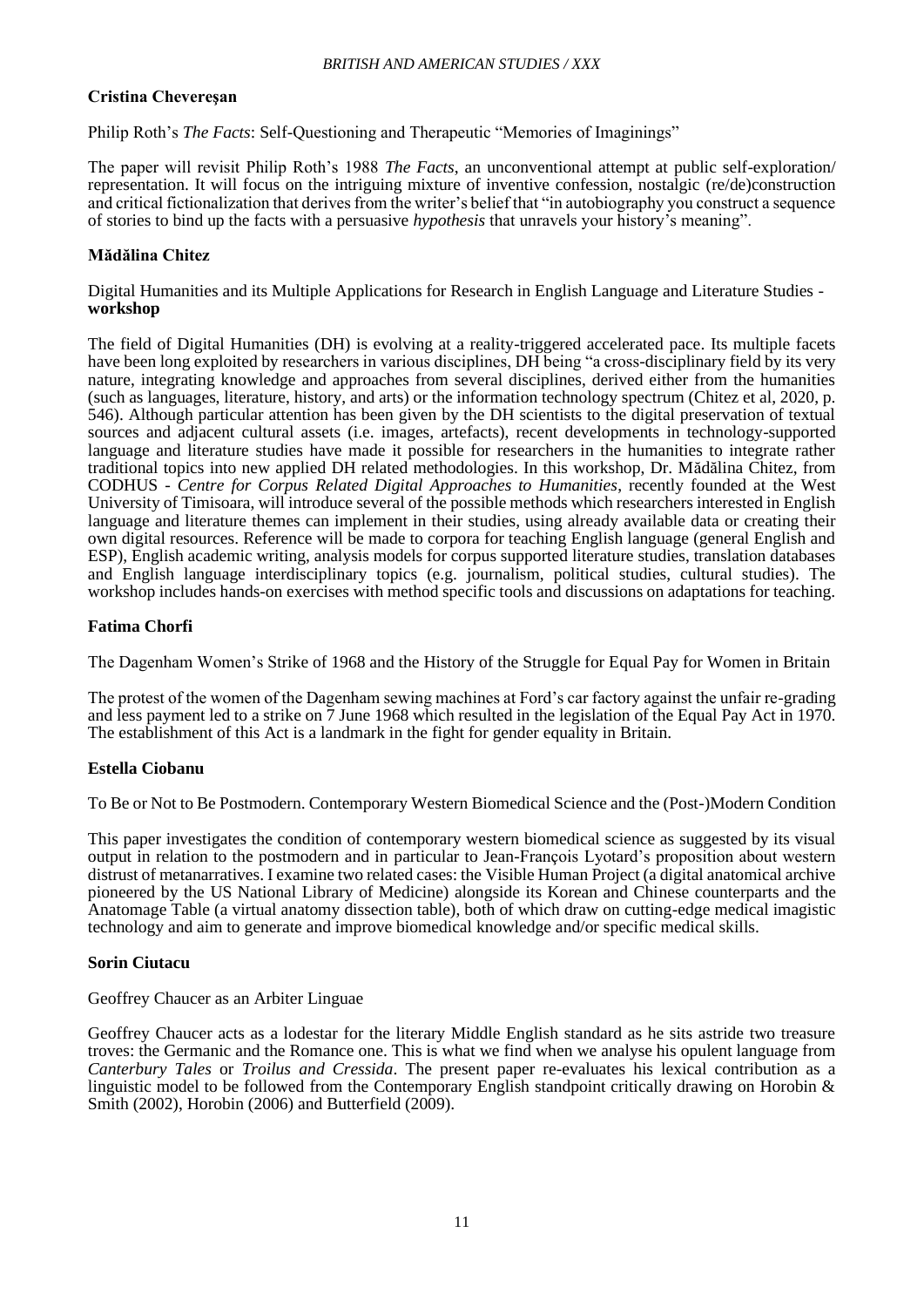#### **Andreea Maria Cosmulescu**

Views on the Complexity of Legal Translation

Legal translation has acquired ever increasing importance within translation studies. The paper focuses on the complexity of legal translations on account of a series of characteristics such as: lack of equivalent terminology, cultural differences, legal style conventions, etc. It turns out that legal translation is a special type that involves mediating between different languages and different cultures and legal systems.

## **Mihaela Cozma**

Translating or Not Translating Food Names? A Study on The Romanian Versus the English Variants of Restaurant Menus

Food names, like any other types of terms which are deeply rooted in their culture of origin, often represent a challenge for the translator who must find an appropriate manner of rendering them into another language. In fact, a first decision that translators make is whether they should offer a target language equivalent for such terms, or should (partially) preserve their original form, in order to maintain their cultural specificity. The paper will look at the Romanian versus the English variants of the menus provided by a series of restaurants in the Banat region with a view to identifying the techniques used in the process of their translation.

#### **Elena Crașovan**

"Nothing Ever Dies". Haunting Memories and Literal Metaphors in Magical-Realist Fiction. The Case of Toni Morrison's *Beloved*.

The paper analyses the relation between traumatic imagination and grotesque magical-realist fiction in Toni Morrison's *Beloved*. I shall argue that, beyond the spectacular incarnation of the ghost, representing the reification of unspeakable emotions and of the 'haunting past' theme, the novel is shaped by a complex interplay of literal, metaphorical and metonymical relations that double and frequently anticipate, at the stylistic level, the supernatural elements of the plot, marking one of the main magical-realist features: the crossing of metaphor from ornamental to ontological, the figurative configuring the book's narrative and thematic structure.

## **Dana Crăciun**

Conspiracy Narratives as Trauma Work

Conspiracy theories can be seen as emerging out of a sense of anxiety or what Timothy Melley calls "agency panic" (2000:12). This paper will look more specifically at the way in which conspiracy narratives can be seen as attempts to articulate a certain response to trauma situations.

#### **Andrea Csillag**

#### Metaphors and Metonymies of Surprise in English

The paper studies the language of surprise in English on a corpus built from several internet sources and aims at finding out what metaphors and metonymies may be added to the list given by Kövecses (2000:33), which includes only three metaphors of surprise based on Kendrick-Murdock's (1994) unpublished study.

#### **Aurelija Daukšaitė-Kolpakovienė**

Remembering and Forgetting in Fiona Harper's *The Memory Collector*

The presentation looks at the complexity of remembering and forgetting in Fiona Harper's *The Memory Collector* (2018). Its protagonist does not remember her childhood but learns she was kidnapped at the age of six. She believes this event traumatised her and her family, and it was also the reason why her parents separated and her mother became a compulsive hoarder.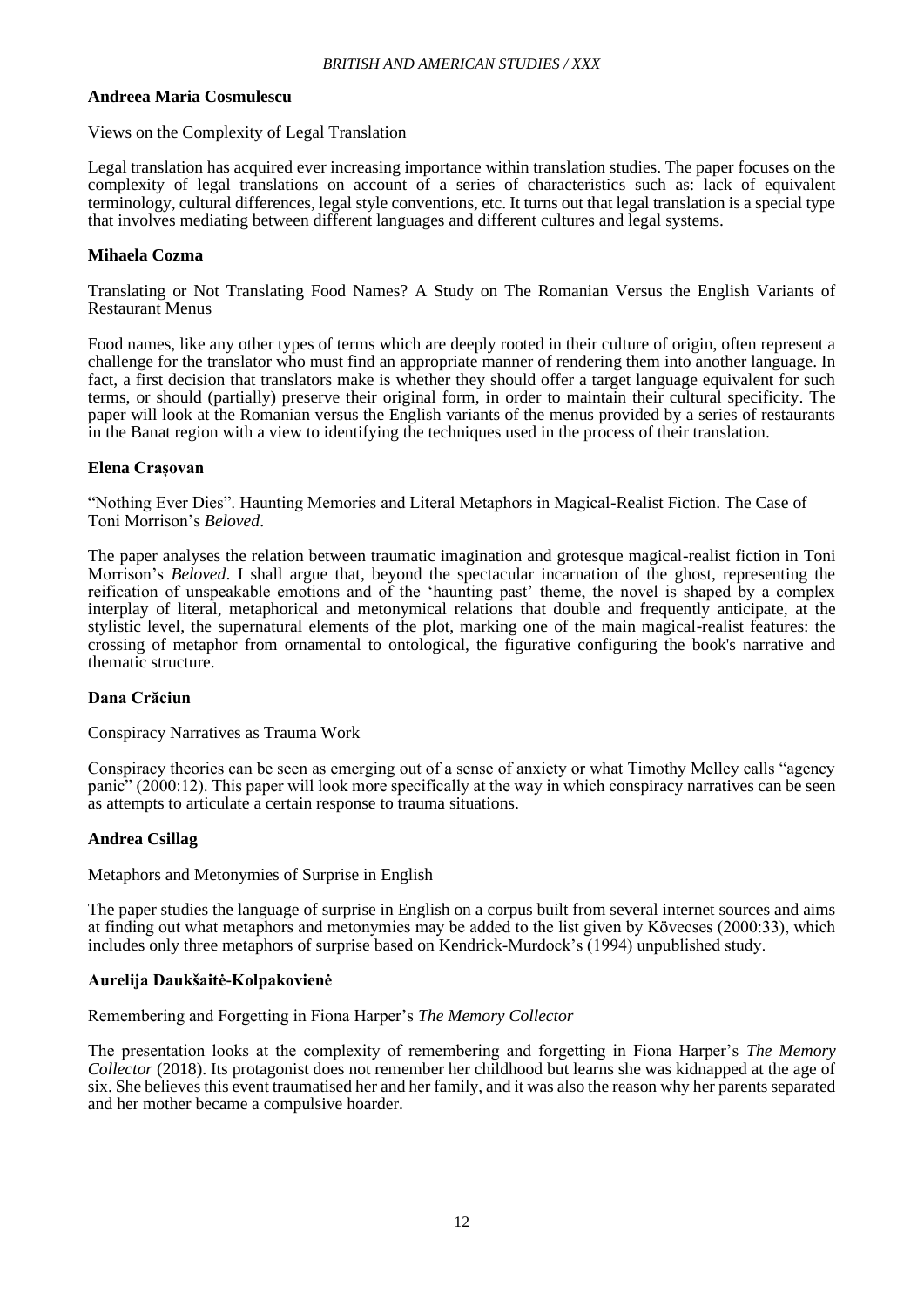#### **Daniel Dejica**, **Simona Șimon**, **Marcela Fărcașiu** and **Annamaria Kilyeni**

The Status of Easy-to-Read Validators and Facilitators in Romania

Easy-to-Read is a methodology which focuses on creating or adapting comprehensible texts for people with reading difficulties. Validators assess the comprehensibility of easy-to-read texts, while facilitators organise their job, coordinate the working sessions and keep contact with easy-to-read writers. In our presentation, we will share the main results of a survey conducted in Romania on the professional status of Easy-to-Read validators and facilitators. The research is part of a wider European research project (Train2Validate - 2020- 1-ES01-KA203-082068) funded by the Erasmus+ Programme of the European Commission, which aims to create a professional and certified training program for validators and facilitators.

#### **Roxana Diaconescu**

Reinventing the Theme of Love in Dirty Realism

One universal theme approached in different areas of art, culture and life, Love has always represented a main interest for people inconsiderate of the generation they belonged to. As a result, the main objective of this presentation is to bring Love closer to nowadays' literature and to analyze the thematic and stylistic alterations it adapted itself to in Dirty Realist writings, such as in the poetry volumes: *Love is a Dog from Hell* (1977) by Charles Bukowski and *Ultramarine* (1986) by Raymond Carver.

#### **Georgiana-Elena Dilă**

Translating a New World while Telling Stories in *The Woman Warrior* and *The Joy Luck Club*

Maxine Hong Kingston and Amy Tan have been praised, criticised and read for so many years that their names have become iconic. *The Woman Warrior* and *The Joy Luck Club* echo some similar elements of mother-daughter relationships and the troubles of facing the Western culture, which will be included in the paper while exploring the stories and the translations of the two worlds.

#### **Ramona Dobrei**

Conspiracy Theories and Their Implications, Today

This presentation aims to define conspiracy theories by explaining what they are, and demonstrating how they work. Accordingly, the first part of my presentation will be concerned with a succinct review of the literature on the topic, whereas in the second part, I intend to illustrate the "modus operandi" of conspiracy theories by analyzing their mechanics in a text.

## **Claudia Doroholschi** and **Ana-Cristina Băniceru**

Writing Teacher Development in Romania: A Case Study

While teacher training in the field of writing has been researched in places like the US, there are many contexts, Romanian universities included, in which much less is known about how writing teachers acquire their expertise. We analyse data from pre-service teacher training curricula, as well as questionnaires and interviews with faculty members at the West University of Timisoara, looking at aspects such as training background, formal and informal professional development opportunities, pedagogical approaches and teaching practices, to understand how Romanian writing teachers learn to teach writing.

## **Ruxandra Drăgan**

Getting Results in Translation

This paper investigates the translation of resultative constructions from English into Romanian and proposes several translation strategies which not only correlate with the typology of resultatives, but can also compensate for the fact that Romanian lacks a syntactic mechanism similar to that which allows their derivation in English.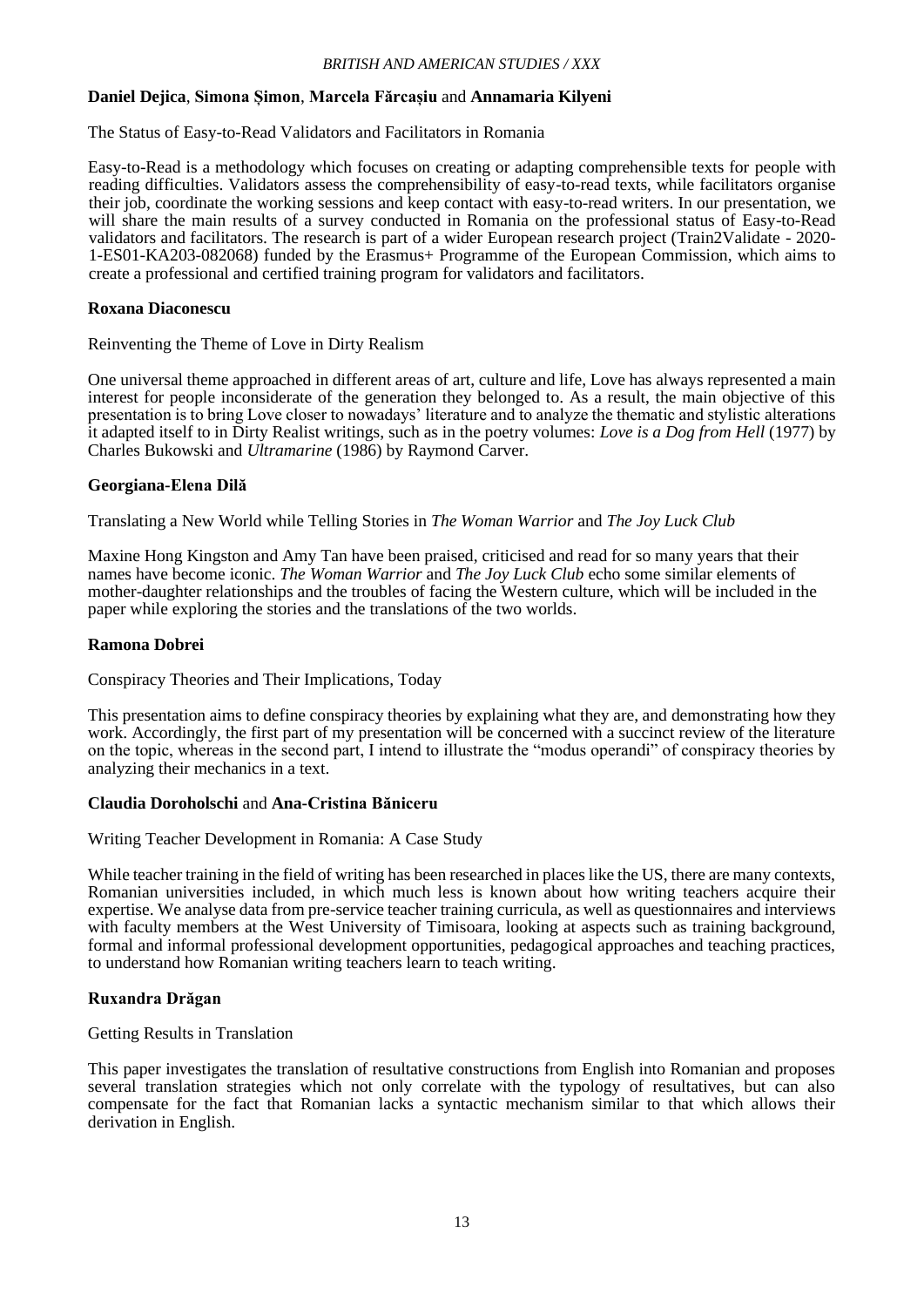## **Xiaorui Du**

Populating the Utopia: Three Conceptions of the American Individual

This study seeks to understand American individualism by answering the question "what is an American?". It delves into the utopian visions of three strands of founders—the Puritans, Thomas Jefferson, and the transcendentalists—and examines what conceptions of the American individual these visions entail and how these conceptions may inform our understanding of American individualism.

## **Anca Luminița Eftenie**

Feminine Hypostases in the Novels *Homeric* by Doina Ruşti and *The Testaments* by Margaret Atwood

The aim of this study is to identify different female hypostases in the fantasy worlds belonging to contemporary writers such as Margaret Atwood and Doina Ruști. In the present study, I focus on the novels *Testaments* and *Homeric*, highlighting female characters representative of both the idea of freedom and oppression (the victim and the heroine, in different approaches, specific to the writers).

#### **Cristian Enăchescu**

The First Person Plural in Christopher Hitchens' *God Is Not Great*

This article examines the use of *we* in a contemporary antireligious writing. Emphasis is laid upon the way in which the writer employs the first person plural pronoun in order to achieve his main goal, which is to convince his readers of the truthfulness of his own views. Methodologically, Zupnik's theoretical model of discourse space, Halliday's process types and the pragmatic theory according to which deictics fulfill certain functions constitute the backbone of our analysis. We argue that the writer deliberately employs 'vague *we*' in order to draw the reader into his own world and convince them to renounce their old beliefs in favour of the writer's.

#### **Midori Endo**

Mother-Daughter Relationships in the Japanese Immigrant Families: Mother's Solitude and the Image of Death in the Short Stories of Japanese American Writers

The focus of my presentation is the mother-daughter relationships depicted in Japanese American literature in the mid- to late 20th century. Drawing on Marianne Hirsch's study (1989), I analyze the short stories of Hisaye Yamamoto (1921–2011) and other Japanese American writers to illustrate how the mother-daughter relationships are closely connected to different ethnic and cultural identities in the Japanese immigrant families.

## **Alexandra-Henrietta Erdős**

Writing Religion in African American Literature - A Framework

While African American literature in the early 20<sup>th</sup> century focuses on the social problems due to racial discrimination, religion and spirituality are used to exert spiritual freedom. Moreover, blacks authenticate themselves in American history by appropriating Christian motifs and myths. The essay will analyze how elements and aspects of religion are incorporated into African American literature to critique the double standards of American society.

## **Ayşegül Ernur**

"No more yielding but a dream": Politics of Fiction as Trompe-L'oeil in *The Tempest* and *Hag-Seed*

The two Prospero(s) of this pair of literary texts authorize the history, (re)stage the tempest, play chess with the characters: by mirroring, repeating and eventually decentering, the play and the rewriting's cyclical mechanism undermine their cores in terms of the legitimacy of power. By taking the main characters of both literary texts as prominent ruler figures, the present study aims to explore the ways in which they alter the perception of reality through a consistent mirror effect, with references to the uncanny 'politics' and Belsey's appropriation of trompe-l'oeil to literary studies.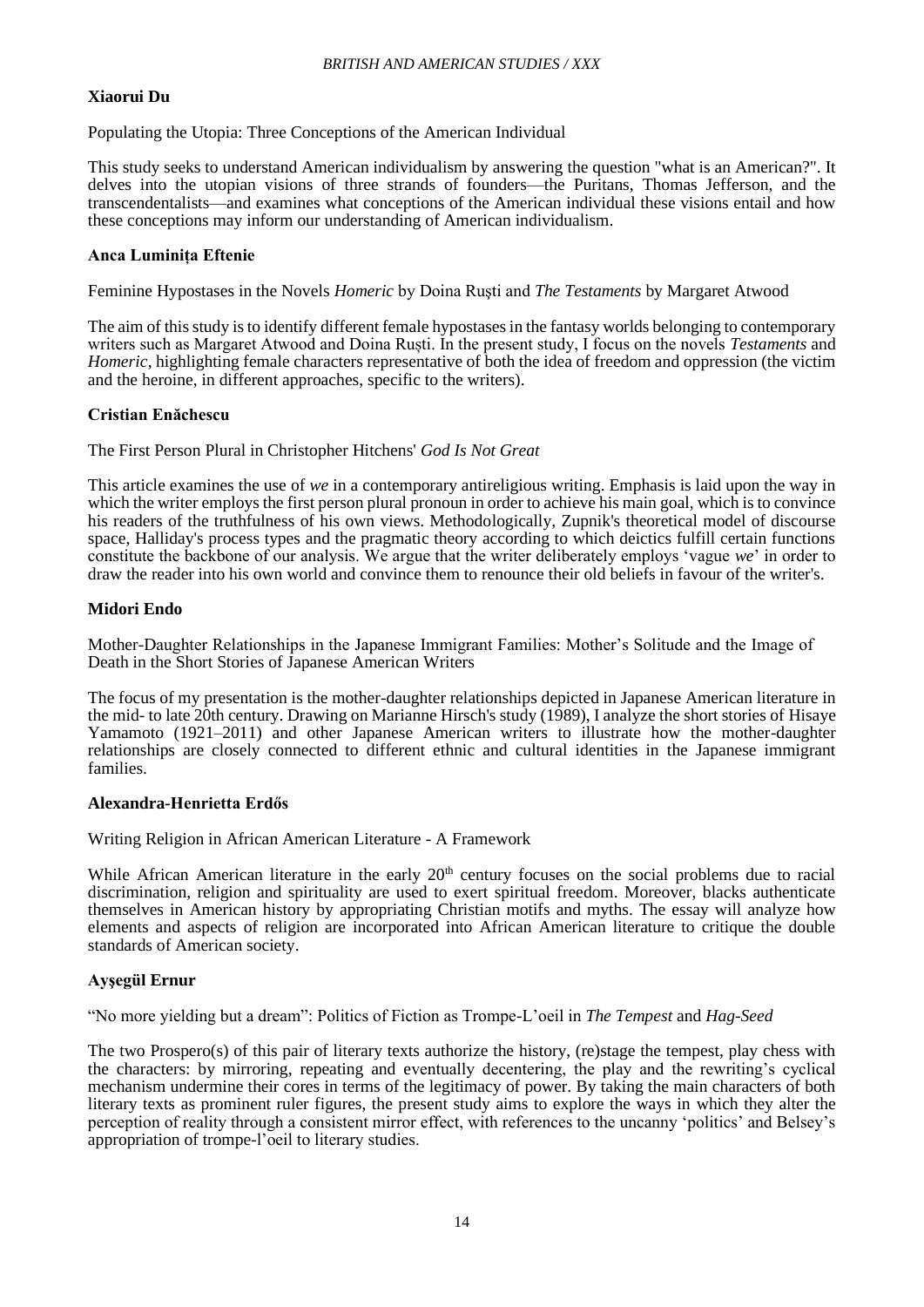## **Simonetta Falchi**

ICONS of Trojan Learning. Teaching English with Technology

The COVID pandemic urged the world to (re)consider the role of new and social media in the teaching practice. Trojan learning offers a new approach to increase the intrinsic motivation of students in 5 steps: Inform, Cooperate, Organize, Narrate, and Surpass.

## **Aline Ferreira**

"A Post-Pregnancy World: Literary Negotiations of the Fantasy of Artificial Wombs" – **keynote address**

This paper will trace the genesis and genealogy of the fantasy of artificial wombs, mostly in literature, but also in a few filmic examples. It will be seen that what until recently was just a utopian (or dystopian for some) dream, namely the gestation of a human fetus outside the womb, may become a reality in a few years, at least in the form of partial ectogenesis. Even though Aldous Huxley's *Brave New World* (1932) stands out as the novel that most prominently engages with the vision of "babies in bottles", there were earlier renditions of that concept, most famously proposed by the British geneticist J. B. S. Haldane's *Daedalus; or, Science and the Future* (1924), a scientific forecast of biotechnological advances. With the advent of Second Wave Feminism in the 1970s a cluster of mostly utopian books again dramatized ectogenetic fantasies, while recently this thematic concern has been profusely illustrated in several novels that critically evaluate not only the many potential benefits for women of the ectogenetic technology but also its possible disadvantages and pitfalls. Particular attention will be paid to Helen Sedgwick's *The Growing Season* (2017), which engages in a critical dialogue with J. B. S. Haldane's controversial *Daedalus* as well as Huxley's *Brave New World*. Some of the ethical, philosophical, social and individual ramifications of the introduction of artificial wombs will be addressed and assessed, including the profound changes the implementation of ectogenesis would bring to society, the family and the concept of motherhood and fatherhood. It will be argued that despite the multiple therapeutic benefits of ectogenesis for premature babies, but also for women who lack a womb or cannot carry a pregnancy to term, the emphasis should fall on improving the situation of women in the here and now, rather than looking for medical solutions that, no matter how valuable, will take a long time to develop and implement.

## **Teodora Florică**

English as EU Institutional Power Language

Undoubtedly, English has gained linguistic and cultural ascendancy for several decades now. English has become a powerful instrument that continues to shape the EU discourse, as a language attributed to institutions rather than to nations. The power of institutions is exercised through the discourse of their members, in a dialectical relationship - institutions are shaped by discourses and impose discourses.

#### **Cornelia Mihaela Frai**

Exploring Creativity in EFL through Focus Groups.The Student Perspective

The processes of teaching and learning can be investigated through classroom research. Among the data collection instruments there are focus groups, which can be defined as group discussions which focus on a specific topic or situation. Focus groups represent the most effective research method in order to obtain indepth feedback regarding participants' attitudes, opinions, perceptions, motivations, and behaviours.

## **Peter Gaál-Szabó**

Spirituals and the Chain of Memory in James Cone's *The Spirituals and the Blues*

James H. Cone gives an account of a black cultural identity in his *Spirituals and the Blues* (1973) that can be seen as connecting to a body of tradition that reveals Cone's reinvigorating memory work. The present essay examines how the chain of memory is at work to reconstruct the African American self in a religio-culturally authentic way.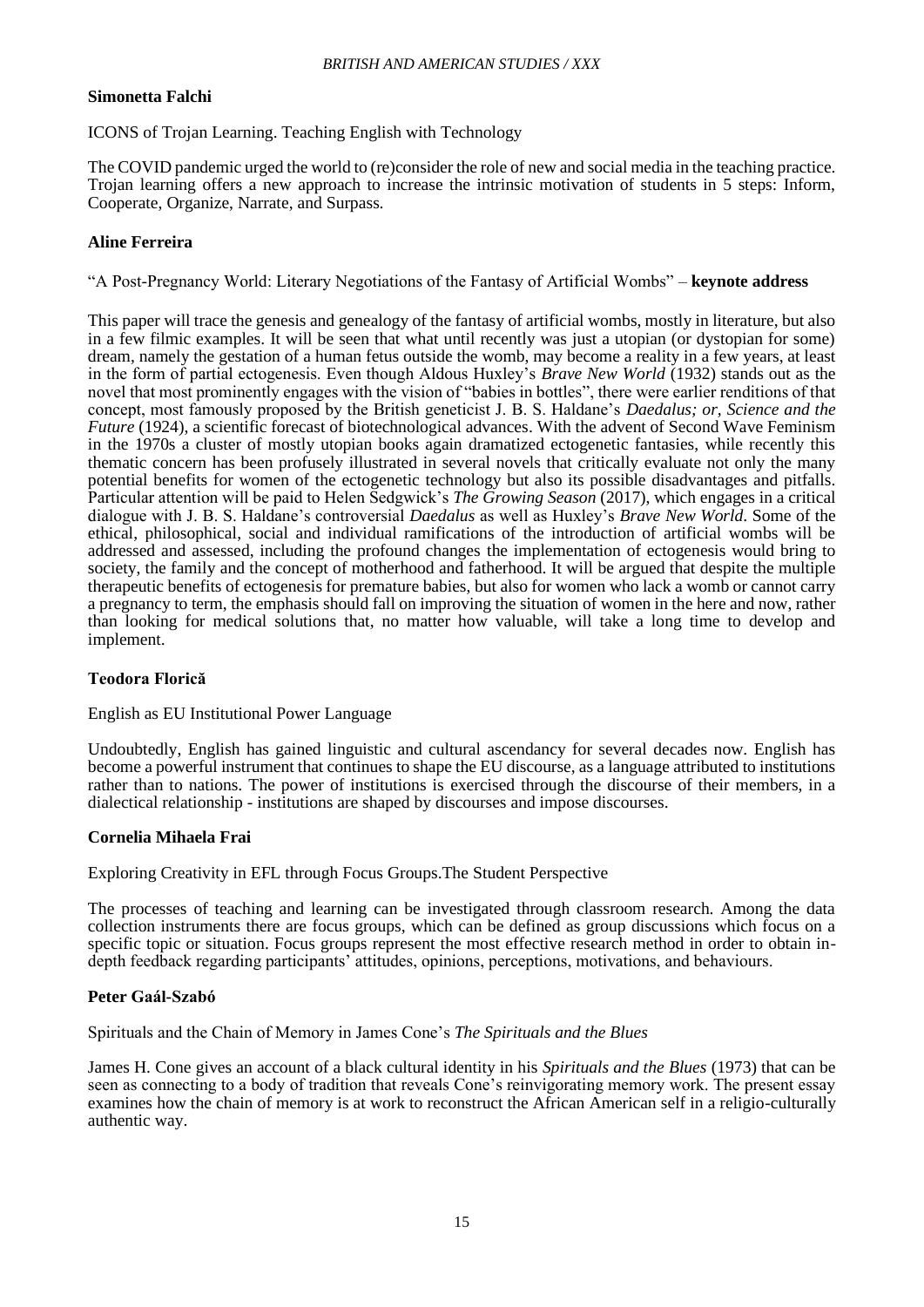## **Viviana Gaballo**

Intercultural Competence in E-collaborative Content-driven Language Education

This study is about building and developing students' intercultural competence in a globalized context, specifically in language classes based on the integration of language and content while applying on-site and remote collaboration in a multilingual/multicultural environment. The study takes a qualitative approach to the analysis of data from a Masters' Degree course in International Politics and Economic Relations meant for both international and domestic students, resulting in raised awareness, increased critical analysis and language skills, and enhanced socially responsible action with regard to intercultural interactions in the context of globalization and the student's roles as global citizens.

## **Mihaela Gavrilă**

The Possibilities and Limitations of Fantasy in John Cheever's Fiction

Probably one of the most miscategorized and impenetrable postmodern American authors, John Cheever struggled to convey the idea that fiction writing was an instrumental and essential way of understanding human life, and he did so in a period that embraced the breakdown of literature and the destruction of the novel. This paper examines the way in which Cheever chronicles the American setting and crochets various elements of fantasy and reality into his imagined world.

## **Dirk Geeraerts**

What Does It Mean to Wear a Mask? Reflexive Recursive Mind-reading and Ambiguity– **keynote address**

Within the framework of Cognitive Linguistics, there is a growing interest in intersubjectivity as an essential component of natural language communication. Specifically, intersubjectivity is analyzed in terms of a common discursive 'ground'. In this talk, I want to draw the attention to second-order empathy (or 'reflexive recursive mind-reading') as a phenomenon that may destabilize such a ground. Thus, if first-order empathy is the ability of Self to take into account Other's point of view, then second-order empathy may be identified as the ability of Self to take into account Other's point of view as including a view of Self. Taking the perspective of language perception rather than production, the possibility for the hearer to choose between a first-order empathic and a second-order empathic interpretation of speaker utterances introduces a principled and pervasive indeterminacy in speaker-hearer interactions. I will show that these effects occur both in verbal and non-verbal interactions, as is the case with wearing, or not wearing, a protective face mask in times of Covid.

## **Roxana Ghiță**

Gender (Im)balance in Science and Engineering across Cultures

The aim of this paper is to explore gender gaps leading to a career in science and engineering, from the decision to enrol in a degree, to the scientific fields that both genders pursue and the sectors in which they work. Moreover, the present study sets out to outline the combination of factors which leads to the emergence of this gender imbalance at each stage of a scientific career. The paper focuses on both a national, as well as a transnational and trans-cultural perspective of gender imbalance in science and engineering.

## **Gabriela Glăvan**

Closing Scenes: Sylvia Plaths's Final Letters

The publication, in 2018, in a two-volume edition of Sylvia Plath's correspondence from 1940-1956 and 1956- 1963 is an appropriate opportunity to revisit the private writings of an author whose biography and work determined and echoed each other. I shall argue that Plath's correspondence shapes a complex narrative of a consciousness in crisis and I shall focus on the writer's correspondence with her psychiatrist, Ruth Beuscher. The *Letters of Sylvia Plath* reveal the dissolution of the writer's will to write and live, and project a biographical persona inseparable from her literary one.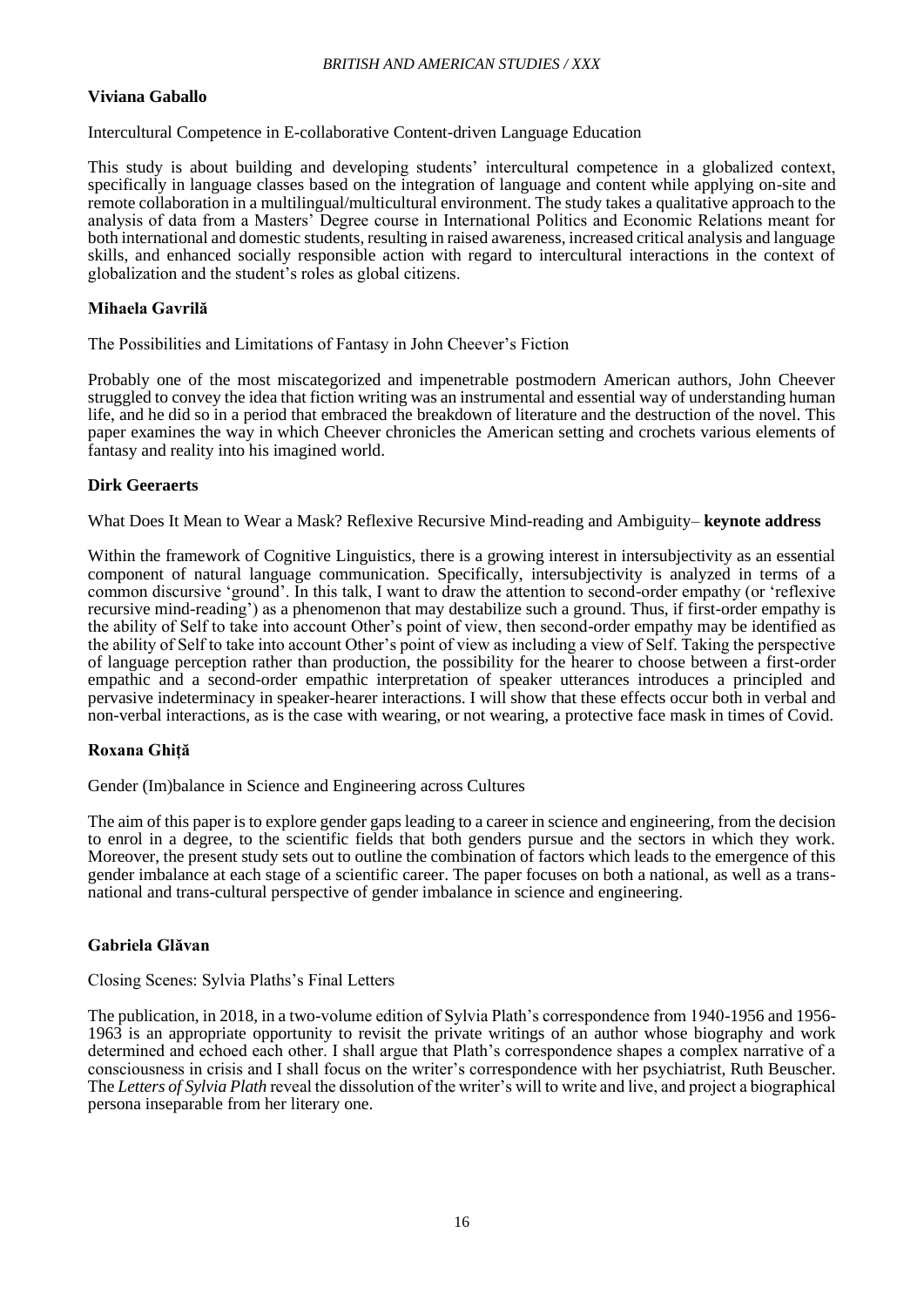## **Vesna Goldsworthy**

## Writing Londongrad: An Annotated Reading – **keynote address**

Few world cities boast as many literary portraits as London. I will use my own novels of London, *Gorsky* (2015, translated into Romanian as *Marele Gorsky*) and *Monsieur Ka* (2018, translated into Romanian as *Monsieur Karenin*) and the forthcoming *Iron Curtain* (2022) as a starting point to explore some examples of the vast tradition of London fiction, focusing in particular on the East European experience of the British capital.

## **Marius Golea**

Semiotic Elements in Eugeniu Coșeriu's General Linguistics

Eugeniu Coșeriu, possibly the greatest Romanian linguist ever, adopted a metalinguistic approach to the language phenomena, by using all scientific instruments he could find, from linguistics to philosophy and history – amongst these, a central role was performed by semiotics. Employing semiotics meant: using semiotic categories, identifying semiotic phenomena in language, searching for psychological explanations regarding philological processes, and identifying the semiotics' role in interpreting the world.

The Concept of 'Sensus' in Eugeniu Coșeriu's Vision of Translation

Conveying the meaning unity of the source text to the target public constitutes the pivotal problem of translation studies. The theoretical apparatus developed around this central reality required by each translation process has accumulated very diverse and sometimes controversial approaches. Eugeniu Coșeriu treated translation in the frame of general linguistics, namely when developing his considerations on contrastive grammar, translation of religious texts, text linguistics, and language teaching.

## **Codruța Goșa** and **Valentina Mureșan**

The Digital Learning-Teaching Continuum. A Case Study

The present paper focuses on the practice of philology students with online teaching and learning in a double capacity, both as students and teachers, who had to deal with adjusting to the abrupt, structural changes within the education landscape. Since many of the current students in the field of humanities in our university belong to the category of digital natives, who have had to cope with online learning, but who also had to face the challenges of finding themselves in the role of instructors (some still in-training others already full teachers), our research concentrates on the perspectives of students towards learning and teaching online. Our intention through this exploratory qualitative case study was to map the practices of online learning and teaching, to highlight the predominant features, but also the problem areas, and ultimately to point out the perspectives of students concerning possible solutions.

## **Alexandra Groza**

*American Pastoral* and Everything After: Roth and the Enemy Within

Philip Roth was the master of depicting marginalized characters. I want to show in my paper how the author's protagonists from his later novels are men both living at the margins of American society and, at the same time, enjoying the white male privilege. Their existence is a paradox: they are white men (which, by definition, should make them immune to discrimination and also Jewish (a nation which cannot seem to rid itself of this plague, past and present.

## **Karina Hauer** and **Daniel Dejica**

#### Linguistic Insights into the Analysis of Meteorology

Meteorology is an important science which has constantly evolved in the last centuries, as people became more and more aware of the importance of understanding meteorological conditions and predicting the weather, as well. An analysis of existing studies in meteorology reveals that this field received little or no attention from a linguistic perspective, although we believe it is essential for both specialists and different types of audience to send and understand messages easily, and take action accordingly. The aim of this paper is to present a stateof-the-art analysis of different linguistic approaches to meteorology, and to come up with a series of recommendations on possible directions of research in the field.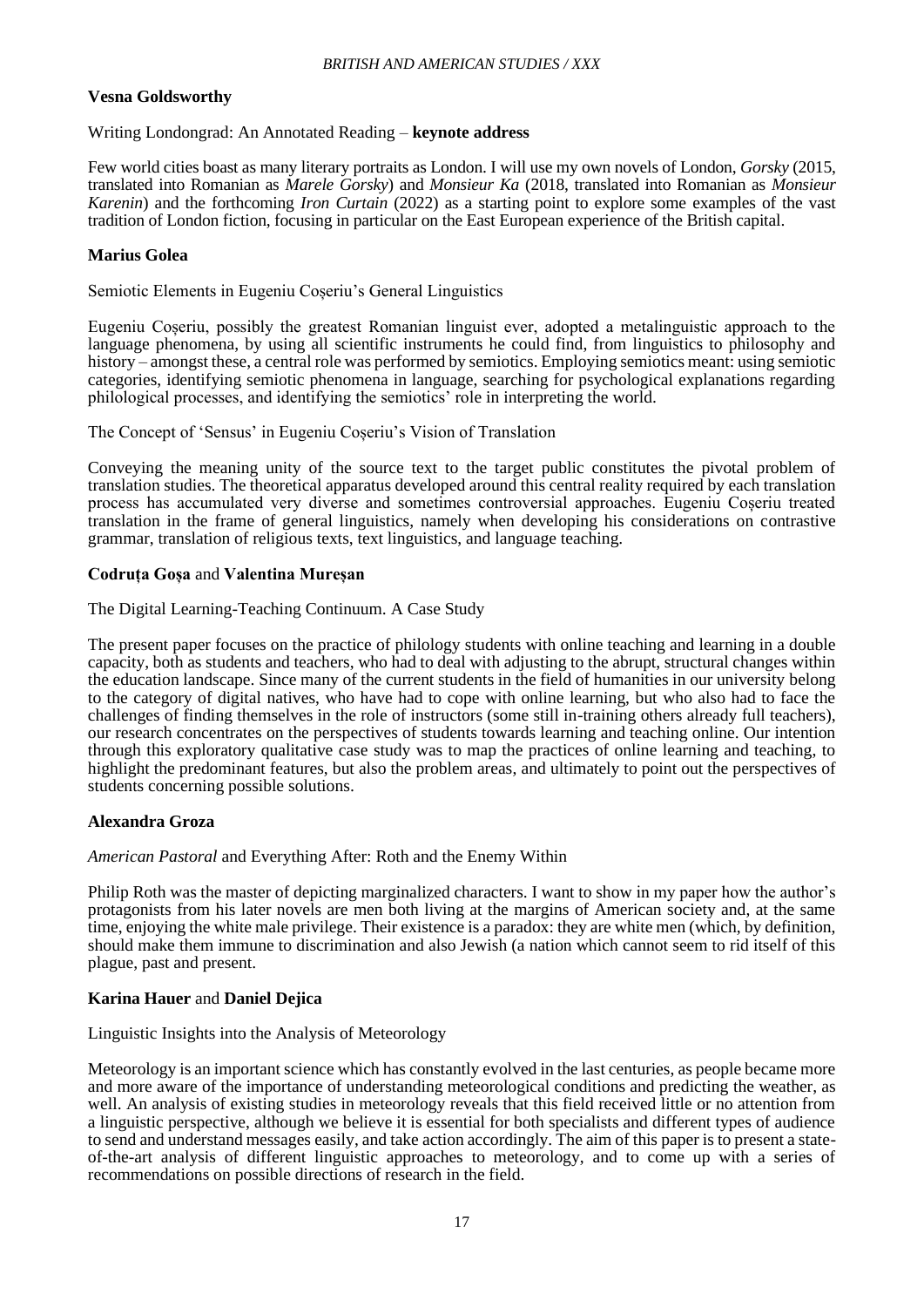## **Annelise Hein James**

Pregnant in a Pandemic: The Somatic and Symbolic Sides of Lyric Subjectivity in Robyn Schiff's "H1N1"

Adopting the perspective of a pregnant woman living through a pandemic, Robyn Schiff's poem "H1N1" (2010) explores internal and external threats to subjectivity by weaving together images of human life and animal death. In a lyric reading of "H1N1," the poetic subject alternates between dissolving and reinscribing the symbolic as she interacts with the boundaries of physical and psychological subjectivity.

## **Badarna Hiba Hafiz**

The Representation of the Sociolinguistic Competence in the English Language Textbooks Used in Arab Israeli High Schools

This paper investigates the representation of the sociolinguistic competence in the English textbooks used in Arab Israeli high schools, and provides a qualitative analysis of the didactic strategies and techniques meant to implement the sociolinguistic component. The main findings are that these textbooks fail (a) to introduce the necessary variety of socio-cultural settings where learners would need to adjust their use of lexis, grammar and register, and (b) to suggest didactic strategies for the implementation of the sociolinguistic competence.

#### **Dragoș Ivana**

Epistemological Implications of the Supernatural: Defoe's Apparition Narratives

Notwithstanding the progress of science, the triumph of reason and the radical change in the perception of the world now seen as a mechanism empirically verified through the senses, seventeenth- and eighteenth-century apparition narratives acted as texts meant to question and renegotiate the sense of "the modern" predicated on new attitudes towards knowledge, truth and metaphysics. Judged in generic terms, such texts are deeply engaged in creating a poetics of authenticity able to counteract the readers' scepticism that would dismiss the verities of these accounts. By having recourse to circumstantial detail, they claim to be mediators of divine truth, literalizing the supernatural by foregrounding a rhetoric of objectivity that must provide the evidence of the real. Despite such an attempt, they prove that the literalization of the supernatural is itself subject to narration, therefore subject to probability, since the real essence of apparitions is only a matter of speculative truth – typical of the discourse of natural philosophy – upheld by an eye-witness's testimony. In light of the above, my paper examines Defoe's *A True Relation of the Apparition of One Mrs. Veal* (1706), in which ghosts are conceived not only as mere fictional characters, but also as genuine, pneumatic entities that are part of social reality.

#### **Romanița Jumanca**

A "Khorkina"on the Floor: the Role of Everyday Vocabulary in Gymnastics Terminology

The purpose of this paper is to demonstrate the evolution of everyday vocabulary to technical vocabulary, in the gymnastics domain; the diversity of events in gymnastics implies the use of many technical terms, thus the gymnastics vocabulary could be considered enigmatic or quite complicated; two categories of words will be detailed upon: proper names and common names.

#### **Hatice Karaman**

Learning to Live, Learning to Die: Writing as Mourning or/and Fraud in Peter Ackroyd's *Lambs of London*

In *The School of the Dead*, Hélène Cixous investigates the kinship between writing and death by recalling Montaigne's argument which identifies philosophizing with dying. This paper suggests a reading of *The Lambs of London* in the light of Cixous's approach juxtaposed with Jacques Derrida's contributions on memory and mourning. Accordingly, the novel will be explored as a literary topos of Mnemosyne in which the author revives the admiration and longing for Shakespeare, by resurrecting the ghosts of William Ireland, Mary and Charles Lamb.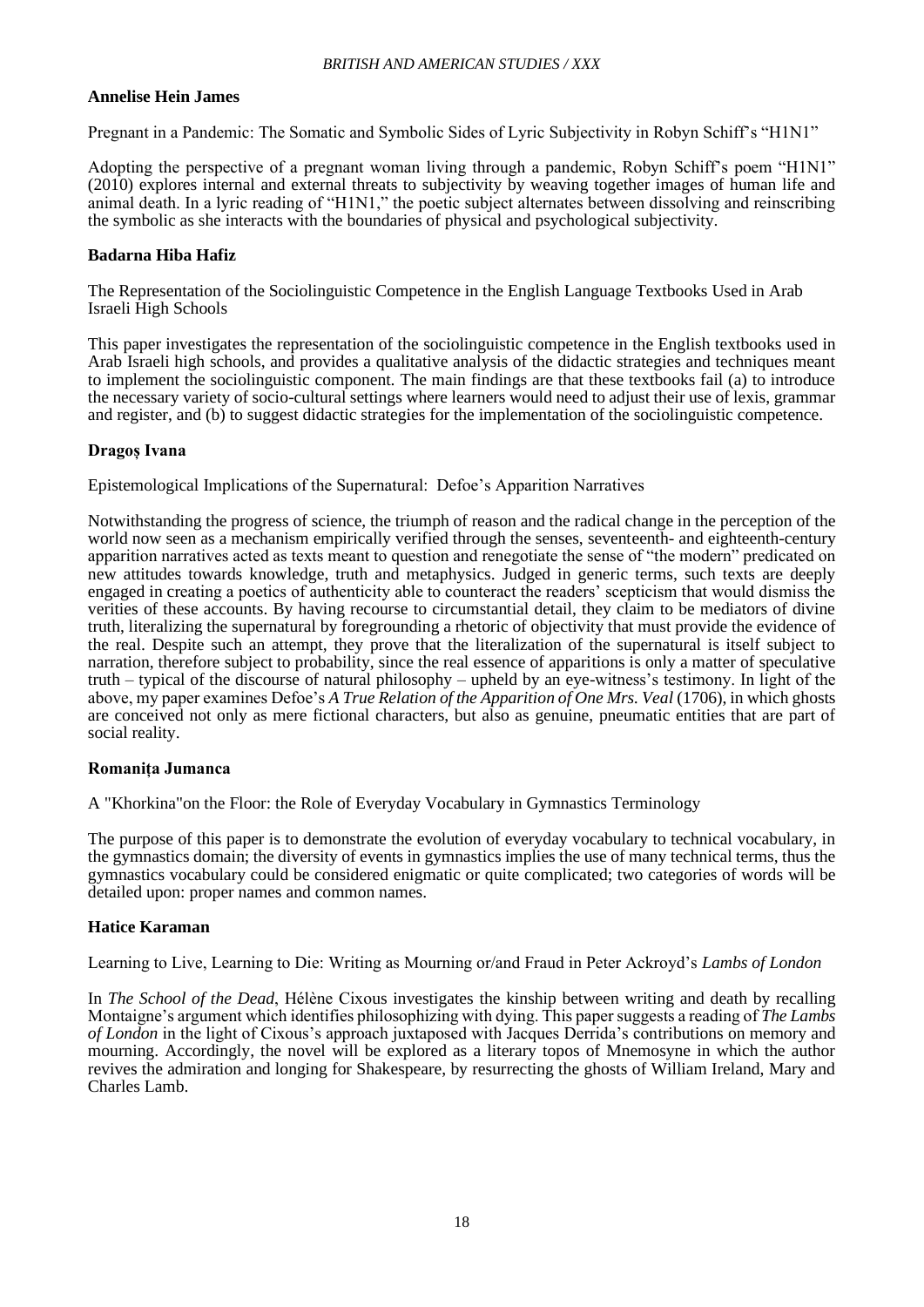## **Mădălina-Larisa Kimak**

"The Richness of a Vanished World": Consumerism Going South in Cormac McCarthy's *The Road*

This paper aims to analyze illustrations of the consumer culture in Cormac McCarthy's novel *The Road* as indicators of a globalized image of the American South. With its narrative being set in a post-apocalyptic scenario that creates an allegory of a dying South, the novel provides an opportunity to examine various reconfigurations of the South as a cultural construct.

## **Duncan Large**

Developing Literary Translator Competences through PETRA-E

The Erasmus+ funded PETRA-E project brought together eight partners involved in the training and education of literary translators across Europe. Over a two-year span (2014-16) we developed and published the PETRA-E Framework of Reference for the Education and Training of Literary Translators (https://petraeducationframework.eu/). This is presented as a kind of road-map, charting eight different kinds of relevant translator competences across five levels of attainment through 126 short descriptors. Since 2016 the eight original partners of the project have continued as the PETRA-E Network (https://petra-education.eu/), which I chair and which has grown to 23 members. The Network aims to facilitate European collaboration and exchange for the education and training of literary translators by continuing the work of the PETRA-E project and supporting the further implementation of the Framework. In this talk I will reflect on the work of the Network, especially its ambitions for implementing and revising the PETRA-E Framework, and its relevance to the Romanian situation in the light of work by Loredana Pungă and Dana Percec.

#### **Mihaela Lazović** and **Predrag Novakov**

Epistemic and Deontic Modality in Romanian and Serbian Scientific Discourse

Modal verbs expressing epistemic and deontic modality can be used as discourse markers to convey the authors' attitude to the propositional content (doubt, certainty, hedging). Based on English modality framework, this paper discusses the uses of modals in expressing the author's attitude in Romanian and Serbian scientific discourse (social sciences) and compares these uses in the two languages.

#### **Daniel Leotescu**

J.K. Rowling's Linguistic Innovations – Translation Impact and Sustainability

Translators faced unusual and surprising linguistic challenges in keeping the original element of the J. K. Rowling's style in the *Harry Potter* series. Our paper focuses on the impact of the British writer's story by highlighting the subtle puns and hidden clues in her made-up words that have gone "beyond the book" and even leapt into the Oxford English Dictionary.

#### **Ion-Sorin Luca**

Multimodal Discourse Analysis of a Brexit Newspaper Article

This study carries an attempt at multimodal discourse analysis of a newspaper article published during the Brexit process. This aims to help the audience to use the multimodal analysis to interpret the image and words from a semiotic perspective. The strategies adopted decode the journalist's intention and manner of persuading the audience.

## **Karla Lupșan**

#### Peer Learning in Teaching Translation

When preparing students for the translation field, the teacher should go beyond the border of pure translation. The attempt to apply peer learning projects in teaching translation arises from the nowadays requested procedural, technological, and socio-communicative translational abilities, which must comply with the current trends in the translation industry, such as translation services offered by Software as a Service (SaaS) companies or cloud-based collaborative translation or crowdsourcing, etc. This paper suggests that by encouraging peer learning methods in teaching translation, graduates develop learning outcomes related to communication skills, collaboration and teamwork and learning to learn.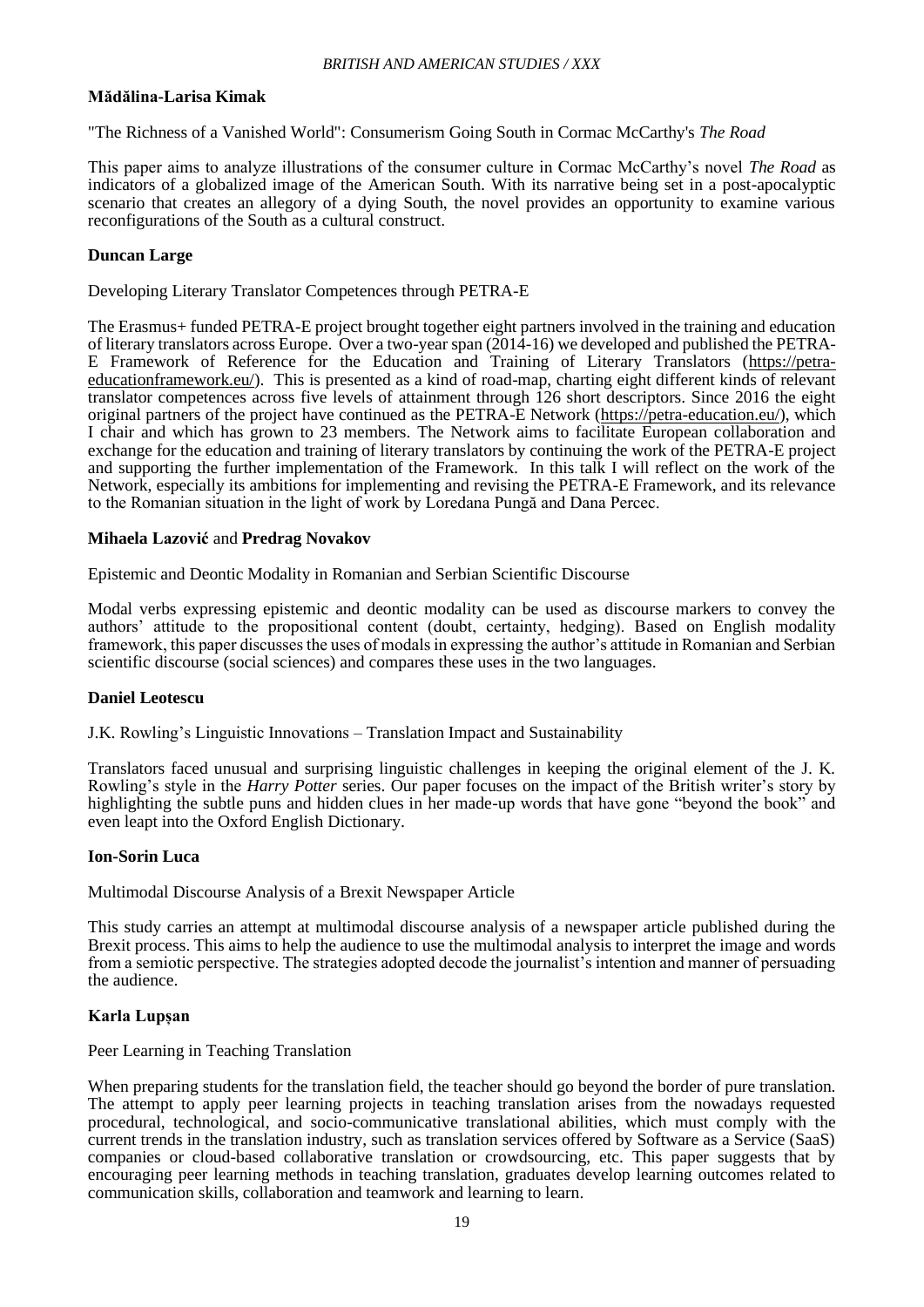## **Catherine MacMillan**

Speaking with the Dead: The Sick Chick and the Psychic Crypt in *Eleanor Oliphant is Completely Fine*

This paper discusses the loneliness and social difficulties of the protagonist of *Eleanor Oliphant is Completely Fine*, as well as her weekly telephone conversations with her long-dead mother, in terms of Abraham and Torok's concept of encryptment, an illness of mourning where the dead loved one is incorporated rather than introjected into the psyche.

## **Kerstin Majewski**

On the Meaning of *Strēlum* in the Runic *Crucifixion Poem* on the Ruthwell Cross

The verses of the *Crucifixion Poem*, inscribed with Old English runes (*fuþorc*) on the eight-century Ruthwell Cross, overlap to some extent with verses of *The Dream of the Rood*. This paper discusses the relationship of both texts on the example of the phrase *miþ strēlum giwundad* and suggests a re-consideration of the meaning of *strǣl* on the Ruthwell Cross.

#### **Mihaela Georgiana Manasia**

Hypothesizing through Modality and Narrativization: Ideological Expressions in Barack Obama's 2004 DNC Speech

In this essay, I scrutinize the ideological expressions of Barack Obama in his 2004 DNC speech through the analysis of hypothesizing by the use of modality, mode of narrativization, and conditional sentences. Least known to the American people prior to the speech, this approximately sixteen-minute monologue projected Obama's profile to the world and connected himself to the American dream, history and public.

#### **Elisabetta Marino**

Confronting the Challenges of Post-Civil War Reconstruction: *Rodman the Keeper: Southern Sketches* by Constance Fenimore Woolson

This paper aims at examining the way Constance Fenimore Woolson tackled the controversial issue of rebuilding the nation and redefining American citizenship after the Civil War in *Rodman the Keeper: Southern Sketches*, a collection of short stories released in 1880. The narratives explore the tensions between white northerners, white southerners, newly released African American slaves, and the Minorcans of Florida.

#### **Irina Diana Mădroane**

Populist Conspiracy Rhetoric and Arguments on EU Immigration: An Exploratory Analysis of Pro-Brexit **Newspapers** 

The study examines populist conspiracy rhetoric and arguments in three pro-Brexit, Eurosceptic newspapers (the *Daily Mail*, the *Express* and the *Sun*), during the EU referendum debate (23 February–23 June 2016). It argues that there were occasions when the Leave argument(s) on EU immigration drew upon populist conspiracy theory in order to make certain premises selectively salient and thus orient audiences towards the conclusion that Britain should exit the EU (a process defined as framing). This approach permitted the British mid-markets and tabloids to formulate a strong call for Brexit, likely to have resonated with certain audiences in the context of multiple crises in Britain and the EU, and against the backdrop of previous, similar explanations, narratives and claims made in the public space from Eurosceptic, anti-EU immigration, nationalist and populist positions.

## **Laura Mike**

The English Reformation and Cultural Trauma

Revisionist historiography (Christopher Haigh, Peter Marshall, Eamon Duffy) shows that the ideological crisis brought about by the subsequent English reformation assumed the proportions of a cultural trauma. I argue that the especially gory genre of Early Modern English revenge tragedy serves as a work-through channel for this fundamental crisis, best exemplified by the prototype of the genre, *The Spanish Tragedy* by Thomas Kyd.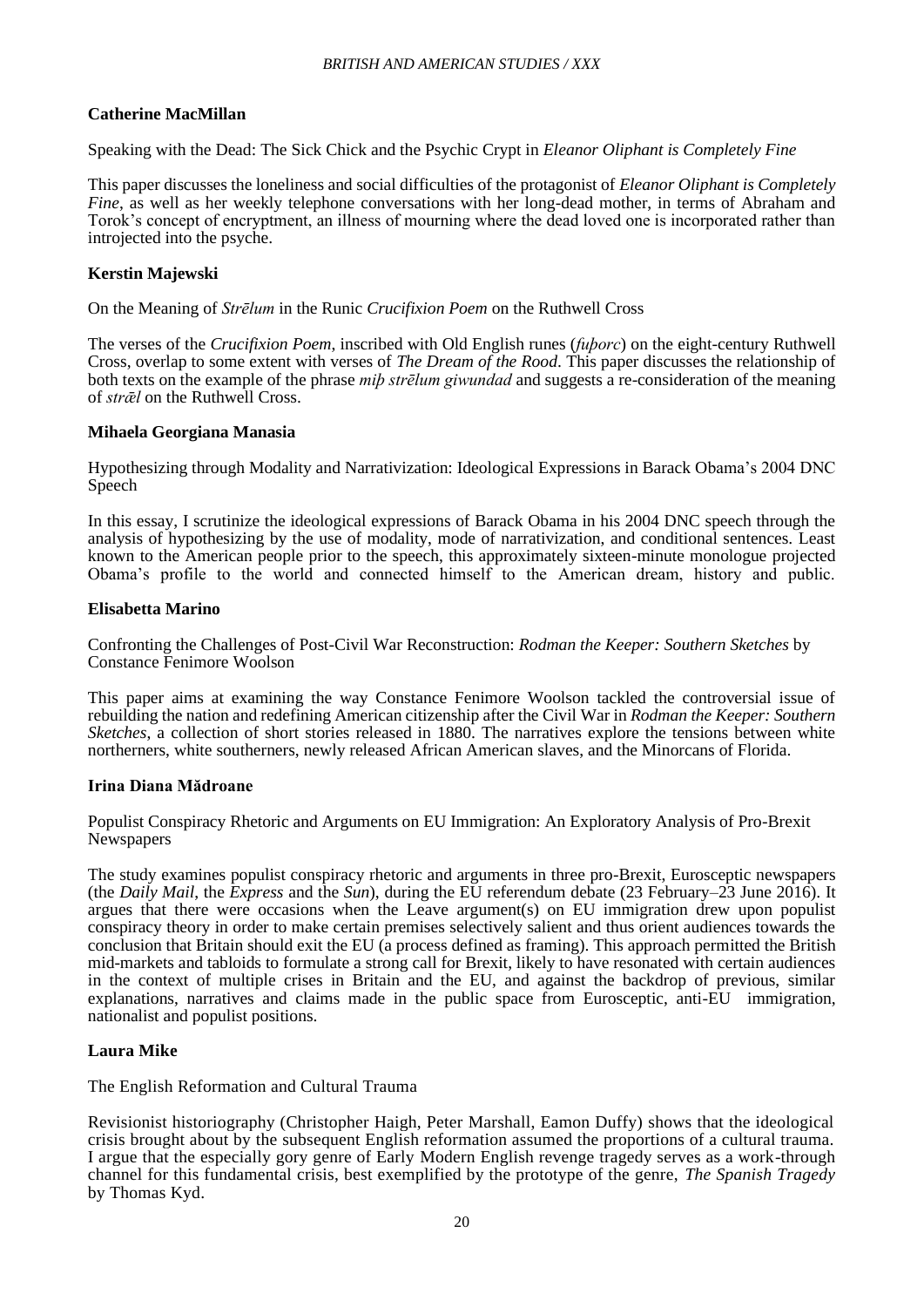## **Liana Georgiana Moga**

## Compatibilities of Literary Translation and Cultural Translation

The paper envisages literary translation and cultural translation from an integrated perspective. The development of cultural translation is seen in close connection to literary translation, and the cultural turn in Translation Studies means reinterpreting translation as involving linguistic and cultural transfers. We aim to prove that literary translation and cultural translation overlap, by analysing culture-specific items pertaining to literary texts.

## **Dorel-Aurel Mureșan**

#### Margaret Atwood's *Hag-Seed* as a Manifesto for Adaptations

This paper argues that throughout her entire rewriting of Shakespeare's *The Tempest*, Atwood advocates that each reading, acting and/or rewriting of a text both enrich the primary text as well as create new versions that set themselves apart. Thus, *Hag-Seed* can be read as a rewriting, as a novel in its own right, but also as a manifesto for rewriting.

#### **Diana-Andreea Novăceanu**

(Not) a Pretty Sight: Physician-Artist Collaborations in British Visual Arts

This paper addresses artist-physician collaborations in contemporary British visual arts, highlighting the creative subversion of the Foucauldian medical gaze. It builds upon a growing body of interdisciplinary scholarship to argue that fostering such practices through both individual projects and state-funded arts and health programs helped shape twenty-first century cultural mores and public attitudes towards health, illness and the medical establishment.

#### **Ștefan Oltean**

Same Name, Different Content. Facets of Proper Names and Fictional Names – **keynote address**

The paper proposes an interpretation within a syntactic and semantic framework of the logical and grammatical status of proper names (PNs) and of fictional names. Out of the various accounts of PNs—descriptional, nondescriptional, intentional—, the nondescriptional ones are considered to be of greater relevance for this paper. According to them, PNs are unstructured linguistic expressions, without descriptive content, whose sole function is to denote an individual/entity directly; their semantic value lies in their denotation—the unique individual/entity they identify. In some unconventional uses, however, when headed by determiners or coupled with prepositional phrases or relative clauses, the names turn out not to be genuine PNs, but PNs in disguise: they are descriptional and linguistically motivated like common names, they express properties of the bearer of the name and denote sets of entities (not unique individuals); likewise, they display a syntactic behavior characteristic of common names. In still other uses, such as fictional ones, names denote individuals in fictions. Since these individuals cannot be identified by ostension, it is unclear who they are, and we make sense of them in terms of properties/descriptions furnished by the literary text. Fictional names emerge as non-rigid descriptive termsthat enable readers to make-believe the individuals in fictions in keeping with the descriptions in the stories. They do not contribute individuals to the logical form, but variables.

## **Alexandru Oravițan**

Don DeLillo's 'Time' in *The Silence*. A Corpus-Based Approach

Stylistically, *The Silence* (2020) does not stray far from most of Don DeLillo's 21<sup>st</sup>-century novels. As early criticism has noted, the key to decoding this slim volume's significations lies not in plot, setting, or character but theme and, significantly, language. By using corpus stylistics' keyword approach, this paper argues toward 'time' as a thematic binding element between *The Silence* and DeLillo's other 21<sup>st</sup>-century novelistic endeavors.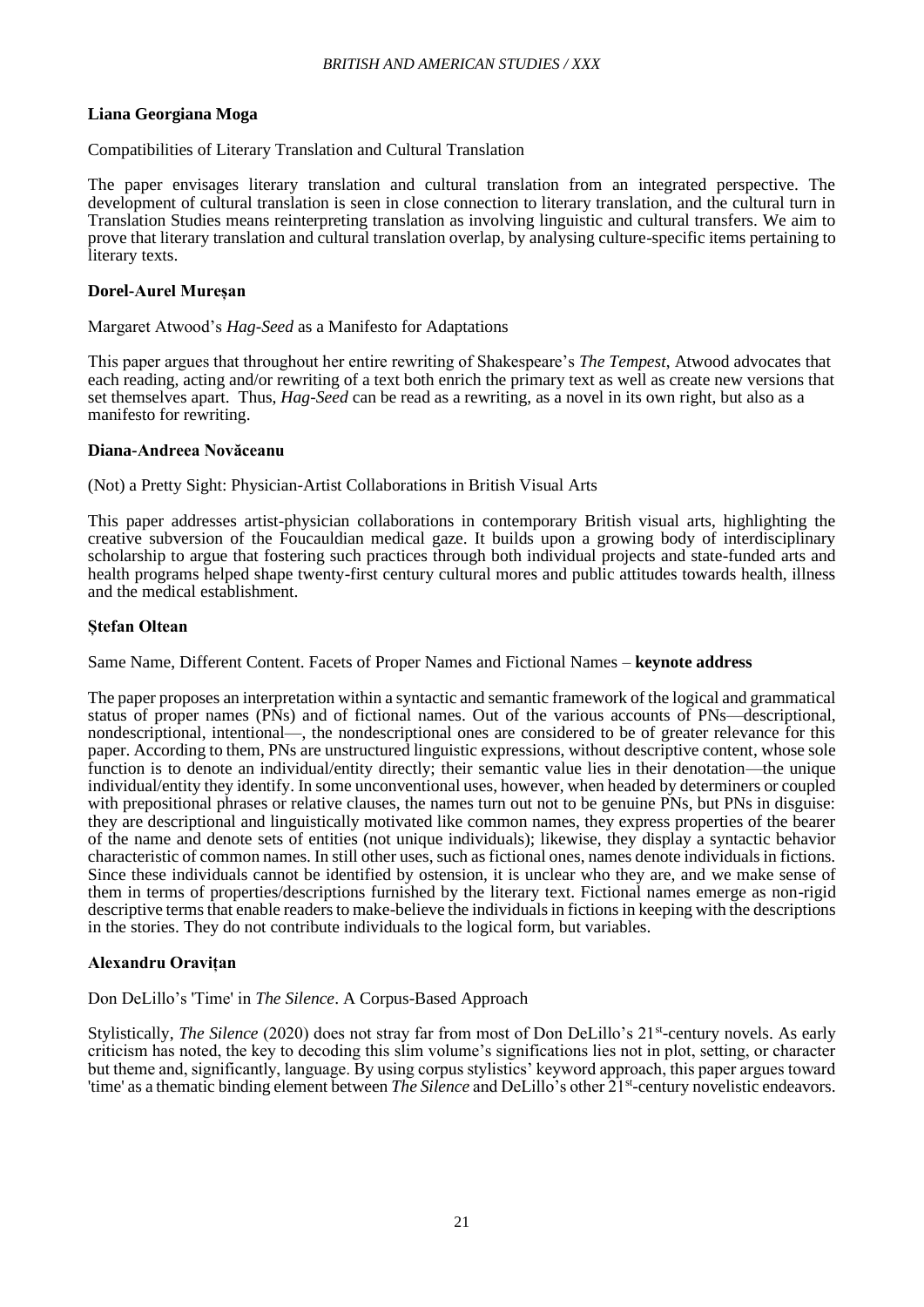## **Bianca Gabriela Palade**

#### Reinventing the Dictator in Cristina Garcia's *King of Cuba*

It is without doubt that Cuban-American fiction has been deeply affected by the oppressive political regimes which governed the island. Given their political trauma, it is very common for Cuban-American writers to include the dictator as a character in their stories. Building upon this matter, this paper aims to bring into discussion a new facet of the dictator's image in Cuban-American literature, which digresses from the traditional image of Fidel Castro and turns towards a new retelling of the dictator's story.

## **Armela Panajoti**

Pre-figuring the Pandemic: Dystopian Paradigms in Karen Lord's *The Plague Doctors*

Set 20 years from now, *The Plague Doctors* (2019) recounts Dr. Audra Lee's desperate attempts to save her pox-infected little niece while trying to cope with her ethical scruples. In this paper, I will read the story as a dystopian premonition of the global pandemic of COVID-19. I will try to demonstrate how the story, featuring the mask and quarantine protocols and all that, reflects our anxieties about the future and hopes in the vaccine.

#### **Floriana Anca Păunescu**

The Challenges of Online Courses in Teaching Romanian as a Foreign Language

The year 2020 brought with it a paradigm shift in terms of traditional teaching. Each of us, both teachers and students, has managed to reinvent ourselves. The transversal competences were the ones that were the basis for the integration of the didactic approach in computational science. Although it seemed hypothetical that students speaking exotic languages could master the intricacies of Romanian grammar through online courses, with the mastery of the teaching profession we managed to reach the "zero level" of the Romanian language.

#### **Aba-Carina Pârlog** and **Marius-Mircea Crișan**

Eco/logical Learning and Simulation Environments in Higher Education (ELSE) - Erasmus+ Research Project

The presentation will focus on the development of the necessary skills for teaching and learning by supporting the use of digital technologies to improve pedagogies and e-assessment methods. It will insist upon flipped classroom, storyboard teaching and personalised self-assessment.

#### **Dana Percec** and **Loredana Pungă**

The Avatars of Shakespeare's Ophelia in Intersemiotic Translation

The paper starts from the premise that, as Shakespeare's plays in general have been, since the  $18<sup>th</sup>$  century, a continuous source of inspiration for visual artists, Sir John Everett Millais' iconic painting of Ophelia drowning (Ophelia 1851-52) has been a landmark for modern and contemporary artists – painters, engravers, photographers, sculptors. Of all Shakespearean characters, Ophelia's plight seems to have captured the imagination of artists worldwide more often and more powerfully, Getty images recording no fewer than 5,240 distinct images of Hamlet's unfortunate bride. Of the multitude of artefacts whose source is Millais' painting, this paper focuses on a few visual re-interpretations from a general intersemiotic translation perspective and a narrow, translation through an intermediary, one.

## **Daria Protopopescu**

English Pandemic-Related Terms and their Romanian Translation

With the advent of the current pandemic, it is not only our lives that have changed but also the language we use. New terms have sprouted overnight to cover the new reality. This is the reason behind the current presentation in an attempt to provide equivalents for the newly formed English terms which sometimes pose challenges in their translation into Romanian.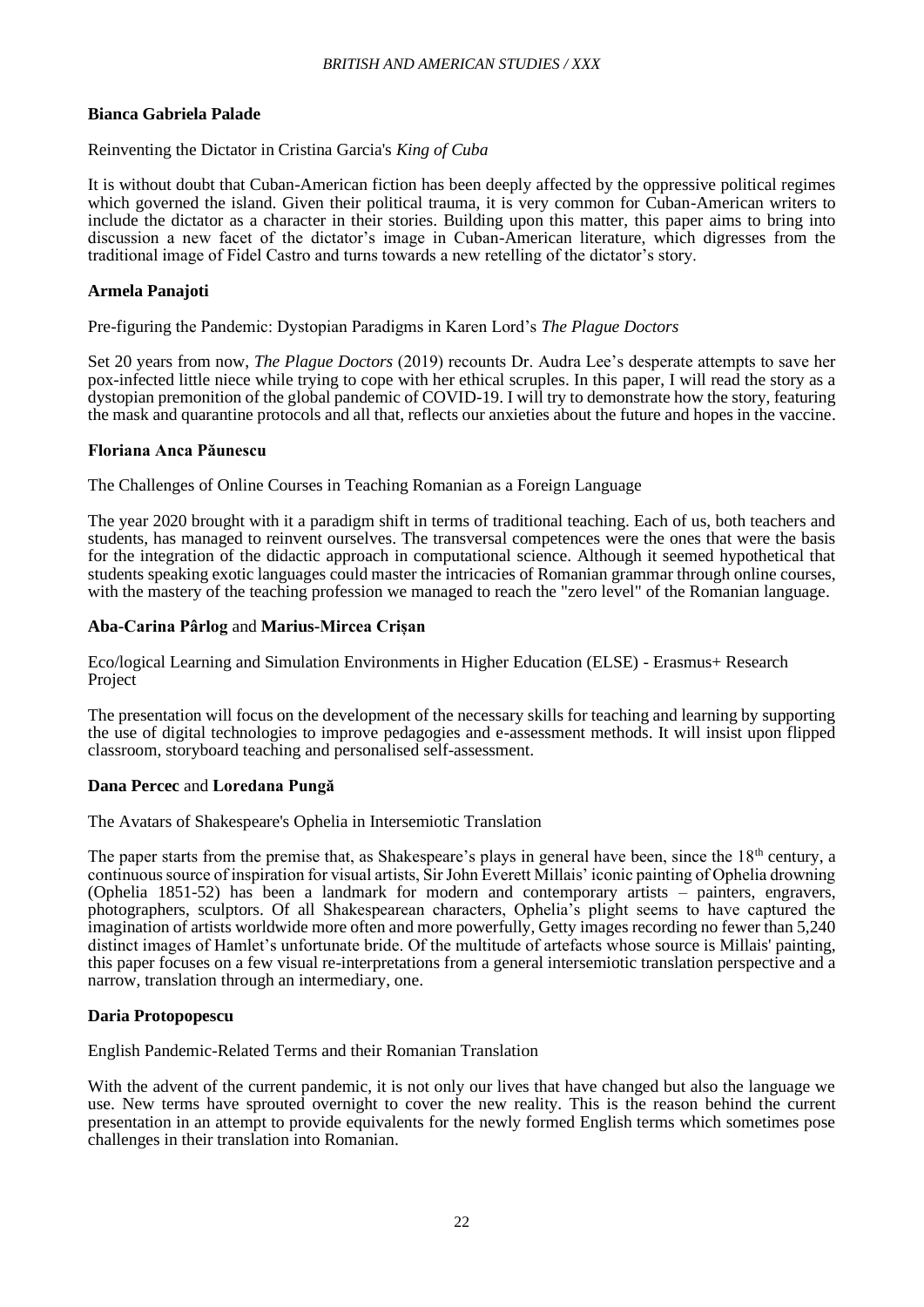## **Oana Maria Puiu**

Person and Empathetic Deixis in the Institutional Discourse

The paper explores the use of person and empathetic deixis in the institutional discourse within an interdisciplinary landscape. It underpins a corpus-based approach, focusing on texts that pertain to the institutional discourse of the World Health Organization in the context of COVID 19. Admittedly, our main aim is to demonstrate that deictic pronominals have collective self-reference, expressing solidarity and empathy.

#### **Adriana Raducanu**

The Soldier and the Scientist: A Comparative Reading of Shakespeare's *Coriolanus* and Ibsen's *An Enemy of the People*

In this study I will compare and contrast Shakespeare's *Coriolanus* and Ibsen's *An Enemy of the People*. The focus will be placed on the rift between the individual and the community, or between 'right' and 'might'. Notwithstanding the different contexts, this is a conflict that in both plays generates a strong sense of social satire, followed by the unavoidable tragedy of the alienated individual.

#### **Daniela Rogobete**

The Indian Dream between Failure and Success in Aravind Adiga's *Selection Day*

A story of failure and success in two mirrored narrations, *Selection Day* represents a harsh and cynical radiography of present day India. The entire novel is focused on cricket, an emblem of India, which becomes a metaphor of the way in which corruption pervades all domains of life in the same manner in which it spreads and grows deeper roots in a world supposedly ruled by fair play and solidarity.

#### **Roxana Rogobete** and **Mădălina Chitez**

Elements of Landscape in Modern American and Romanian Poetry: a Comparative Study using Corpus Related Digital Methods

The paper is a comparative study of American and Romanian modern poetry. The data consist of two selfcompiled modern-poetry corpora representing authors like Wallace Stevens, e.e. cummings, William Carlos Williams, for American literature (MOYRA\_AM), or Lucian Blaga, Ion Vinea, Alexandru Philippide, for Romanian samples (MOYRA\_RO). Since the faces of Modernism expressed in the aforementioned cultures are various, we explore how several elements of landscape are depicted. We use digital tools to analyse structures, the complexity of language and stylistic features. Although the corpora are relatively small (75 texts each), they consist of suggestive samples from the first half of the 20<sup>th</sup> century lyrical works, whereas the quantitative approach is more relevant here and replicable in other studies, in order to shed light on several stylistic and linguistic patterns.

#### **Raluca-Nicoleta Rogoveanu**

Representations of Romanian Ethnicity: Ethnic Archiving in Romanian Heritage Centers in the United States

This study is an overview of the heritage centers created by the Romanian communities and ethnic organizations in the United States to collect, preserve and provide access to historical materials that document the settlement and development of Romanian ethnic groups in different American states.

Construed as agencies which shape the way we understand the past and future of Romanian diaspora in the United States and less as unbiased repositories of ethnic information, the heritage centers are explored in terms of scope, agenda and impact.

## **Mihai Robert Rusu**

Medical Translation as a Borderline Case

No consensus has been reached with respect to translation typology, and binary oppositions such as general translation vs. specialized translation are still prevailing. Specialized translation is a blanket term and area within which medical translation finds a well-deserved place. Nevertheless, medical translation remains hybrid in nature and, depending on purpose, it addresses the scientific community, professionals or the lay population.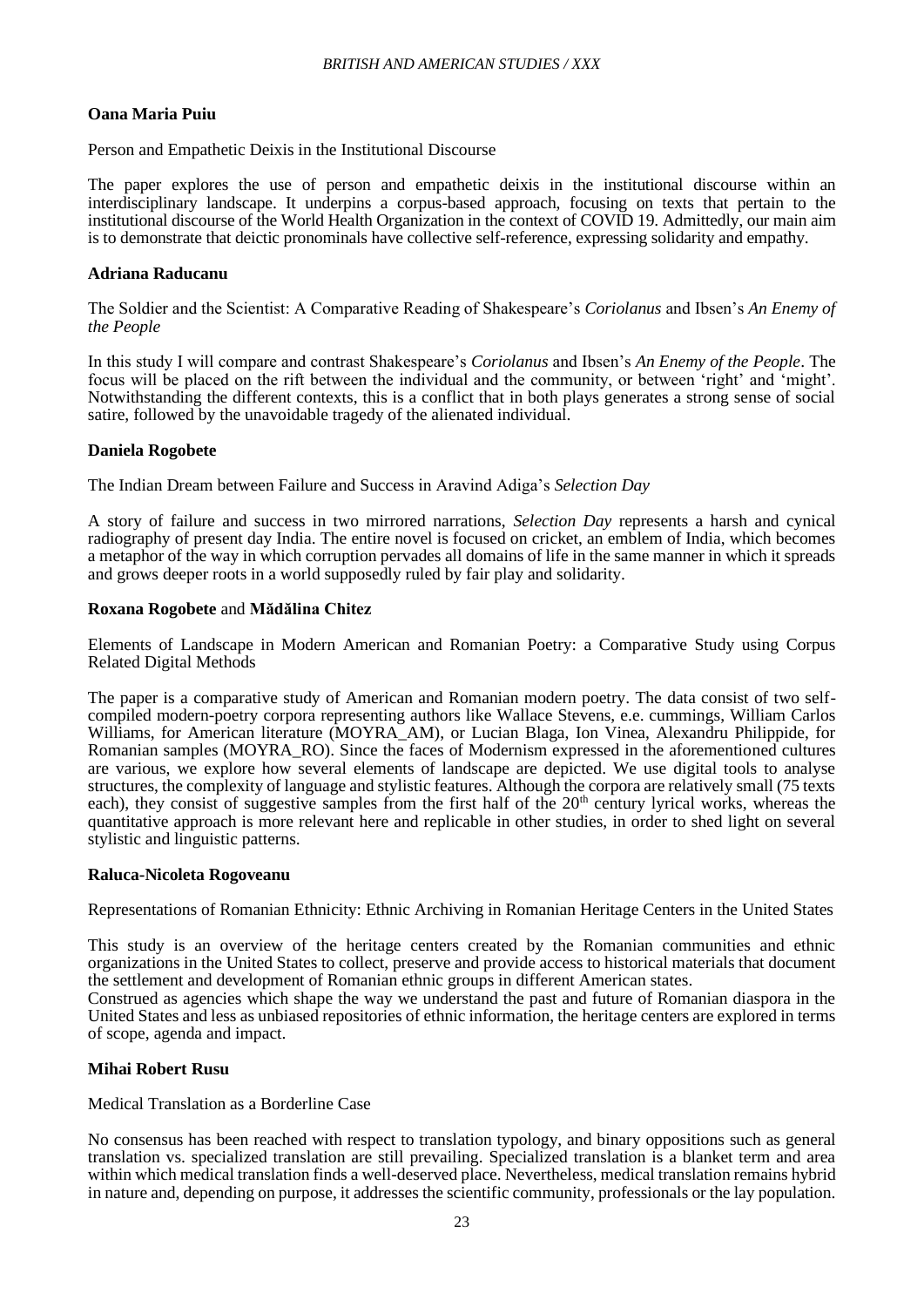## **Hans Sauer**

Verbal and Deverbal Forms and Formations in the Épinal-Erfurt Glossary

The present paper is part of a larger project, namely to analyse and to classify the English word-formation patterns that are attested in the Épinal-Erfurt Glossary (ca. 700 AD), which is the earliest record of the English language of any length. I am collecting the verbs and verbal forms, correlating them to their dictionary forms (which is not always easy) and assigning them to the verb classes. Special attention is paid to the use of prefixes and suffixes. I shall also look at the relation of the Old English verbs to their Latin lemmata.

#### **Ana Scalcău**

#### A Historical Perspective on Political Discourse Analysis

The main objective of this paper is to examine the evolution of political discourse analysis from ancient times to the present day. It also seeks to explain what political discourse means in the contemporary society in which the expansion of the media and of the Internet has created many unofficial political actors, discourses, actions, relations, systems and events.

## **Elena Sedova**

The Motif of the Road in the Novel *The Pic* by J. Kerouac

The novel *The Pic* by Jack Kerouac is the author's last work and shows how his characters continue wandering on the roads of life. The purpose of this article is to analyze the central motif of the road in this novel, which include both a real geographical space (the characters' route from east to west, where they dream to find their paradise), and a symbolic-philosophical one (in search of oneself and their place in life, God in oneself, truth, inner maturation, etc.).

#### **Saša Simović**

#### A Cornucopia of Interpretations: *Rappaccini's Daughter*

The aim of this paper is to discuss the complex world of *Rappaccini's Daughter*, Nathaniel Hawthorne's story which treats the Manichean dualism of good and evil, body and soul, the sacred and the mundane, the head and the heart as well as the character of a "cold-hearted" man of science who violates the "sanctity of human heart" and therefore has to "expiate his sin".

#### **Irena Skendo**

The English Language as a Commodity in the Tourism Sector: A Case Study in the City of Vlora, Albania

In the Albanian tourism industry, communication in English is crucial in realising and providing services among tourists. The hotel staff communicate daily with guests from different linguacultural backgrounds. Nevertheless, very little is known about how the Albanian hotel staff, particularly the reception staff, communicate with foreign guests in English, taking into consideration that the number of tourists entering Albania over the recent years has significantly increased. To address this issue, a study was conducted in five hotels in Vlora city where front desk staff was interviewed regarding their English language skills as well as their implications while being in direct communication with tourists. The methodology that is being used here is both quantitative and qualitative of the data gathered through a questionnaire conducted among the hotel's staff in the city of Vlora, where quite important results come to light regarding their command of English, the most frequent linguistic and cultural barriers, the difficulties they encounter and the deficiencies needed to be addressed linguistically in the future.

#### **Claudia Raluca Stamatescu**

A Pragmatic Perspective on the Institutional Discourse

The paper is focused on effective language use, in which context becomes of paramount importance. In ordinary verbal exchanges, the speaker's intended meaning and the hearer's interpretation may or may not converge. The interpretation of intentionality in language becomes even more intricate in the institutional discourse as the language used by the speaker is clearly intended to secure the perlocutionary effect.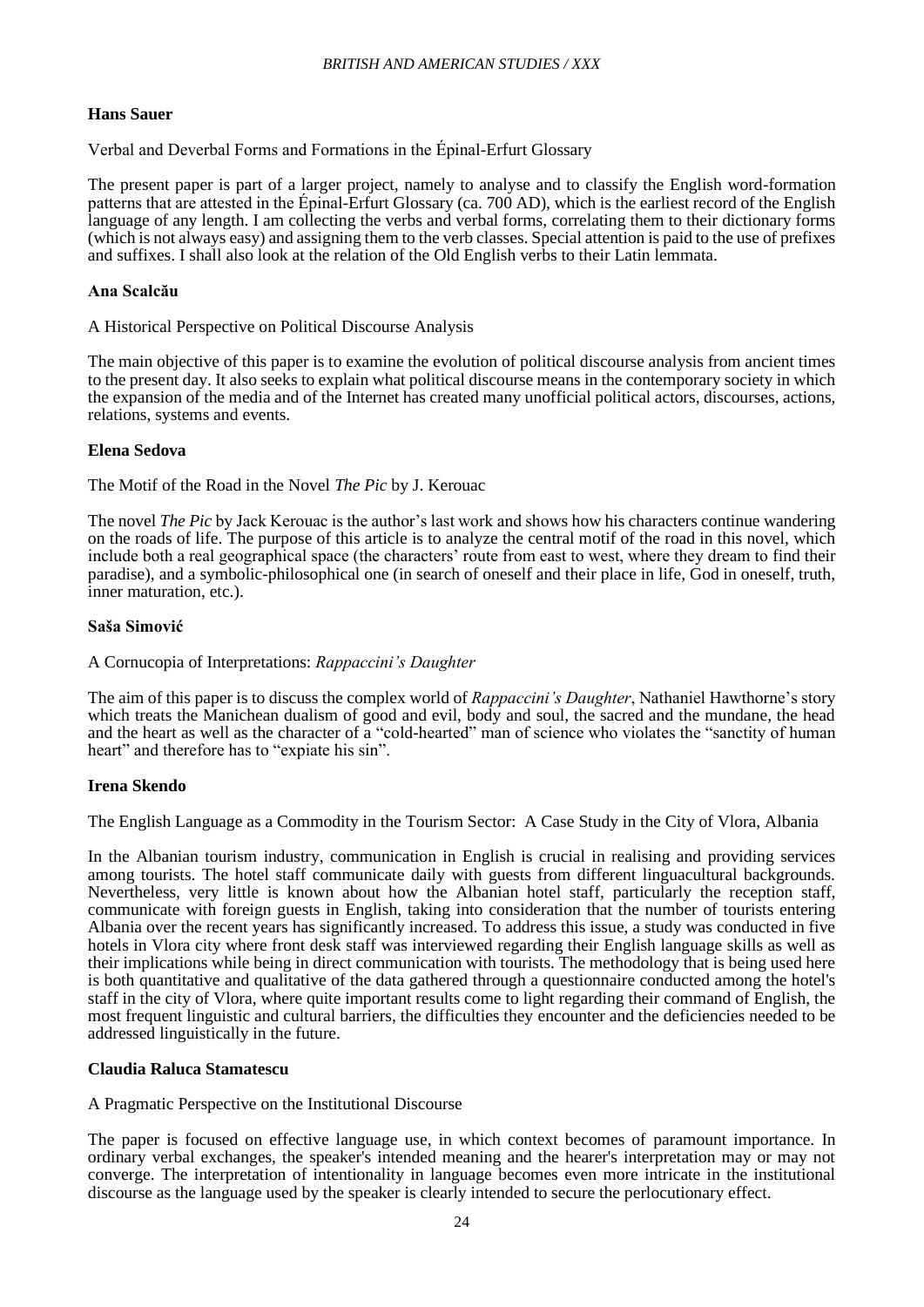## **Maria Georgiana Stoenică**

#### Degrees of Linguistic and Cultural Mediation in Legal Translation

The interconnection between language, culture and ethics is a commonplace in the field of translation studies, more particularly, when discussing legal translation. The role of the translator as a communicator and cultural mediator has long been established. However, a question arises as to whether the legal translator of EU texts can (or is entitled to) mediate between legal systems and cultures.

#### **Claudia Stoian** and **Simona Șimon**

#### Translating Culture

Culture is omnipresent in people's lives, being expressed and represented by fields such as ideology, identity, tradition, language, cuisine, holidays, clothing or sports. Translating words from these fields may be a difficult task for anyone, specialist or not. This paper presents a cultural thematic dictionary, focusing on particular problems encountered in the process of translation of cultural terms from English into Romanian and vice versa.

## **Kiyotaka Sueyoshi**

#### *Leaves of Grass*: The Republican service of Whitman

Whitman's *Leaves of Grass* centers on two different kinds of experience: on a contemporary solidarity, and also on a sense of continuity with the past. The paper argues that Whitman's emphasis of the synchrony and diachrony of experience is about the process of purely descriptive everyday experience turning into the normative of Jefferson's political philosophy; a unique American experience of self-government which enables its Republicanism.

#### **Simona Șimon** and **Claudia Stoian**

Students' Perspectives on Project-Based Acquisition of Pragmatics

Pragmatics plays an important role in raising the students' awareness of the linguistic choices they may make while communicating as professional translators, interpreters and public relations specialists. One possible teaching activity to achieve this presupposes involving students in small-scale research projects, thus helping them to acquire knowledge and skills in Pragmatics*.* The present paper showcases students' perspective on the activity.

#### **Elena–Ancuța Ștefan**

Trails of Cultural Memory: Rediscovering Prospero as a Father Figure in the 21st Century

With adaptations being at the core of many literary projects, the present paper aims to examine how a play by William Shakespeare is reinterpreted, focusing on Margaret Atwood's rewriting of *The Tempest*. Essential for analysis is the sociological symbolism and the parent-child relationship translated in present-day terms, since the father figure in the novel is a disproportionate reimagining of Prospero's character.

## **Yağmur Tatar**

"Not that I loved Caesar less, but that I loved Rome more": The Politics of Friendship in *Julius Caesar*

Through a close examination of the notion of friendship and its intimate connection to politics, the present study aims to discover the intricate ways friendship is portrayed in relation to virtue, enmity, and politics in one of the Bard's most politically-charged tragedies, *Julius Caesar*. With a systematic reading of the ancient inquiries on friendship, the study particularly investigates the Shakespearean idea of friendship through the Derridean dichotomy of the friend and its inevitable bond to the enemy.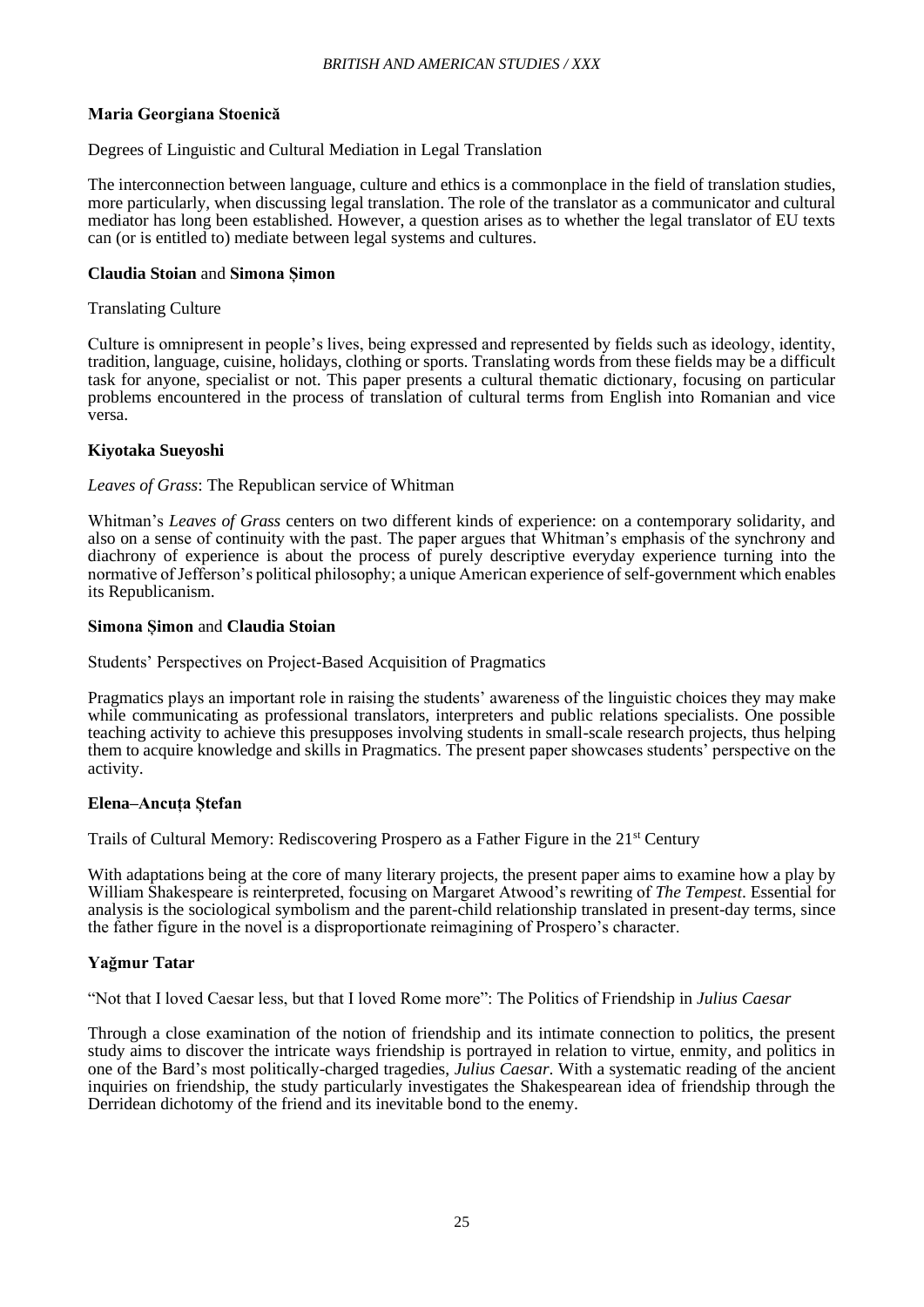## **Florina-Raluca Teodorescu**

Pride & Prejudice against Rewritings: Redrawing the Literary Universe

The paper relies on deconstruction as the critical method applied to analyse the relation between Jane Austen's *Pride and Prejudice* and *Longbourn*, an adaptation written by Jo Baker. Thus, looking at the changes in the narrative point of view and applying the concept of decentring in our in-depth comparative analysis, we aim to expand Austen's literary universe via rewritings and to redraw the general impression of fanfiction.

#### **Bledar Toska**

Trump vs. Biden: Observations on Self-mentioning, Doing and Sensing

This article mainly focuses on the political discursive strategies adopted by Trump and Biden to gain the voting support of the USA electorate. More concretely, it tentatively investigates the use of the self-mention *I* together with verbs denoting both material and mental processes. Contrastive quantitative and qualitative analyses instantiated with empirical linguistic data discuss some of the most important differences and similarities in the two major candidates' discourse(s) running for the 2020 USA president position.

#### **Gabriela Tucan**

Fact vs Fiction: Journalism and American Modernism

Journalism offered an apprenticeship to many established American novelists from the post-Civil war period to pre-World War II. Stephen Crane, Sherwood Anderson, Sinclair Lewis, Willa Cather, Ernest Hemingway, and John Dos Passos engaged in different kinds of journalism and wrote journalistic articles by filling factual gaps with fiction. In exchange, they employed conventions drawn from journalism in their fictional writing. The paper focuses on how this group of journalists-novelists used the process of reporting to be in a direct dialogue with contemporary issues, eventually changing the very definition of modernism in America.

#### **Corina Vasile**

Contexting Institutional Discourses. Functional Perspectives

We start from the assumption that several strands may be identified in relation to discourse analysis, among which, structuralist and functional pragmatic orientations stand out. We shall focus on the latter in dealing with institutional(ized) discourses, highlighting the interconnection between discourse and the existing contextual background. Equally, the paper aims to feature the institutional discourse of university websites.

#### **Dana Vasiliu**

A Tale of Two Cities? Victorian London vs. the New Metropolis in BBC's *Sherlock*

In the heart of London, it is rare to see the streets empty. And yet the COVID-19 pandemic has left the normally buzzing streets of London deserted. Thus, this paper aims to re-visit *Sherlock* (BBC, 2010) and re-connect the City to its Victorian and new millennial 'inhabitants'. Besides, I will attempt to demonstrate that the new millennial world, no matter how digitally encrypted, still works on the 'old' fashioned rules of human agency.

## **Andrea Velich**

The Representation of Topographical and Social Changes in London in Postwar British Cinema

I intend to tap on topographical (e.g. the Docklands) and social-economic changes (growing social divide) in postwar London through some auteur feature films. Films made after 1945, e.g. *Passport to Pimlico* (1949) depicted the bombed city with rationing, but with lively and supportive communities. By today London is shown as a thriving capital with growing crime-rate, poverty and social isolation (e.g. *Breaking and Entering*, 2006 or *Trance*, 2013).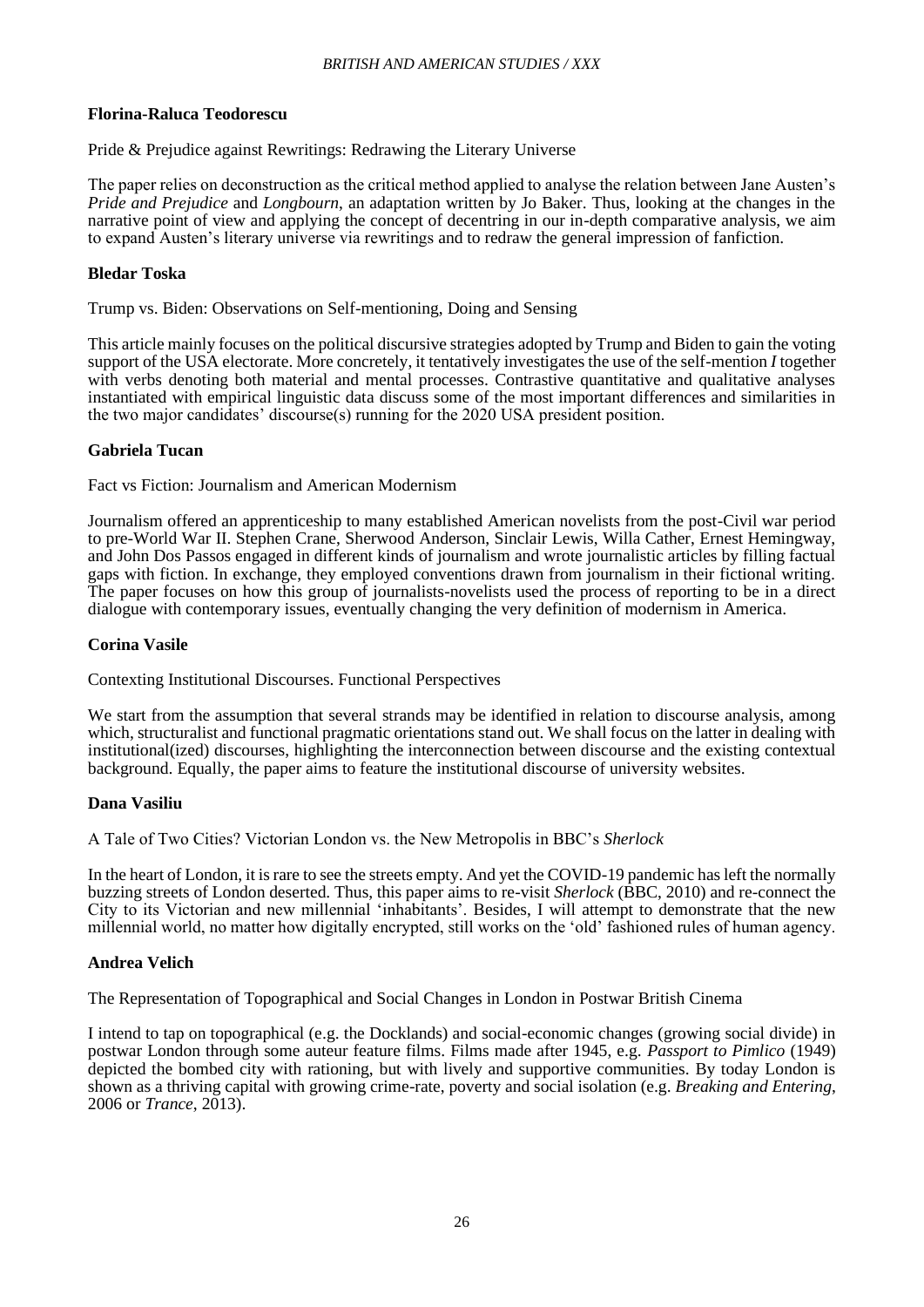## **Nadina Vișan**

Sorting through "New and Improved" Versions of J.K. Rowling's Sorting Hat

Starting from Pym's (2004) notion of translational progress in retranslation, the present paper will compare various versions of a well-known children's poem from J.K. Rowling's *Harry Potter and the Philosopher's Stone*. One of the tools we employ in this kind of evaluative endeavour is Mona Baker's (1992) slightly revised model of idiom translation.

## **Titela Vîlceanu**

Literary Translation – still Indebted to Descriptive Views?

Descriptive standpoints (notably, Hermans, 1985, 1999; Toury 1995, 1999; Chesterman, 1993, 1997; Schäffner, 1999) favour equivalence based on socio-cultural norms and contextualized reading(s) rather than on purely linguistic transfer. In this line of approach, we envisage the literary translation from English into Romanian in the late 20<sup>th</sup> century, while also trying to establish whether it is more practice-driven or theorydriven.

## **Cristina Mihaela Zamfir**

Insights into Language Diversity in Business Communication

My paper focuses on language variety in cross-cultural business contexts. It attempts to analyze different speech patterns which outline disparities between linguistic styles and shape divergent profiles. The first part discusses language features between high- and low-context communication as well as the biased attitudes arising in cross-cultural exchanges. The second part concentrates on language as a vehicle for expressing gender distinctions, providing a useful radiography of men's and women's modes of discourse.

#### **Qian Zhao**

The Use of Binomials in two English Translations of the *Lotus Sutra*

*The Lotus Sutra*, an important Buddhist classic, is strongly rhetorical with its frequently used binomials (word pairs). This paper studies its two most recent English translations by Watson (1993) and Reeves (2008) and conducts a comparative research into the formal, etymological, semantic, sequential and other distinct properties of the binomials employed by different translators.

## **Ingrida Žindžiuvienė**

Trauma within the Realm of Popular Fiction

The article discusses recent directions of popular fiction and analyses the representation of trauma in Victoria Hislop's novel *Those Who Are Loved* (2019). The novel portrays the German occupation of Greece, the subsequent civil war and a military dictatorship. The aim of the paper is to question the recent turn to collective trauma in popular fiction and to examine the reader's roles.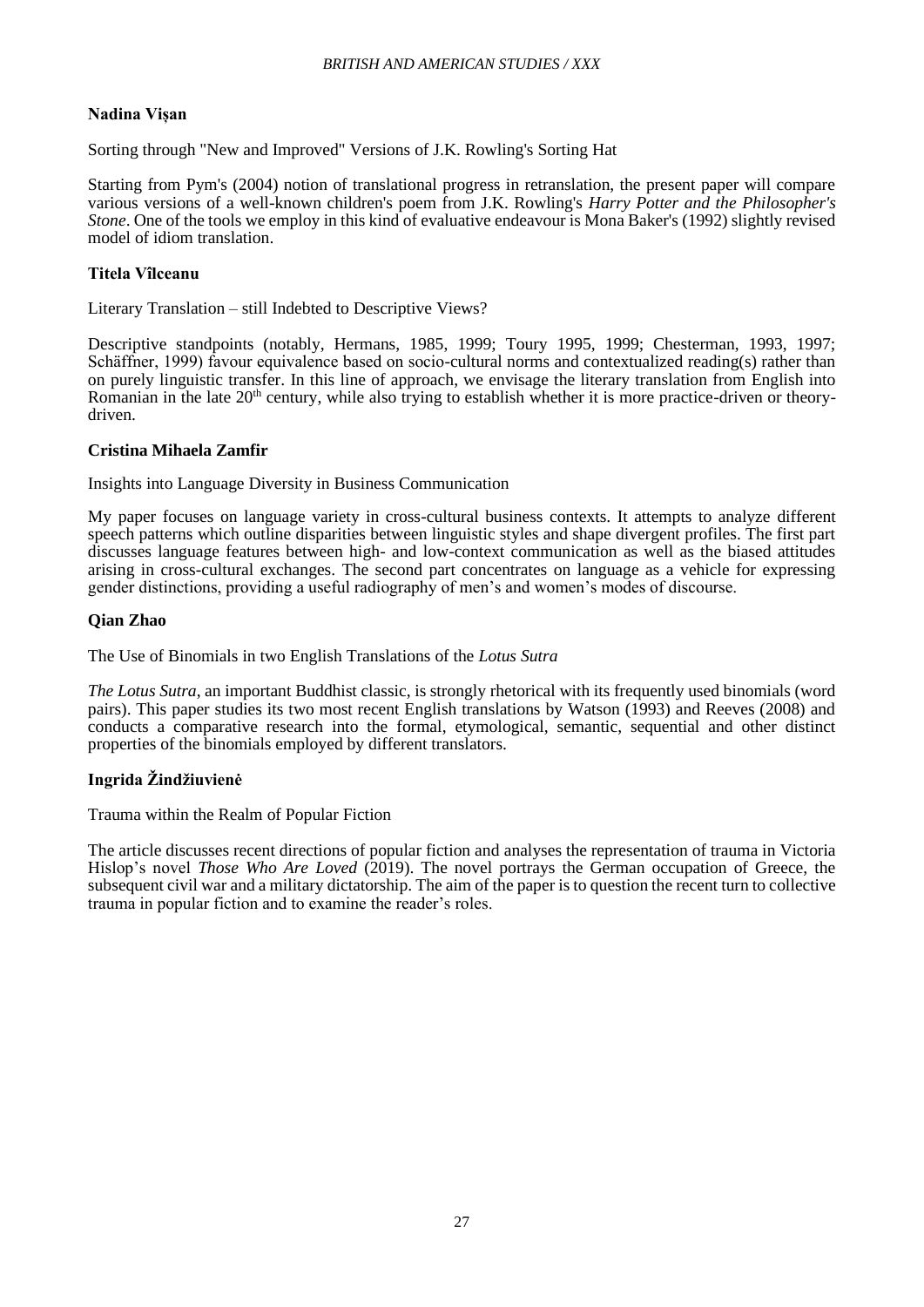### **LIST OF PARTICIPANTS**

- **Aloui Amira**, Hungary, Szeged, University of Szeged
- **Andreescu Hermina Maria**, Romania, Craiova, University of Craiova
- **Antonie Iulia Cristina,** Romania, Craiova, University of Craiova
- **Arșovan Ana-Maria**, Romania, Timișoara, West University
- **Bălănescu Olivia**, Romania, Craiova, University of Craiova
- **Băniceru Cristina**, Romania, Timişoara, West University of Timișoara, Bd. V. Pârvan, 4, 300223
- **Bennett Tanya**, U.S.A., Gainesville, Georgia, University of North Georgia
- **Bercian Daniela**, Romania, Timişoara, West University of Timișoara, Bd. V. Pârvan, 4, 300223, Timișoara
- **Bercuci Loredana**, Romania, Timişoara, West University of Timișoara, Bd. V. Pârvan, 4, 300223,
	- Timișoara
- **Blănariu Eduard**, Romania, Timişoara, West University of Timișoara
- **Bobaru Nicolae**, Romania, Timișoara, West University of Timișoara
- **Botescu-Sirețeanu Ileana**, Romania, Brașov, "Transilvania" University Brașov
- **Botoșan Diana**, Romania, Timișoara, West University of Timișoara
- **Budac Alexandru**, Romania, Timişoara, West University, Department of Romanian and Comparative Literature
- **Bugheșiu Alina**, Romania, Baia Mare, Technical University of Cluj-Napoca, North University Center of Baia Mare
- **Butoescu Elena**, Romania, Craiova, University of Craiova
- **Caraivan Luiza**, Romania, Timişoara, "Tibiscus" University, Timişoara
- **Carver Ben**, Italy, Fiesole, European University Institute
- **Catană Elisabeta Simona**, Romania, București, Politehnica University
- **Cazacu Sorin**, Romania, Craiova, University of Craiova
- **Câmpu Adina**, Romania, Brașov, "Transilvania" University of Brașov
- **Cehan Nadina**, Romania, Iași, "Alexandru Ioan Cuza" University, Iași
- **Chevereşan Cristina**, Romania, Timişoara, West University, Department of English, Bd. V. Pârvan, 4, 300223 Timişoara
- **Chitez Mădălina**, Romania, Timişoara, CODHUS / Centre for Corpus Related Digital Approaches to Humanities, West University of Timișoara
- **Chorfi Fatima**, Algeria, Oran, Mohamed Ben Ahmed University Oran2, Algeria
- **Ciobanu Estella**, Romania, Constanța, "Ovidius University" Constanța
- **Ciutacu Sorin**, Romania, Timişoara, West University of Timișoara
- **Cosmulescu Andreea Maria**, Romania, Craiova, University of Craiova
- **Cozma Mihaela**, Romania, Timişoara, West University, Department of English, Bd. V. Pârvan, 4, 300223 Timişoara
- **Crașovan Elena**, Romania Timișoara West University Timișoara
- **Crăciun Dana**, Romania, Timişoara, West University, Department of English, Bd. V. Pârvan, 4, 300223 Timişoara
- **Crișan** Marius-Mircea, Romania Timișoara West University Timișoara
- **Csillag Andrea**, Hungary, Debrecen, Debrecen Reformed Theological University
- **Dascăl Reghina**, Romania, Timişoara, West University, Department of English, Bd. V. Pârvan, 4, 300223 Timişoara
- **Daukšaitė-Kolpakovienė Aurelija**, Lithuania, Kaunas, Vytautas Magnus University
- **Dejica Daniel**, Romania, Timișoara, "Politehnica" University of Timișoara, Dept. of Communication and Foreign Languages, 2a Petre Ramneantu St.
- **Diaconescu Roxana**, Romania, Timișoara, West University of Timișoara
- **Dilă Georgiana-Elena**, Romania, Craiova, University of Craiova
- **Dobrei Ramona**, Romania, Timişoara, West University of Timișoara
- **Doroholschi Claudia**, Romania, Timişoara, West University, Department of English, Bd. V. Pârvan, 4, 300223, Timişoara
- **Drăgan Ruxandra**, Romania, București, University of București
- **Du Xiaorui**, Romania, Timişoara, West University
- **Eftenie Anca Luminiţa**, Romania, Timişoara, West University of Timișoara

**Enăchescu Cristian**, Romania, Iași, "Alexandru Ioan Cuzaˮ University

- **Endo** Midori, Japan, Kurayoshi, Tottori, Tottori College
- **Erdős Alexandra-Henrietta**, Hungary, Debrecen, University of Debrecen
- **Ernur Ayşegül**, Turkey, Istanbul, Yeditepe University
- **Falchi Simonetta**, Italy, Sassari, University of Sassari
- Farcașiu Marcela, Romania, Timișoara, "Politehnica" University of Timisoara, Dept. of Communication and Foreign Languages, 2a Petre Ramneantu St.
- **Fau Hélène**, Germany, Saarbrücken, University of the Saarlandes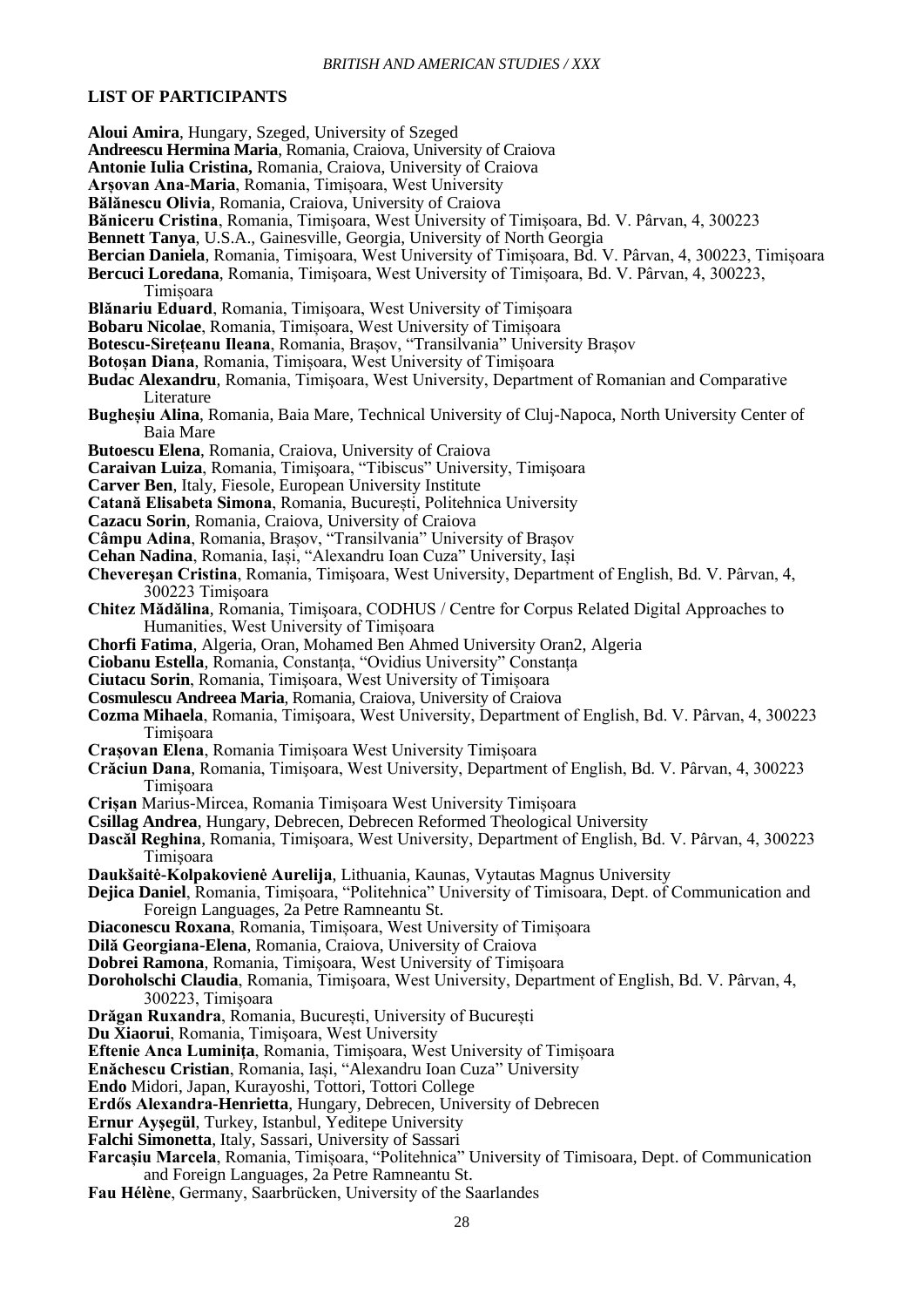**Ferreira Aline**, Portugal, Aveiro, University of Aveiro

- **Filimon Eliza-Claudia**, Romania, Timişoara, West University, Department of English, Bd. V. Pârvan, 4, 300223 Timişoara
- **Florică Teodora**, Romania, Craiova, University of Craiova
- **Frai Cornelia Mihaela**, Romania, Timişoara, West University
- **Frenţiu Luminiţa**, Romania, Timişoara, West University, Department of English, Bd. V. Pârvan, 4, 300223 Timişoara
- **Gaál-Szabó Peter**, Hungary, Debrecen, Debrecen Reformed Theological University

**Gaballo Viviana**, Italy, Macerata, University of Macerata

- **Gavrilă Mihaela** Romania, Timișoara
- **Geeraerts Dirk**, Belgium, Leuven, University of Leuven
- **Ghită Roxana, Timisoara, "Politehnica" University of Timisoara, Dept. of Communication and Foreign** Languages, 2a Petre Ramneantu St.
- **Glăvan Gabriela**, Romania, Timişoara, West University, Romanian and Comparative Literature Department **Goldsworthy Vesna**, United Kingdom, Exeter and East Anglia University
- **Golea Marius** Romania Arad West University of Timișoara
- **Goşa Codruţa**, Romania, Timişoara, West University, Department of English, Bd. V. Pârvan, 4, 300223 Timişoara
- **Groza Alexandra**, Romania, Timişoara, West University
- **Hauer Karina**, Romania, Timișoara, West University
- **Hein James Annelise**, Turkey, Istanbul, Boğaziçi University
- Hiba Hafiz Badarna, Romania, Romania, Iași, "Alexandru Ioan Cuza" University
- **Ivana Dragoș**, Romania, București, University of București
- **Jumanca Romanița**, Romania, Timișoara West University of Timișoara
- **Karaman Hatice**, Turkey, Istanbul, Yeditepe University
- **Kilyeni Annamaria**, Romania, Timișoara, "Politehnica" University of Timișoara, Dept. of Communication and Foreign Languages, 2a Petre Ramneantu St.
- **Kimak Mădălina-Larisa**, Romania, Timişoara, West University
- **Large Duncan**, UK, Norwich, East Anglia University
- **Lazović Mihaela**, Serbia, Belgrade, Academy of Applied Studies, The College of Hotel Management, Belgrade
- **Leotescu Daniel**, Romania, Craiova, University of Craiova
- **Lolea Georgiana**, Romania, Timişoara, West University, Department of English, Bd. V. Pârvan, 4, 300223 Timişoara
- **Luca Ion-Sorin**, Romania, Timișoara West University of Timișoara
- **Lupșan Karla,** Romania, Timișoara West University of Timișoara
- **MacMillan Catherine**, Turkey, Istanbul, Yeditepe University
- **Majewski Kerstin**, Germany, Munich, Ludwig Maximilian University of Munich
- **Manasia Mihaela Georgiana**, Romania, Târgu Jiu, Constantin Brancusi University Târgu Jiu
- **Marino Elisabetta**, Italy, Rome, "Tor Vergata" University of Rome
- **Mădroane Irina Diana**, Romania, Timișoara, West University
- **Mihăieș Mircea**, Romania, Timișoara, West University of Timișoara
- **Mike Laura**, Hungary, Szeged, University of Szeged
- **Moga Liana Georgiana**, Romania, Craiova, University of Craiova
- **Mureșan Dorel-Aurel**, Romania, Oradea, Emanuel University of Oradea
- **Mureșan Valentina**, Romania, Timişoara, West University
- **Novakov Predrag**, Serbia, Novi Sad, University of Novi Sad, Faculty of Philosophy, Department of English Studies
- **Novăceanu Diana-Andreea** Romania Bucharest University of Bucharest
- **Oltean Stefan, Romania, Cluj-Napoca, "Babes-Bolyai" University, Cluj**
- **Oravițan Alexandru**, Romania, Timișoara, West University of Timișoara
- **Palade Bianca Gabriela**, Romania, Timișoara, West University of Timișoara
- **Panajoti Armela**, Albania, Vlora, "Ismail Qemali"University of Vlora

**Păunescu Floriana Anca**, Romania, Craiova, University of Craiova, 13, Al.I. Cuza St.

- **Pârlog Aba-Carina**, Romania, Timişoara, West University
- **Pârlog Hortensia**, Romania, Timişoara, West University, Department of English, Bd. V. Pârvan, 4, 300223 Timişoara
- **Percec Dana**, Romania, Timişoara, West University, Department of English, Bd. V. Pârvan, 4, 300223 Timişoara
- **Protopopescu Daria**, Romania, Romania, București, University of București
- **Puiu Oana Maria**, Romania, Craiova, University of Craiova
- **Pungă Loredana**, Romania, Timişoara, West University, Department of English, Bd. Pârvan, 4, 300223 Timişoara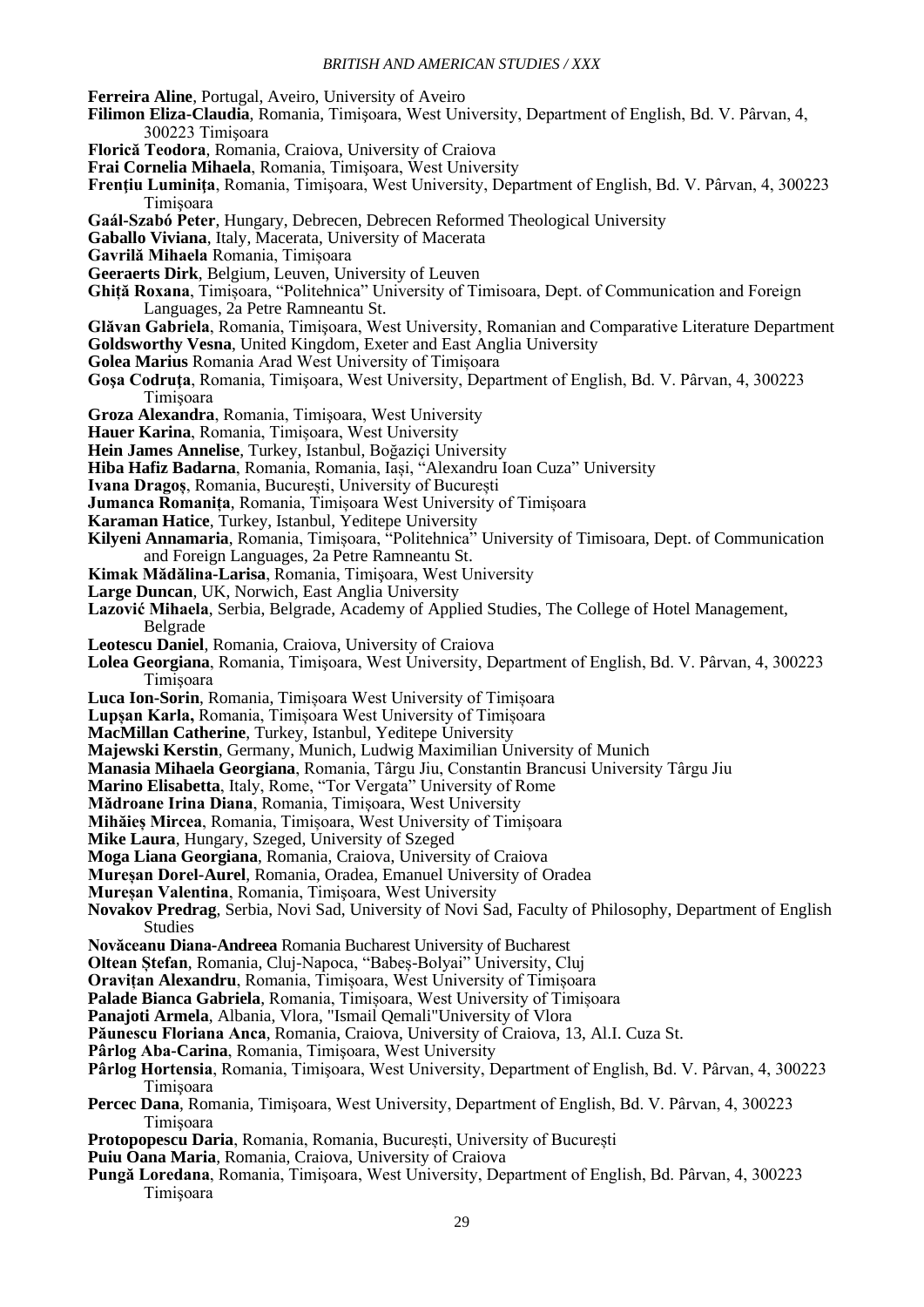**Raducanu Adriana**, Turkey, Istanbul Yeditepe University

**Rogobete Daniela**, Romania, Craiova, University of Craiova, 13, Al.I. Cuza St.

**Rogobete Roxana**, Romania, Timișoara, West University of Timișoara

**Rogoveanu Raluca-Nicoleta**, Romania, Constanța, "Ovidius" University of Constanța

**Rusu Mihai Robert**, Romania, Craiova, University of Craiova

**Sauer Hans**, Germany, Munich, Ludwig Maximilian University of Munich

**Scalcău Ana**, Romania, Timișoara, West University of Timișoara

**Sedova Elena**, Russia, Chelyabinsk, South Ural State Pedagogical University

- **Sâsîiac Andi**, Romania, Iași, "Al.I.Cuza" University, Iași
- **Simović Saša**, Montenegro, Podgorica, University of Montenegro
- **Skendo** Irena, Albania, Vlore, University of Sapienza Rome
- **Stamatescu Claudia Raluca**, Romania, Craiova, University of Craiova
- **Stoian Claudia Elena**, Romania, Timișoara, "Politehnica" University
- **Stoenică Maria Georgiana**, Romania, Craiova, University of Craiova
- **Sueyoshi Kiyotaka**, Hungary, Szeged, University of Szeged
- **Şerban Andreea**, Romania, Timişoara, West University, Department of English, Bd. V. Pârvan, 4, 300223 Timişoara
- **Şimon Simona**, Romania, Timișoara, "Politehnica" University
- **Ștefan Elena–Ancuța**, Romania, Constanta, "Ovidius" University
- **Tapscott Stephen**, USA, Cambridge MA, MIT
- **Tatar Yağmur**, Turkey, Istanbul, Yeditepe University
- **Teodorescu Florina-Raluca**, Romania, Timişoara, West University
- Toska Bledar, Albania, Vlore, "Ismail Qemali" University of Vlore
- **Tucan Gabriela**, Romania, Timişoara, West University, Department of English, Bd. V. Pârvan, 4, 300223 Timişoara
- **Vasile Corina**, Romania, Craiova, University of Craiova
- **Vasiliu Dana**, Romania, București, University of București
- **Velich Andrea**, Hungary, Budapest Eötvös Loránd University, Faculty of Humanities, School of English and American Studies
- **Vișan Nadina**, Romania, București, University of București
- **Vîlceanu Titela**, Romania, Craiova, University of Craiova
- **Zamfir Cristina Mihaela**, Romania, Constanța, "Ovidius" University
- **Zhao Qian**, Germany, Munich, Ludwig Maximilians Universität München

**Žindžiuvienė Ingrida**, Lithuania, Kaunas, Vytautas Magnus University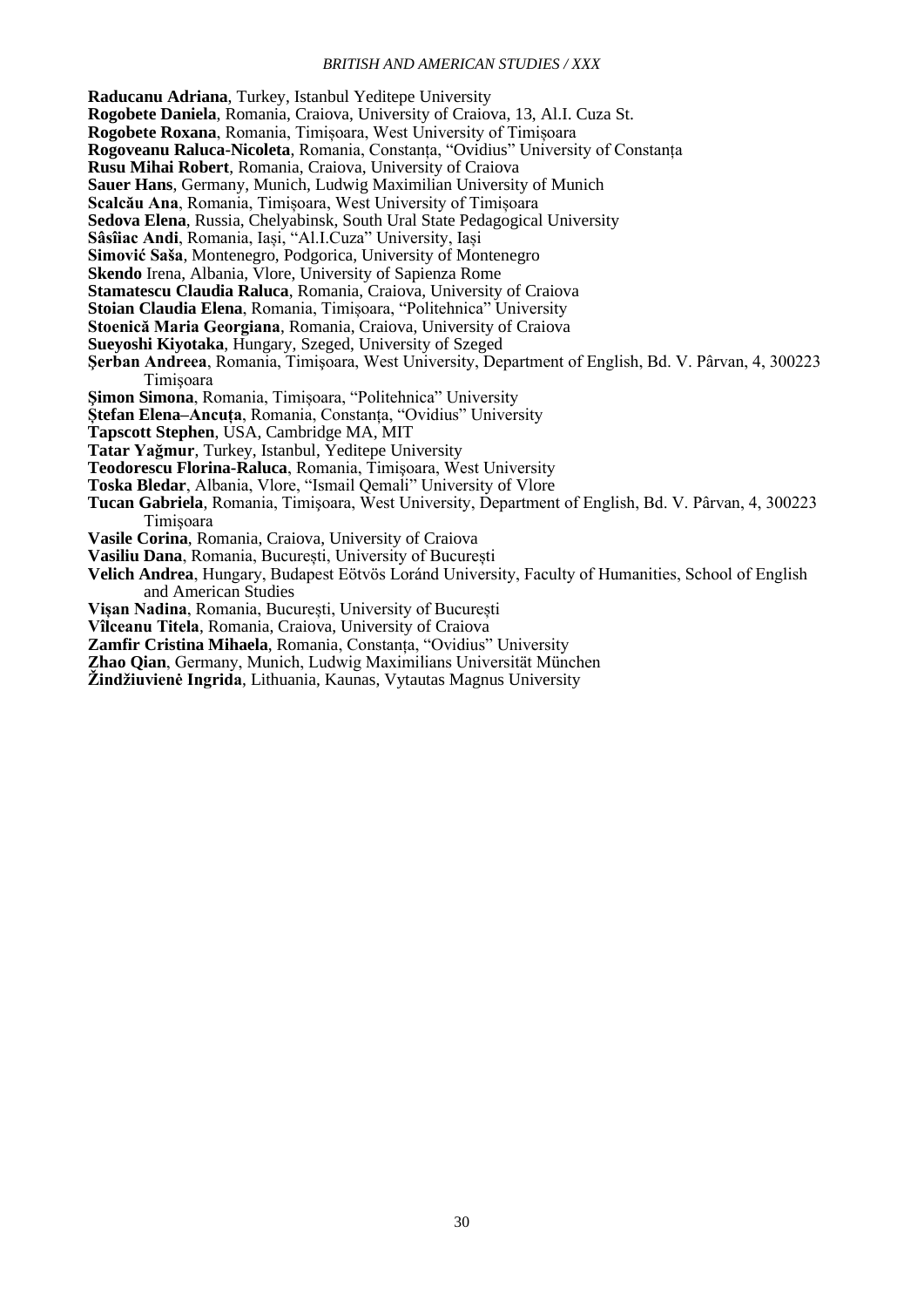## **CONFERENCE PROCEEDINGS**

Every year, we publish a large number of the papers presented at the "British and American Studies" Conference. We intend to do the same this year. Our editors, though, have imposed a very tight deadline for the submission to the three volumes.

Therefore, if you want to have your paper considered for publication,

send it **by September 1st 2021** (P**lease check against the deadlines published on journal websites**) as follows:

- ➢ for *BAS* to Professor Hortensia Pârlog*, University of Timișoara, English Department, Bd. V. Pârvan 4, 300223 Timișoara, Romania*, as a hard copy as well as electronically in Word (.doc, .rtf), to [bas.journal@gmail.com](mailto:bas.journal@gmail.com) (British and American Literature, Cultural Studies, Linguistics)
- ➢ for the *RJES* to Luminița Frențiu, *University of Timișoara, English Department, Bd. V. Pârvan 4, 300223 Timișoara, Romania*, electronically in Word (.doc, .rtf), to [rjes.journal@gmail.com](mailto:rjes.journal@gmail.com) (ELT, ESP, Translation Studies, British and American Literature, Cultural Studies, Linguistics)
- ➢ for *Gender Studies* to Irina Diana Mădroane, *University of Timișoara, English Department, Bd. V. Pârvan 4, 300223 Timișoara, Romania*, electronically in Word (.doc, .rtf), to [genderst.journal@gmail.com.](mailto:genderst.journal@gmail.com) **Please follow the Instructions for Authors** at https://content.sciendo.com/view/journals/genst/genst-overview.xml

#### **Please send your contribution to one journal only. All your submitted papers should observe the indications below.**

### **STYLE SHEET**

Length: maximum 15 pages Font: Times New Roman (12 pt) Margins: Left and right margins 4 cm Top and bottom margins 4.8 cm Line spacing: 1.5 Alignment: justified Please, do not insert page numbers Paragraphs: indent all paragraph beginnings 1.25 cm Title: bold capitals, centred; One space Author's name: under title, bold capitals, centred

Affiliation: under author's name, regular, centred

One space

*Abstract:* (50 - 100 words), font 10, italics, indent 1.25 cm.

*Keywords:*  $(4 - 6)$  font 10, italics, ordered alphabetically

One space

Text

The paper should be divided into:

- **1. Introduction**
- 2. **Body of the Paper** (possibly subdivided) **2.1. Possible Subdivision**
	- **2.2. …**
- **3. Conclusion**

## **References:**

All references used in the paper should be given in an alphabetical list of authors' names at the end of the paper, under the heading **References** (aligned left) (font TNR 10, no numbering).

The second line of the reference should be indented 1.25 cm (special, hanging)

Each reference should use the elements and punctuation given in the following examples for the various types of published works you may have cited.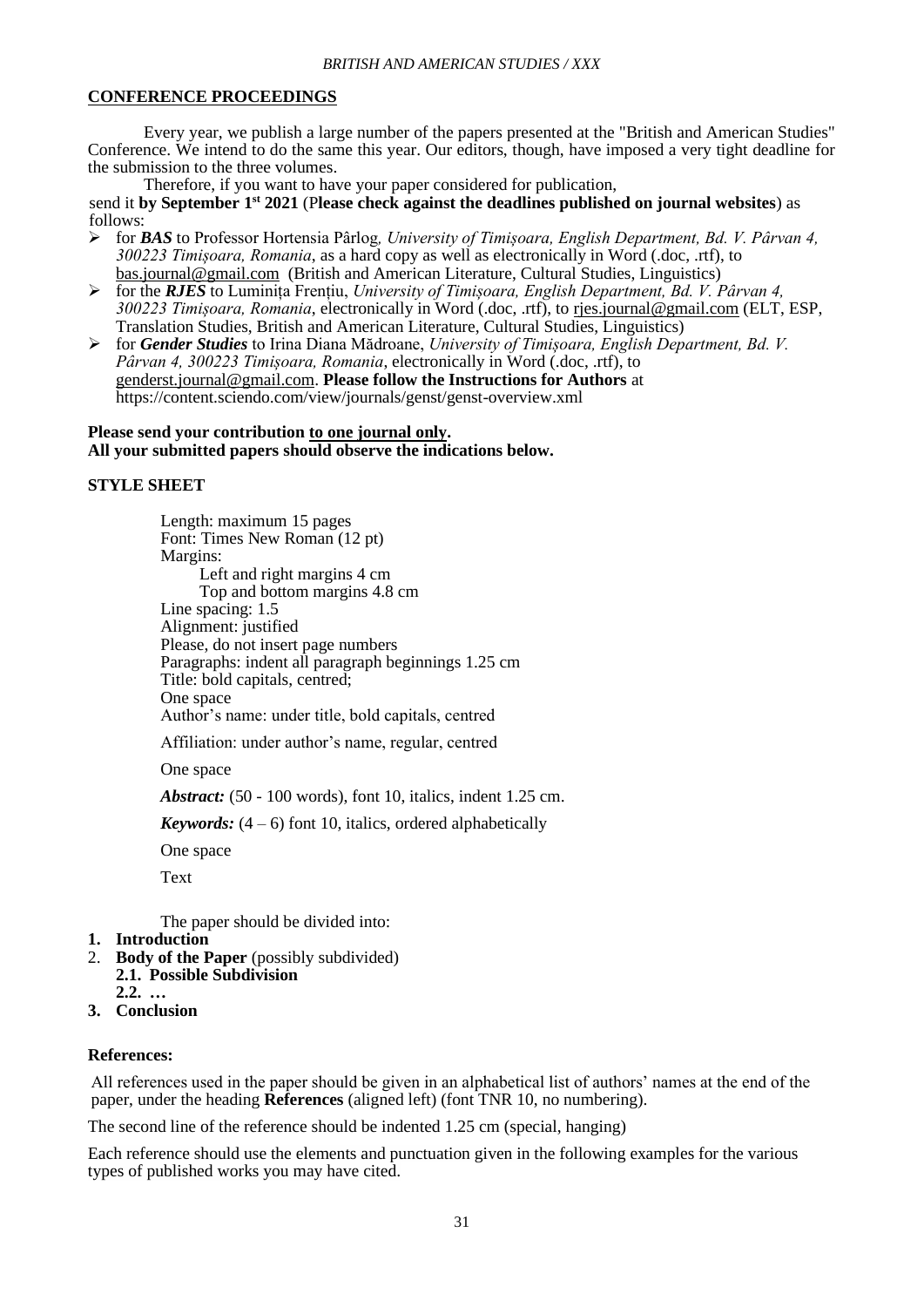#### **Reference to a book:**

**Elements to cite:** Author's Surname, Name. Year of publication. *Title.* Name of editor (if any). Name of translator, writer providing an introduction or preface, name of series. Edition (if not the first). Place of publication: Publisher. Number of volumes (if more than one).

## **Examples:**

Ladenfoged, Peter. 1982. *A Course in Phonetics*. New York: Harcourt, Brace and Jovanovich.

Croft, William and David Alan Cruse. 2004. *Cognitive Linguistics.* Cambridge: Cambridge University Press.

The initial year of publication of a book should be mentioned in a parenthesis, following the publication year of the book actually used.

 **Example:**

Taylor, John R. 2003 (2002). *Cognitive Linguistics*. Oxford: Oxford University Press.

#### **Reference to a contribution in a book / an anthology or compilation:**

**Elements to cite:** Contributing author's Surname, Name. Year of publication. Title of contribution in double inverted commas. (Date when article first appeared, if relevant). First name, Surname of editor of publication. *Title of book*. Ed. or Eds. if relevant. Place of publication: Publisher, page number(s) of contribution.

#### **Examples**

- Halliday, Michael.A.K. 1991. "Corpus studies and probabilistic grammar" in Karin Aijmer and Bengt Altenberg (eds.). *English Corpus Linguistics*. London: Longman, pp. 30 – 43.
- Foucault, Michel. 1977."What is an Author?" in Donald F. Bouchard (ed.). *Language, Counter-Memory, Practice*. Trans. Donald F. Bouchard and Sherry Simon. Ithaca, New York: Cornell University Press, pp.124-127.

#### **Reference to an article in a journal:**

**Elements to cite:** Author's Surname, First Name. Year. Title of article in double inverted commas. *Title of journal* Volume (Issues): page numbers of contribution.

#### **Example**

Busa, Roberto. 1980. "The Annals of Humanities Computing: The Index Thomisticus" in *Computers and the Humanities* 2(14), pp. 83-90.

#### **Reference to individual work / document from Internet Site:**

**Elements to cite:** Author (if known). Date of electronic publication, latest update or date of posting. "Title of Page or Document." Title of the Site or Larger Work. (if applicable). Name of any Associated Institution. Date of download. < http://address/filename>.

#### **Example**

Daniel, Ralph Thomas. 1995. "The History of Western Music" in *Britannica Online: Macropedia* [Online]. Available: http://www.eb.com:180/cgibin/g:DocF=macro/5004/45/html [Accessed 1995, June 14].

## **In-Text Citation:**

References in the text should use the following format: (Cook 1989:35-36) "… as Cook (1989:35-36) states…"

## **AUTHORS ARE SOLELY RESPONSIBLE FOR THE ACCURACY OF THEIR REFERENCES.**

**Notes on the author** (50 – 60 words): at the end of the paper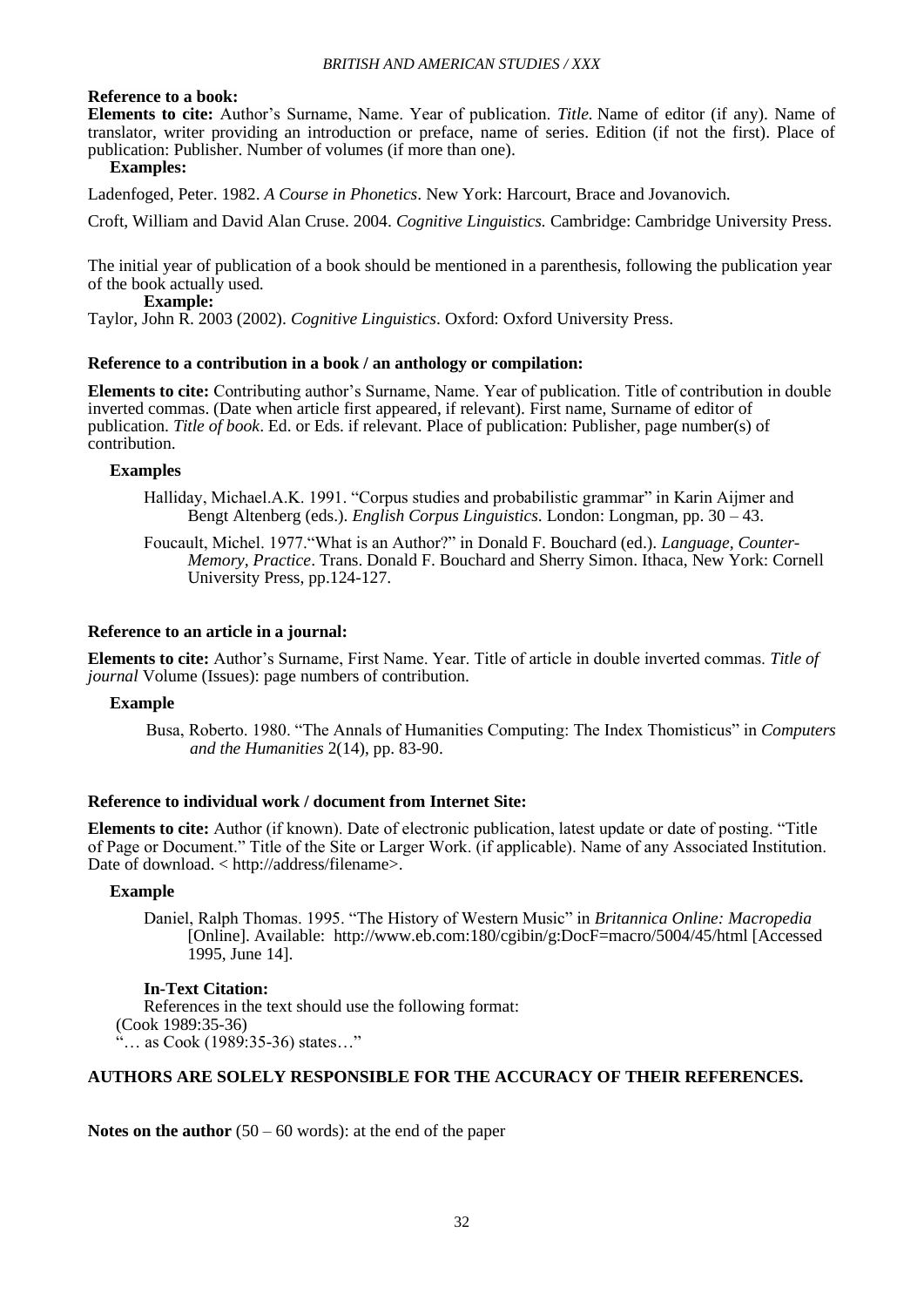## **IMPORTANT!**

- 1. *Full stops* are not needed after headings, sub-headings or figure and table captions.
- 2. *Italics* should be used for book/journal/newspaper titles. They can also be used to add emphasis in running text (rather than bold type) for important key words, but, with the aim of producing a 'reader-friendly' text, please keep this to a minimum.
- 3. *Bold Type* should be restricted to title, subtitles, and headings (to be aligned left) and table headings. Please do not use it for highlighting words within the text; use italics for this purpose
- 4. *Quotation marks*: double quotation marks should be used throughout, with single quotation marks for quotes appearing within quotes; revert to double quotation marks for a third level of quoted material.
- 5. Any closing quotation mark should:
	- a. follow the punctuation that is part of the quoted material,
	- b. precede it, if it is part of your comments
- 6. *Spacing*: full stops, commas, colons and semi-colons should be followed by one character space only.
- 7. *Spelling* should be standardised English, rather than American forms.
- 8. Papers should be typed with the corresponding diacritic signs.
- 9. Quotations should be indented left 1 tab (1.25 cm) and written in font TNR 10. They should be separated from the text (one 1.5 space above and one 1.5 space below). Inverted commas should not be used.
- 10. Examples should be indented left 1 tab (1.25 cm) and written in font TNR 10. They should be separated from the text (one 1.5 space above and one 1.5 space below). Inverted commas should NOT be used.
- 11. Please **DO NOT** insert footnotes or endnotes.
- 12. Tables and charts should be inserted **AS OBJECTS** which can be moved with the text.
- 13. **PAPERS WHICH DO NOT OBSERVE THE INSTRUCTIONS IN THE PRESENT STYLE SHEET WILL NOT BE TAKEN INTO CONSIDERATION FOR PUBLICATION**.

Prior to publication, papers will be refereed by an editorial committee.

**Acceptance and confirmation of publication will be sent to you in April 2022 at the latest.**

We are looking forward to receiving your contributions, to hearing from you and seeing you, even virtually,

The conference organizers

#### **BAS – Timişoara 13-15 May 2021 Information for Participants**

Dear Participant, Please find below information about:

## **Conference Opening Times**

Thursday  $13.0\overline{5} - 10.00 - 19.00$  lunch hours 13:00 - 14:00 coffee breaks 11:30 - 12:00; 16:30 – 17:00

Friday 14.05 - 10:00 – 19:00 coffee breaks 11:00 - 11:30; 16:00 – 16:30 lunch hours 12:30 - 13:30

Saturday 15.05 - 10:00 – 12:00

#### **Information for Presenters**

## **Timing**

Speakers in elective sessions are allotted 20 minutes for their presentation and 10 minutes for discussions. It is important that each presentation finishes at the time specified to allow the next presenter to start on time and have his/her full 20 minutes. The session moderator will assist presenters with their timing by holding a sign to indicate that it is nearing the end.